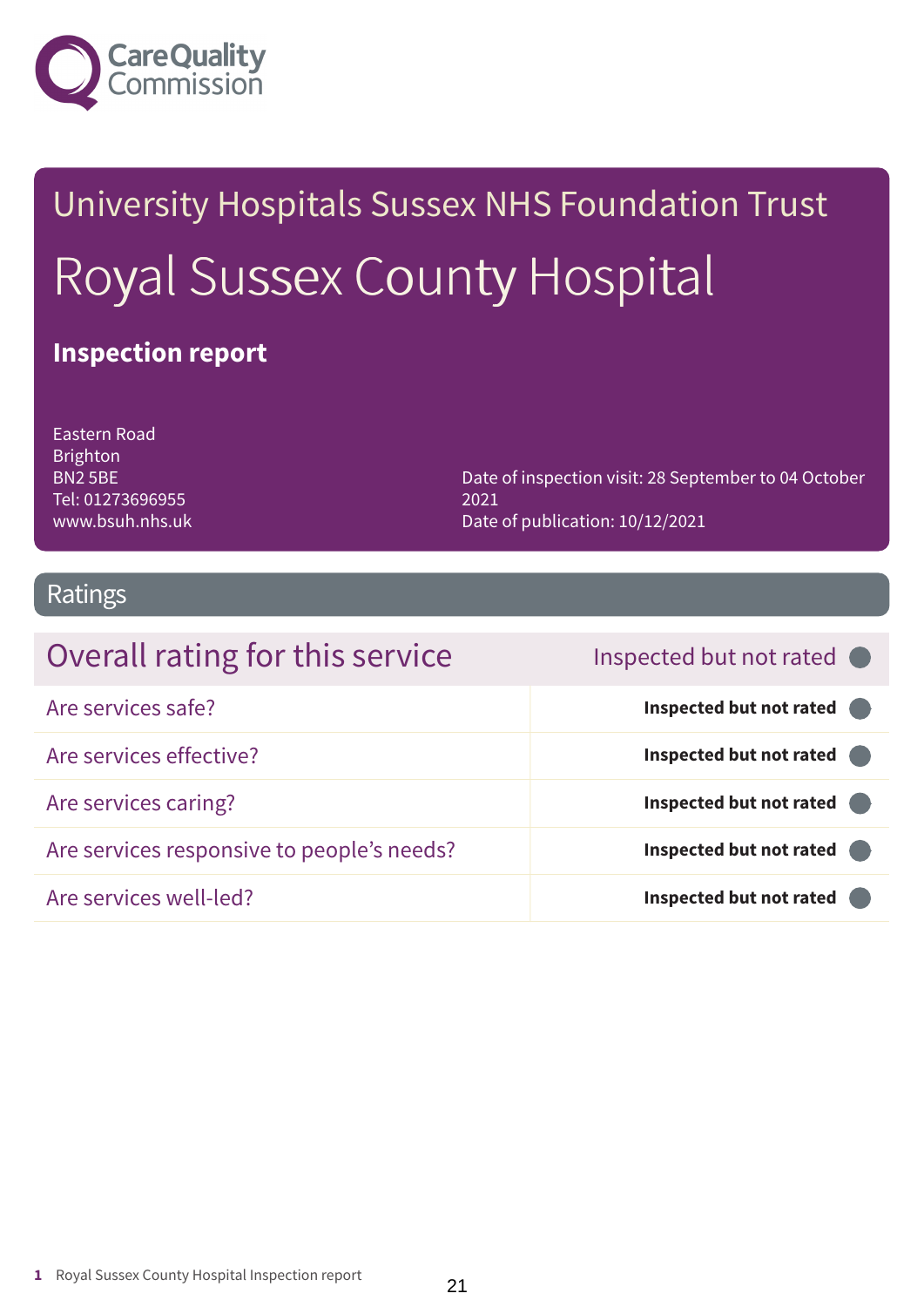## Our findings

### Overall summary of services at Royal Sussex County Hospital

### **Inspected but not rated –––**

We carried out this unannounced focused inspection of maternity and surgerybecause wereceived information of concern about the safety and quality of the service.

Information of concern hadbeen received fromseveralsources about the maternity and surgery servicesacross the hospital. This included staff whistleblowing, patient complaints and information from other regulatory bodies.

We asked the trust to send an anonymous staff survey togiveall maternity and surgery staff to give them opportunity to share theirexperience of working atRoyal Sussex County Hospital and to raise and share concerns in a safe and confidentialway.The staff survey for was open to staff from01to the 15 September2021. The anonymous results and staff comments havebeen usedas evidence to support our report.

We inspected surgery and maternity and focussed on the safety and well led key questions as the information about the safety and quality we received related to these key questions.

We rated both maternity and surgery as inadequate in both key questions.

Our rating of services went down. We rated them as inadequate because:

The service did not have enough staff to care for patients and keep them safe.

Infection prevention and control standards and practices were not consistently applied across some areas.

Staff did not have training in key skills. Not all staff were up to date with emergency life support training.

The service did not manage safety incidents well and did not always learn lessons from them.

Leaders did not run services well or support staff to develop their skills.

Staff did not understand the service's vision and values or how to apply them in their work.

Staff did not feel respected, supported and valued. Staff were not always clear about their roles and accountabilities.

However:

Staff have a good understanding of their responsibilities for safeguarding vulnerable people and could demonstrate their knowledge and awareness in this area.However not all staff had up to date safeguarding training.

Medicines optimisation was managed safely.

#### Staff assessed risks to patients and acted on them

**2** Royal Sussex County Hospital Inspection report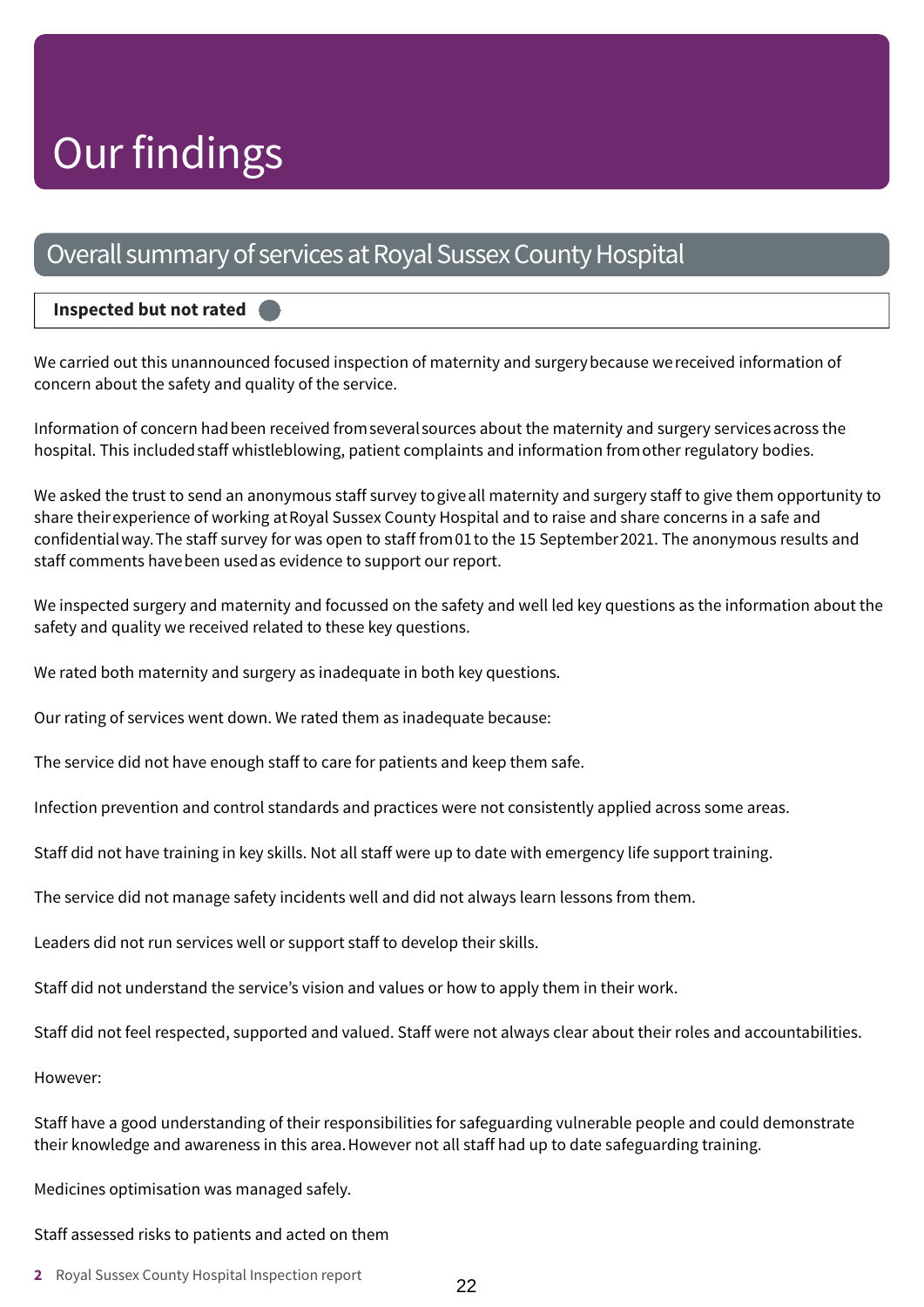# Our findings

Staff were focused on the needs of patients receiving care.

The service engaged well with service users and the community to plan and manage services.

Staff collected safety information.

University Hospitals Sussex NHS Foundation Trust was formerly called Western Sussex NHS foundation Hospital. It changed its name on 1 April 2021 when it acquired Brighton and Sussex NHS foundation Trust.

The trust has five hospitals – Worthing Hospital, St Richards Hospital, Royal Sussex County Hospital, Princess Royal Hospital and Southlands Hospital – which provide a full range of acute services.

When a trust acquires another trust in order to improve the quality and safety of care we do not aggregate ratings from the previously separate trust at trust level for up to two years. The ratings for the trust in this report are therefore based only on the ratings for Western Sussex NHS Foundation Trust.

Our normal practice following an acquisition would be to inspect all services run by the enlarged trust. However, given we were responding to concerns in the maternity and surgery core services we inspected only those services where we were aware of current risks. We did not rate the hospital overall. In our ratings tables we show all ratings for services run by the trust, including those from earlier inspections and from those hospitals we did not inspect this time.

### **How we carried out the inspection**

During the inspection we spoke to40 members of staff includingmaternity care assistants, administrators, nursery nurses, midwives, senior leaders, doctors and anaesthetists, health care assistants, medical students, doctors in training, nurses and allied health professionals.We attended four multidisciplinary meetings, reviewed18 patients notes and ten prescription charts. We reviewed a variety of data and meeting minutes. Twenty staff have contacted the Care Quality Commission to share their views as they were not able to speak to us on the day of the inspection.

You can find further information about how we carry out our inspections on our website: https://www.cqc.org.uk/whatwe-do/how-we-do-our-job/what-we-do-inspection.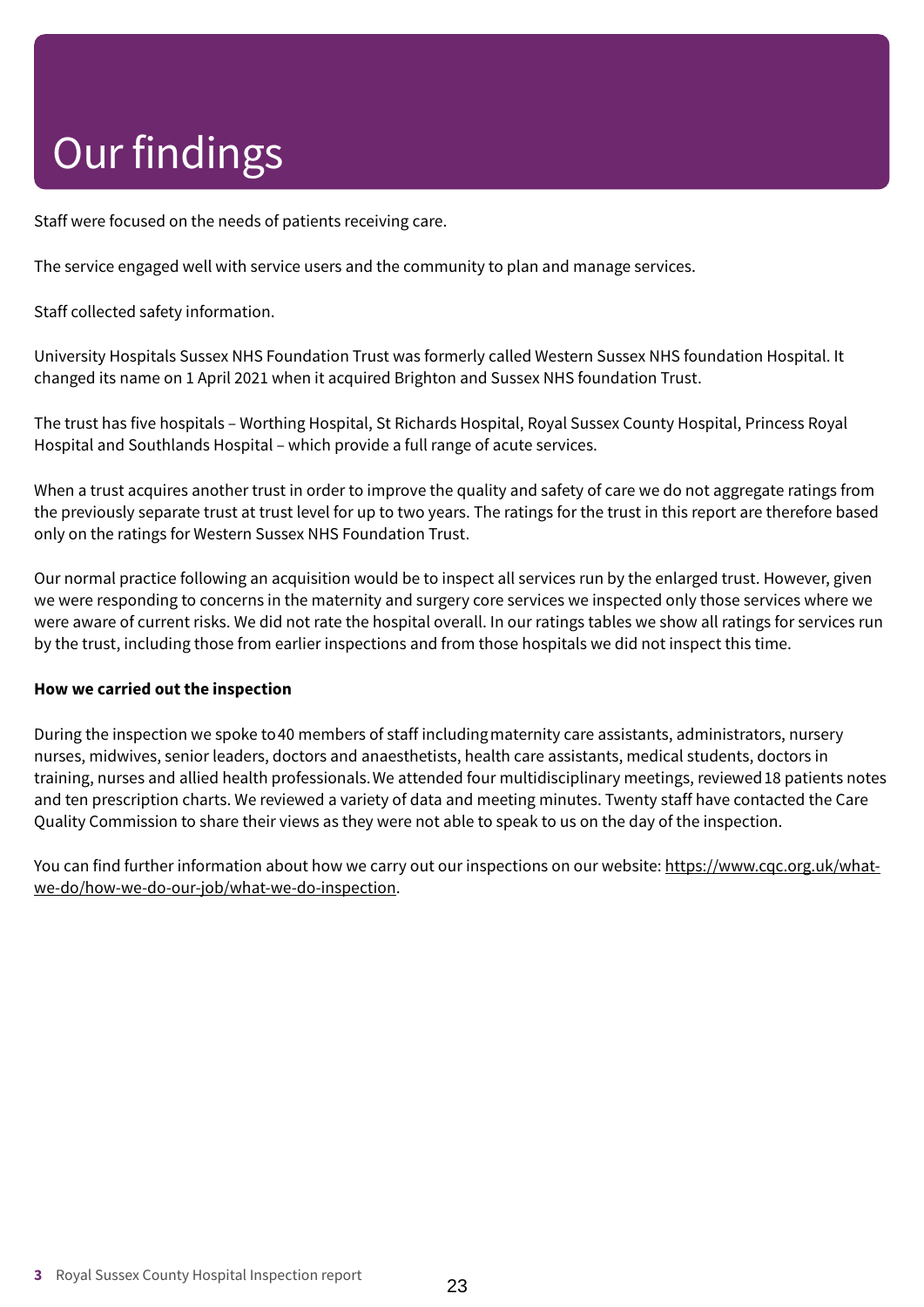**Inadequate –––** 山山

We carried out this unannounced focused inspection of surgerybecause wereceived information of concern about the safety and quality of the service.

Information of concern hadbeen received fromseveralsources about the maternity and surgery servicesacross the hospital. This included staff whistleblowing, patient complaints and information from other regulatory bodies.

We asked the trust to send an anonymous staff survey togiveall surgery staff an opportunity to share theirexperience of working atRoyal Sussex County Hospital and to raise and share concerns in a safe and confidentialway.The staff survey for was open to staff from01to the 15 September2021. The anonymous results and staff comments havebeen usedas evidence to support our report.

We inspected surgery and focussed on the safety and well led key questions as the information about the safety and quality we received related to these key questions.

We rated surgery as inadequate in both key questions.

Our rating of services went down. We rated them as inadequate because:

The service did not have enough staff to care for patients and keep them safe.

Infection prevention and control standards and practices were not consistently applied across some areas.

Staff did not have training in key skills. Not all staff were up to date with emergency life support training.

The service did not manage safety incidents well and did not always learn lessons from them.

Leaders did not run services well or support staff to develop their skills.

Staff did not understand the service's vision and values or how to apply them in their work.

Staff did not feel respected, supported and valued. Staff were not always clear about their roles and accountabilities.

However:

Staff have a good understanding of their responsibilities for safeguarding vulnerable people and could demonstrate their knowledge and awareness in this area.However not all staff had up to date safeguarding training.

Medicines optimisation was managed safely.

Staff assessed risks to patients and acted on them

Staff were focused on the needs of patients receiving care.

The service engaged well with service users and the community to plan and manage services.

**4** Royal Sussex County Hospital Inspection report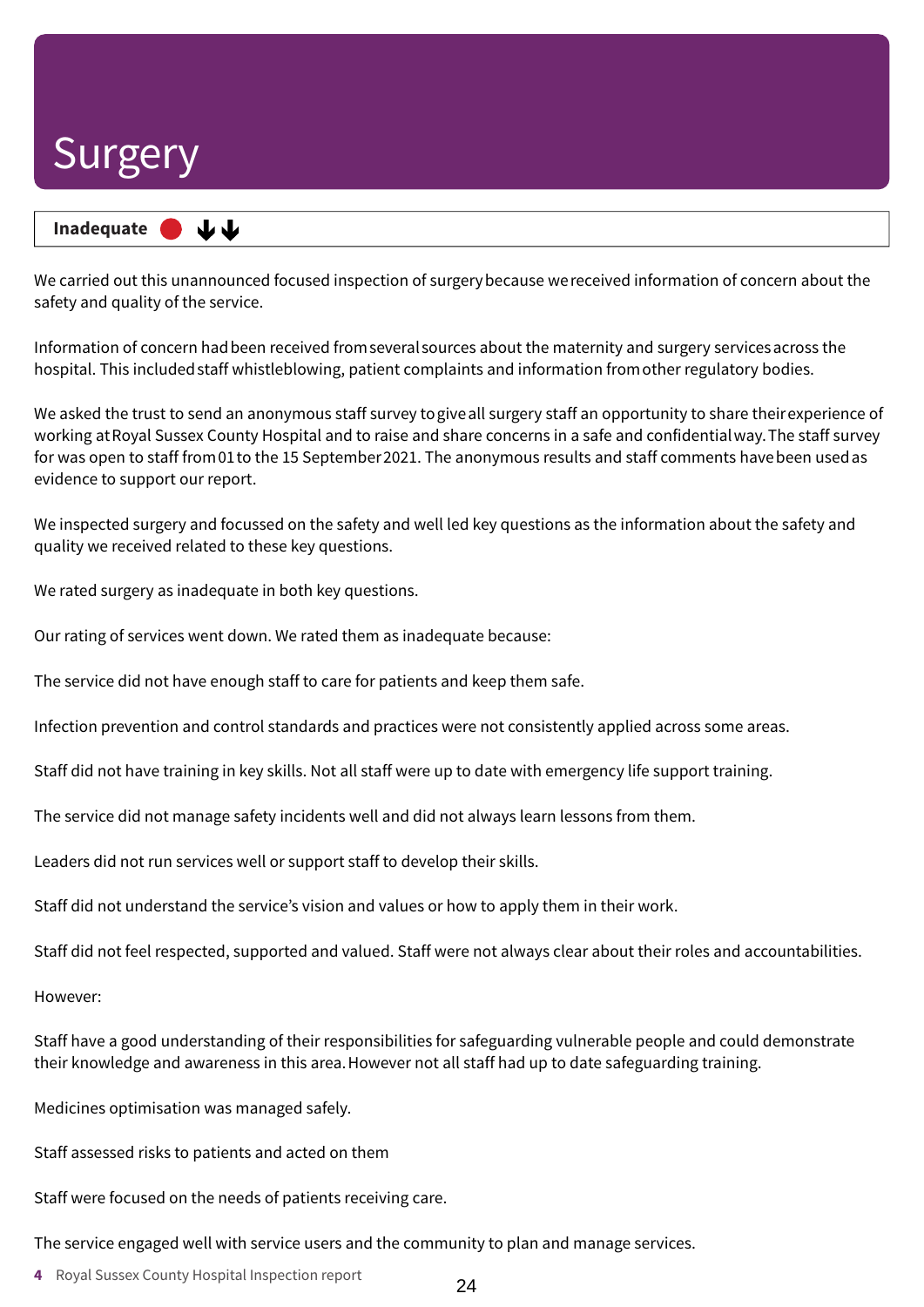Staff collected safety information.

| Is the service safe?           |  |  |
|--------------------------------|--|--|
| Inadequate $\bigcup$ $\bigcup$ |  |  |

Our rating of safe went down. We rated it as inadequate.

### **Mandatory training**

The service provided mandatory training in key skills to all staff but did not provide protected time for them to **complete it.** Completion of mandatory training was below the trust target for all staff groups except for administration staff. Staff did not have up to date training in life support.

The trust had nine mandatory training modules which included manual handling, health and safety and infection prevention and control. The trust target for completion of mandatory training was above 90%.

Data provided by the trust showed across the surgical wards; administration staff were 100% compliant, healthcare support staff were 77% compliant, nursing staff were 80% compliant and medical staff were 76% compliant. In the basic life support module healthcare support staff were 63% compliant, nursing staff were 66% compliant and medical staff were 43% compliant.

Data for staff working in neurosurgery theatres showed; administration staff were 63% compliant, healthcare support staff were 74% compliant, nursing and operating department practitioners' staff were 74% compliant and medical staff were 72% compliant. In the basic life support module healthcare staff were 33% compliant, nursing and operating department practitioners were 62% compliant and medical staff were 72% compliant.

Data for staff working in main theatres and recovery showed; administration staff were 81% compliant, healthcare support staff were 77% compliant, nursing and operating department practitioners were 80% compliant and medical staff were 79% compliant. In the basic life support module healthcare support staff were 47% compliant, nursing and operating department practitioners were 64% compliant and medical staff were 48% compliant.

Staff said they were not given protected time to complete mandatory training and when booked onto training this was often cancelled at the last minute as they needed to work clinically.

Not all staff felt that mandatory training was comprehensive and met the needs of patients and staff. Staff working in the recovery units did not complete additional mandatory training in caring for patients who would normally be cared for in a different area of the hospital. For example, patients from the emergency department or patients with critical care needs.

Managers monitored mandatory training and alerted staff when they needed to update their training. However, they did not ensure they were given the time to complete it. Practice educators told us that they had escalated the issue to managers but due to clinical pressures teaching time was not ring fenced. For example, theatre staff were unable to attend protected monthly teaching sessions, due to being short staffed and operating theatre list overruns.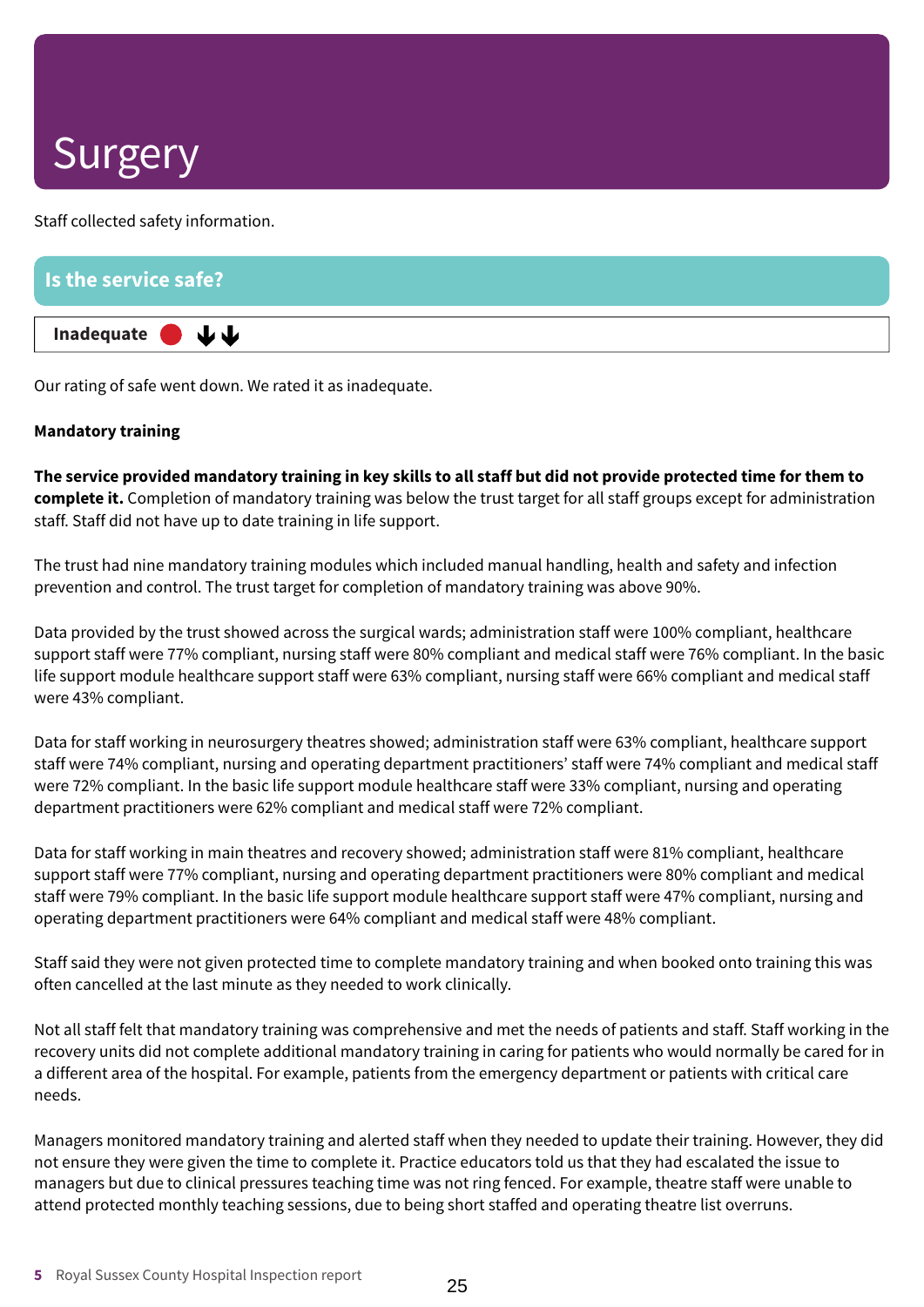### **Safeguarding**

### Staff understood how to protect patients from abuse and the service worked well with other agencies to do so. **However, not all staff had training on how to recognise and report abuse.**

Not all staff received training specific for their role on how to recognise and report abuse. Training records showed nurses were compliant with the trust target of 90% for both adult and children safeguarding training, doctors were not compliant with the trust target with either modules.

However, staff showed a good understanding of the trust's safeguarding policy and gave examples of when they had reported a safeguarding concern and were positive about the support they had received from the trust's safeguarding team.

Staff could give examples of how to protect patients from harassment and discrimination, including those with protected characteristics under the Equality Act.

### **Cleanliness, infection control and hygiene**

The service did not always control infection risk well. The service used systems to identify and prevent surgical **site infections. Staff did not always use equipment and control measures to protect patients, themselves and others from infection. However, the equipment and the premises were visibly clean. Records showed that cleaning was undertaken in line with trust policies. However, infection prevention and control audits had not been undertaken in theatres to provide.**

Staff cleaned equipment after patient contact but there was no evidence of what equipment had been cleaned. Only commodes had "I am clean stickers" showing the date that it was last cleaned.

Staff did not always follow infection control principles including the use of personal protective equipment (PPE). In theatres, some staff were not bare below the elbows and some staff were not wearing face masks correctly on ward areas. We observed some staff challenged colleagues who were non-compliant on this but not all.

Rooms had not been risk assessed for maximum occupancy to ensure social distancing was maintained.

Ward areas were clean and had suitable furnishings which were clean and well-maintained. In theatres, storage was an issue and there were staff belongings such as bags and umbrellas within the operating theatre, this posed an infection risk as germs could be transferred to the theatre environment. Staff told us that storage of their belongings was an issue as their lockers were a distance away from the theatres in the staff changing rooms. Staff did not feel the changing rooms and lockers were secure.

Staff had easy access to PPE such as masks, face shields, gowns and gloves. There was also sufficient access to antibacterial hand gels, as well as handwashing and drying facilities.

One of the handwashing sinks in the anaesthetic room of theatre one was not compliant with national guidelines as it had an overflow and the tap was directly over the plug hole. There was another handwashing sink in the anaesthetic room which was complaint.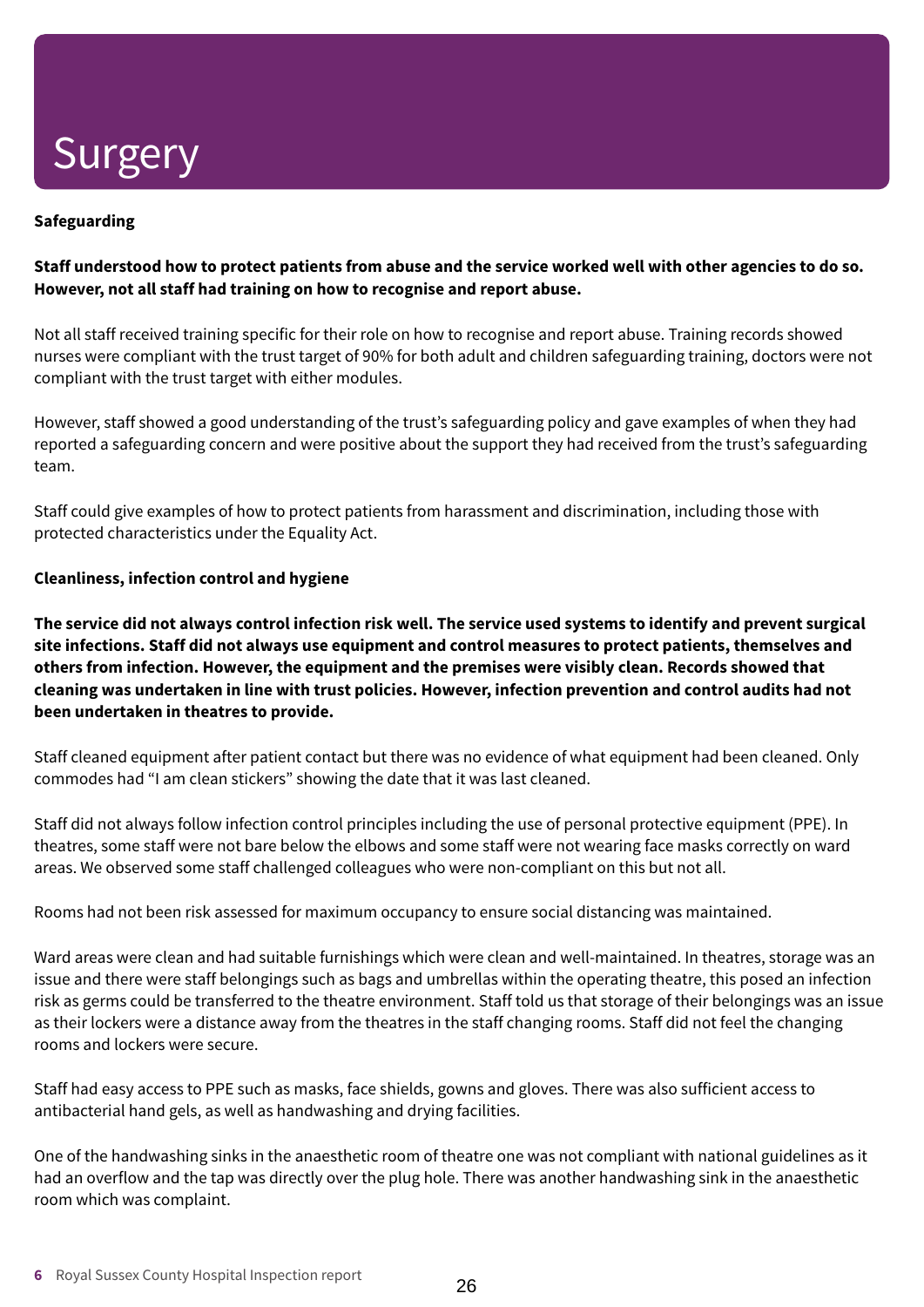Patients underwent infection screening (such as Covid-19 and MRSA) prior to admission. Patient records confirmed this was undertaken. Patients identified with an infection were isolated in side-rooms. Appropriate signage was used to protect staff and patients.

Staff worked effectively to prevent, identify and treat surgical site infections. We observed antibiotic cover was discussed and administered to a patient in theatre. Staff could seek advice and support from the trust-wide infection prevention and control team.

There were clearly defined roles and responsibilities for cleaning the environment and cleaning and decontaminating equipment. Cleaning schedules were complete.

Cleanliness of the environment and equipment and hand hygiene compliance was monitored as part of routine monthly audits. These audits on wards showed good compliance. However, in theatres the audits had not been consistently undertaken and results were not acted upon. For example, hand hygiene audits had not been completed for four months out of the last six months and infection prevention weekly assurance audit results were below 96% for four of the last audits. The trust told us that if any audit findings were below 96% that remedial action and a re-audit was undertaken, but there was no evidence this had happened.

#### **Environment and equipment**

### The design, maintenance and use of facilities, premises and equipment did not always keep people safe. Not all **staff were trained to use them. Staff managed clinical waste well.**

The service did not have suitable facilities to meet the needs of patients' families. Some patients were kept in the recovery area for extended periods when a bed in the hospital, high dependency unit or intensive care unit was not available.

Theatres were meant to undertake monthly prothesis verification audits, to ensure the checking process was adhered to, this ensured the correct prothesis was implanted. This audit had been completed for four months out of the last six and the average compliance score was 75%. All audit results were below 95% which was meant to prompt action to be taken and a re-audit undertaken, but there was no evidence this had happened. This meant that the service could not be assured that the correct checks were being completed to ensure the correct prothesis was implanted into a patient. A prosthesis isa device designed to replace a missing part of the body or to make a part of the body work better.

Surgical count audits were meant to be undertaken in theatres to ensure every item was accounted for in an operation. However, these had not been completed for four months out of the last six months.

Resuscitation equipment was visible and accessible. Resuscitation trolleys were kept on all surgical wards and in theatres. Trolleys had tamper evident tags. The contents of the trolleys were checked in line with trust policy and records were complete. The only exception to this was on Gastro level 9 ward where one of the resuscitation trolleys had not been checked on 10 occasions in a four-week period. Staff told us that there was confusion over who had responsibility for checking the trolley, the other trolley on the ward had been checked daily consistently. We found emergency equipment was fit for use. After the inspection the trust provided CQC with assurance all equipment was now checked in line with trust policy.

Staff carried out daily safety checks of specialist equipment. Records confirmed anaesthetic equipment was available and fit for purpose and checked in line with professional guidance.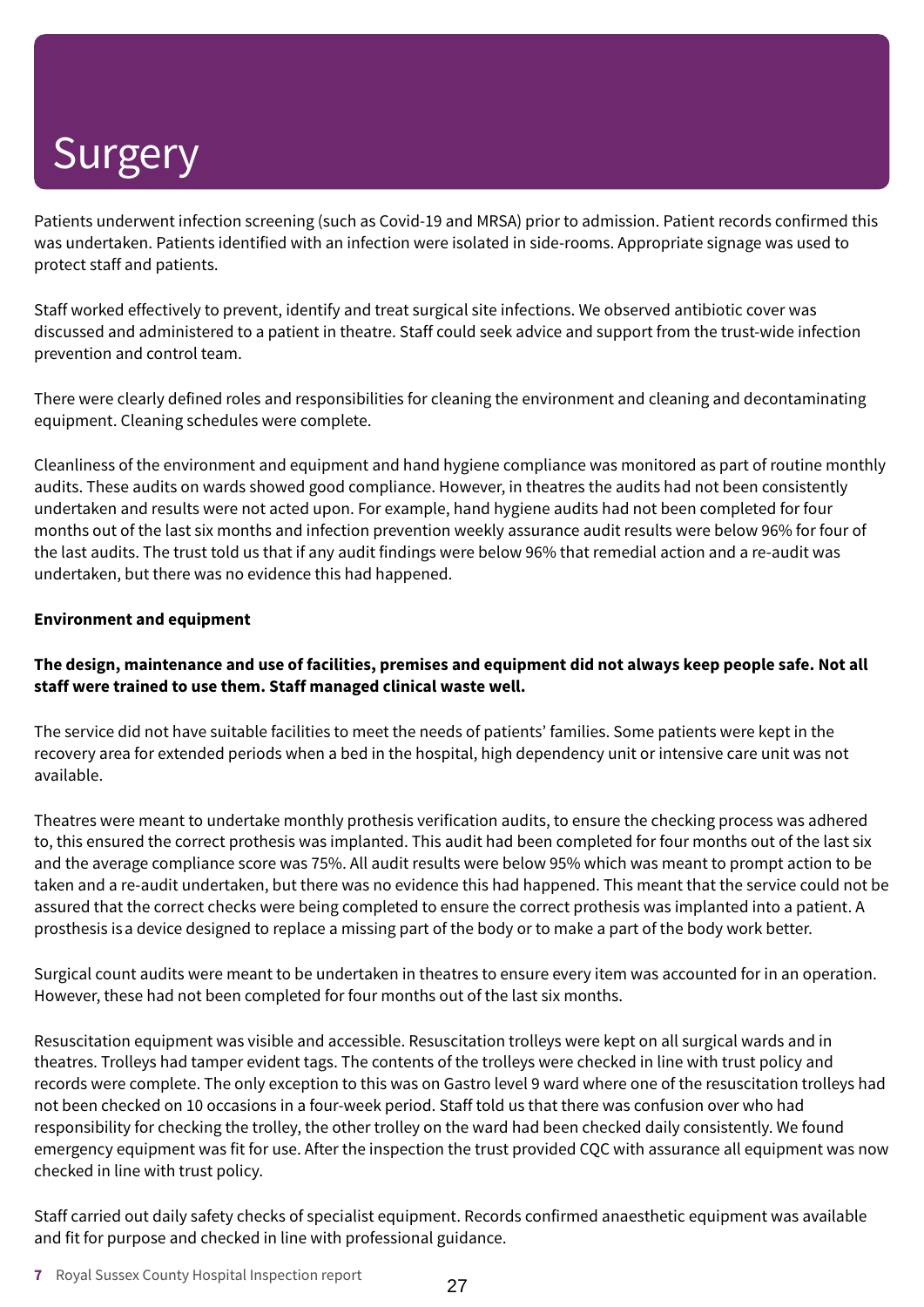Equipment was serviced by the trust's maintenance team using a planned preventive maintenance schedule. All equipment had a sticker indicating when it last underwent an electrical safety test, so staff knew it was safe to use. However, the defibrillator on the resuscitation trolley on Gastro level 9 ward, the due date of the next test was March 2021. The trust provided additional assurance the defibrillator was checked and added to the routine maintenance schedule.

Due to the complexity of operations performed, highly specialised equipment was used. Theatre staff told us that due to being short staffed and experienced staff leaving there were not enough staff trained and competent to use the equipment. Staff gave us examples of near misses involving equipment. In addition, staff told us of an incident involving the incorrect use of a surgical instrument resulting in injury to the patient.

We reviewed the patient safety incident investigation report for an incident involving a piece of equipment called a dermatome which resulted in an injury to a patient. A dermatome is an air-powered surgical skin grafting instrument, with an adjustable depth gauge which takes skin grafts. The blade on the dermatome was assembled incorrectly which resulted in two full thickness grafts instead of partial thickness these then required treatment. The investigation did not find the reason why it was assembled incorrectly by staff. In response to the incident the service had developed a dermatome checklist, for staff to follow to ensure it was assembled correctly.

Storage areas and corridors in theatres were cluttered, and staff told us there was a shortage of storage space. Theatre doors with signs on stating do not block doors were blocked with theatre equipment. However, there was an effective system for safe storage of consumables and surgical implants.

There was no clear signage to indicate the maximum person occupancy of rooms to ensure compliance with social distancing rules within a healthcare facility.

Fire safety was not always managed safely. On 8A East ward we saw a fire extinguisher stored on the floor and fire doors that were to be kept locked were open and vice versa.

There were effective arrangements for the safe handling, storage and disposal of clinical waste, including sharps.

Data showed that between July 2021 and September 2021, 168 patients spent more than one hour in recovery awaiting a bed in the hospital. Patients were delayed in recovery ranging from 41 minutes to 41 hours. This meant patients did not have their privacy when they needed it, did not have free access to washing and toilet facilities, could not move freely around the recovery area and could not see their relatives whilst in this area.

### **Assessing and responding to patient risk**

**Staff completed and updated risk assessments for each patient and removed or minimised risks. Staff identified** and quickly acted upon patients at risk of deterioration. However, staff without the necessary skills, competence **and training were caring for patients. Patients requiring surgery experienced delays and cancellations placing them at risk of deterioration.**

Due to capacity and flow issues within the hospital patients requiring either a high dependency, intensive care or a ward bed spent prolonged periods of time in recovery. This impacted on the department's ability to maintain flow and staff, without the required skills, knowledge and competence, cared for patients. In addition, staff also undertook aspects of care normally outside of their role, meaning they may not be familiar with risks assessments, policies and procedures. For example, theatre staff and anaesthetists cared for recovering patients in theatres as the recovery area was full.

**8** Royal Sussex County Hospital Inspection report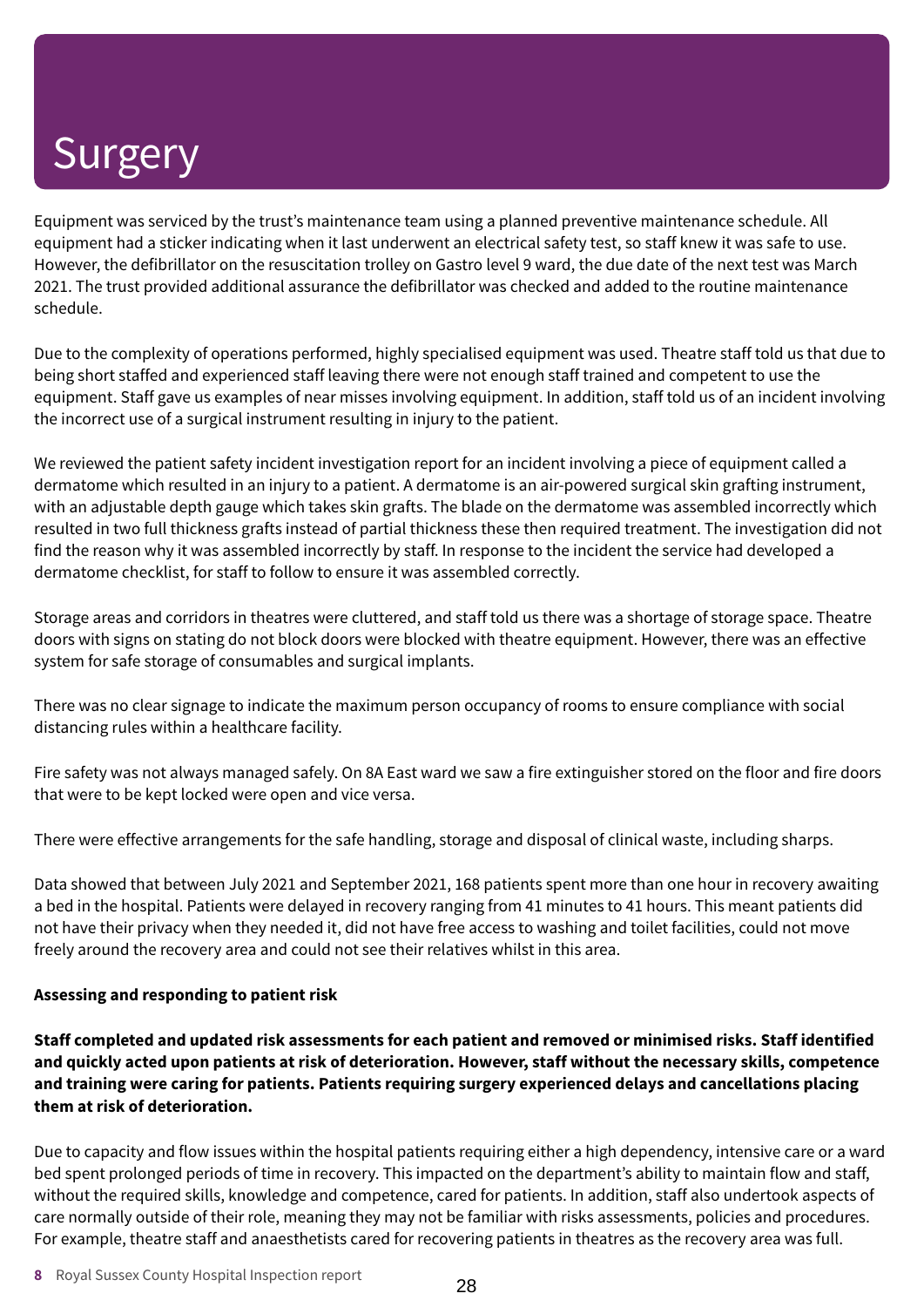The Royal College of Anaesthetists: Guidelines for the Provision of Anaesthetic Services for Postoperative Care 2019 states: "When critically ill patients are held in the recovery area because of a lack of availability of appropriate facilities elsewhere, this should only occur if recovery staff are appropriately trained, and the recovery area is appropriately equipped to enable monitoring and treatment to the standard of a level 3 critical care unit". Not all staff were appropriately trained in line with these guidelines. However, the recovery area was appropriately equipped.

Staff working in the recovery area were highly trained in looking after patients recovering from an operation, however they were not trained to look after high dependency patients, ventilated patients and patients transferred from the emergency department to the recovery unit.

Data showed between July 2021 and September 2021 a total of 40 patients requiring high dependency care were cared for in recovery, of these 25 patients spent more than three hours in recovery. In the same time period 25 patients requiring intensive care were cared for in recovery, of these 20 spent more than three hours in recovery. In addition, in July and September four medical patients were cared for in recovery.

The trust told us that if a post-operative patient was too ill to return to a ward and there was no high dependency or intensive care bed then they remained in recovery as this was the safest place for them. When this occurred the intensive care unit nursing team and the anaesthetic consultants assisted with care. However, staff and the directorate leadership told us that this was not always possible, due to challenges in intensive care.

We reviewed an incident form completed in April 2021, in relation to patients requiring high dependency care, being cared for in recovery. On the day the recovery unit was full and included four patients who required high dependency care one of these patients deteriorated and required intensive care. Concerns within the incident related to not being able to keep up with all the care patients needed and although some support was provided by an advanced care practitioner and anaesthetist staff did not always feel supported. The incident was not investigated by managers until 12 October 2021 we were not assured that the actions recorded, or the time taken to investigate the incident reduced the risk of further similar incidents. The only recorded action was that staffing concerns were being managed through the directorate and divisional recruitment programme. The trust also provided a narrative for this incident and stated that the care and supervision of a significantly complex post-operative recovery period was appropriate.

Staff in theatres told us due to staff shortages they didn't always have the ability to respond to patients who required emergency lifesaving surgery. The trust told us that due to shortages of staff and over-running theatre lists there had been occasions where between 6pm-9pm there was a shortage of staff to manage emergencies which required immediate surgery.

Patients requiring emergency trauma surgery that experienced delays were at risk of further complications from their injury. On the day of our inspection 34 patients required emergency trauma surgery, who were either at home waiting or were an inpatient. There were 18 patients admitted to the hospital waiting for emergency surgery. The longest wait for surgery was 16 days and the patient's operation had been cancelled three times, other inpatients had waited between 15 days and one day. Of the patients waiting at home for surgery the longest a patient had waited was 20 days. Of all patients five had been cancelled five times, three patients had been cancelled three times and two had been cancelled twice.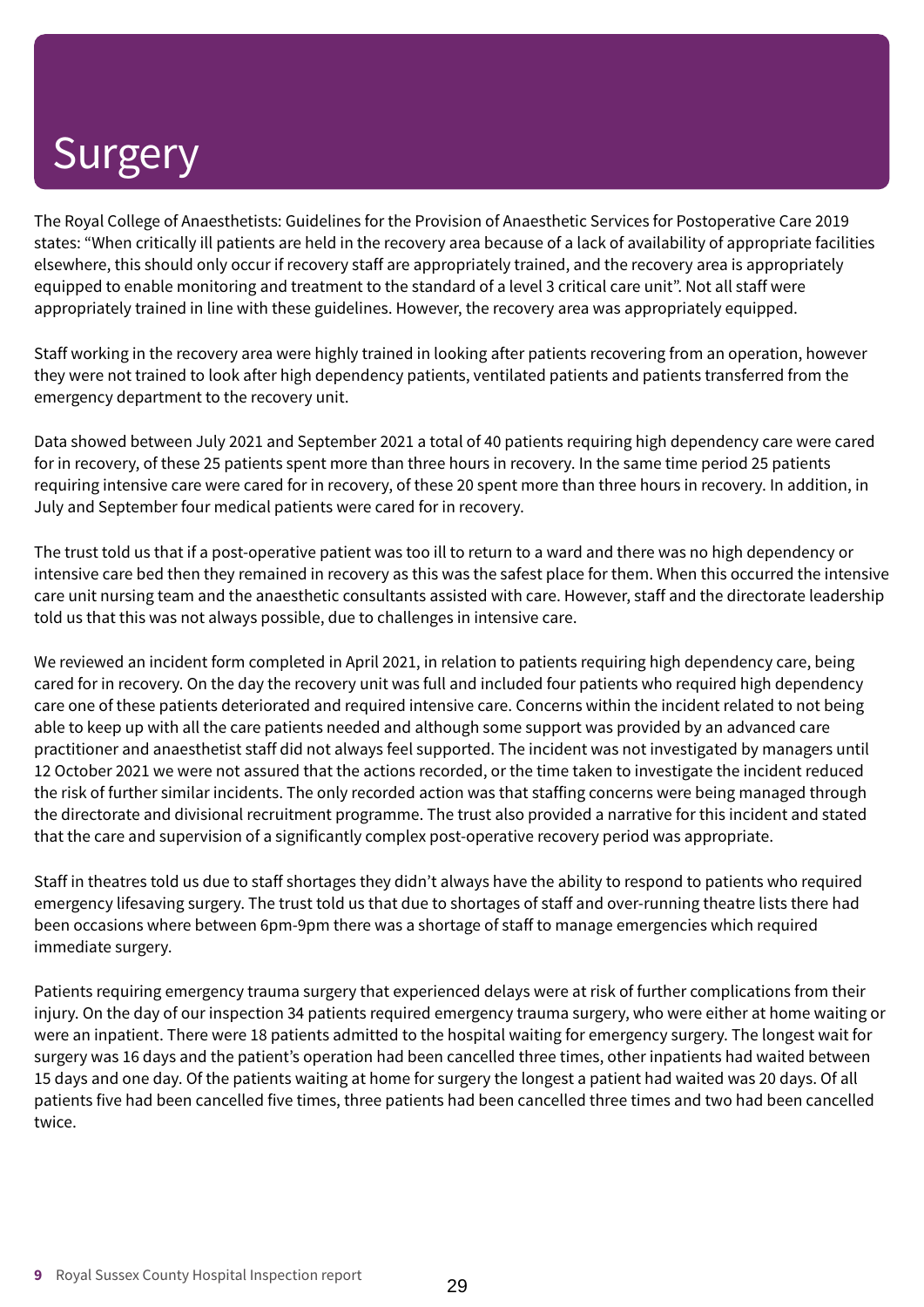Patients requiring general emergency surgery experienced delays and were at risk of their condition getting worse. Between 31 August and 28 September 2021, 76 patients were booked to have emergency surgery of these 45% had their surgery postponed. The most common reason for postponement (64% of all) was more urgent case added. Of the 76 patients, two had been waiting seven days, two had waited six days, two had waited five days, four had waited four days, eleven had waited three days, 18 had waited two days and the remainder had waited one day.

Between January 2021 and June 2021 there were 49 high risk patients needing an emergency laparotomy (a type of open surgery of the abdomen to examine the abdominal organs).Of these 96% had consultant surgeon and consultant anaesthetist who delivered care, 100% of had a consultant surgeon operating, 96% of patients had consultant anaesthetist presence. This was in line with National Emergency Laparotomy Audit guidelines.

Between the 01 July and 01 October 2021, September, a total of 113 patients had their elective operations cancelled on the day, four patients had been cancelled twice and one patient had been cancelled four times. Of these, the most common reason (41%) for cancellation was no intensive care or high dependency bed.

Theatre staff told us they were often allocated as part of the staffing of a theatre whilst carrying an emergency bleep, therefore they were unable to respond to other clinical emergencies in the hospital.

Staff undertook the World Health Organisations (WHO) '5 steps to safer surgery' checklist in theatres and undertook audits to measure compliance. We saw staff consistently undertaking all five steps of the checklist. However, observational WHO audits were meant to be completed every month but had not been completed for four months out of the last six months. This meant the service could not be assured that WHO processes were adhered to.

A manager told us that compliance was poor with the debrief step as staff had to return the WHO debrief document at the end of the day to be included in the audit. If staff did not return the form, then it was assumed it was not done.

Staff understood how to identify the signs of sepsis and the management of sepsis in line with national guidelines. Patient records showed they received appropriate care and treatment for sepsis.

Staff completed risk assessments for each patient on admission / arrival, using a recognised tool, and reviewed this regularly, including after any incident. Assessments such as for venous thromboembolism (VTE – blood clots), pressure ulcers, nutritional needs, risk of falls and infection control risks were consistently completed.

Safety huddles were undertaken in theatres and on the wards. Patient safety issues were discussed, and action taken to mitigate the risks. For example, communicating patients at risk of falls. A 'wrap up' ward round was undertaken at 4pm, to ensure any patients who may be deteriorating were identified.

Staff used the national early warning score systems (NEWS2) tool and regular monitoring based on patients' individual needs to ensure any changes to their condition was promptly identified.

Shift changes and handovers included all necessary key information to keep patients safe. We observed a handover which was comprehensive and identified any risks and patients at risk of deterioration.

### **Nurse staffing**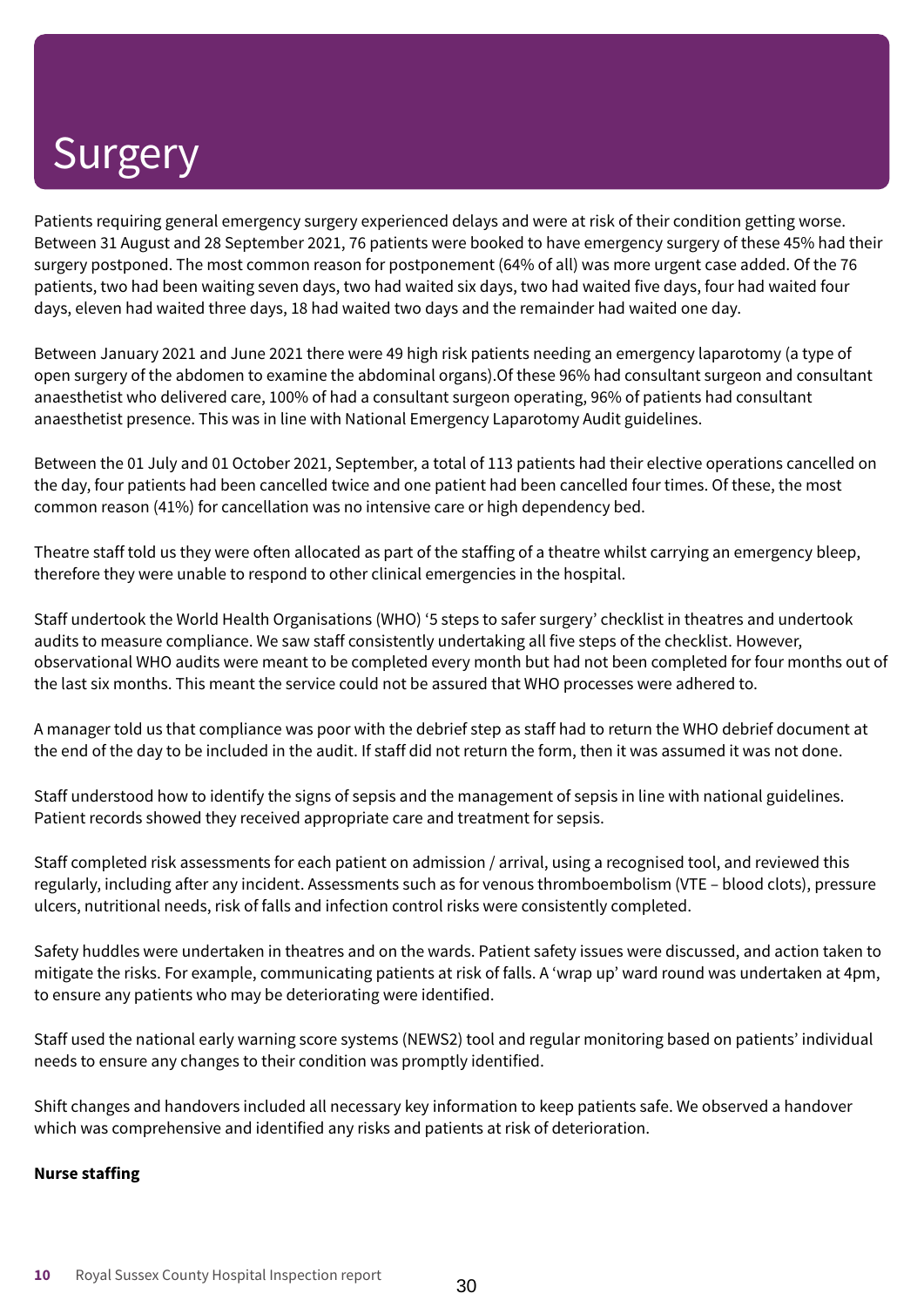The service did not have enough nursing and support staff with the right qualifications, skills, training and experience to keep patients safe from avoidable harm and to provide the right care and treatment. Managers regularly reviewed and tried to adiust staffing levels and skill mix however, it was not always possible to ensure that the number of staff and skill mix was safe. The service had high turnover and vacancy rates. Bank and agency **staff had a full induction.**

Theatres and recovery did not have enough nursing and support staff with the right qualifications, skills, training and experience to keep patients safe from avoidable harm and to provide the right care and treatment. All staff in theatres and recovery spoke of poor staffing and exhaustion.

Several staff members mentioned the department sometimes felt unsafe due to staffing numbers, skill mix and the acuity of patients. Staff had been going above and beyond to work in extremely challenging circumstances. Due to ongoing pressures and lack of clear leadership across the department, this had left many staff exhausted and several had left as a result.

Data showed within main theatres and recovery there was a vacancy of just over 20 whole time equivalent (WTE) staff. The highest vacancy was amongst qualified nurses/ nurse managers which was nearly 18 WTE staff. The overall vacancy rate was just over 13%, for qualified nurses/ nurse managers the vacancy rate was nearly 26%. The trust told us that as part of the international recruitment programme 15 WTE conditional offers had been made.

Data showed across the surgical wards there was a vacancy of nearly seven WTE staff. All but half a WTE were within qualified nurses.

Data showed the average vacancy rate amongst all staff groups in neurosurgery was 15%. The highest vacancy rate was 35% (10 WTE) amongst nursing staff in neurosurgery theatres.

Data showed the average staff turnover rate in the surgery division was 10%. The highest turnover rate was 22% amongst nursing staff in main theatres and the lowest was amongst administration staff (no turnover of staff). The average staff turnover rate in neurosurgery was 7%. The highest turnover rate was 12% amongst nursing staff in neurosurgery theatres and the lowest was amongst administration staff (no turnover of staff).

Recovery staff were caring for patients who required either high dependency or intensive care or had been transferred from the emergency department. Theatre staff were recovering patients in theatres, when recovery was full, they may not be familiar with recovery processes or policies.

The trust told us that every morning each operating theatre team conducted a safety huddle which involved all the theatre staff and was used to discuss: the trust's message of the week, the day's planned operating, resolve any problems/issues for example patient flow, resolve any staffing/skill mix issues and any safety issues. However, we saw on inspection that it was not always possible to resolve these issues and staff told us that they had raised patient safety concerns, and these had not been acted upon.

Managers in theatres and recovery could not always adjust staffing levels daily according to the needs of patients. Although daily staffing levels were calculated based on expected theatres lists; staff sickness, bed vacancies, emergency attendances and patients requiring intensive and high dependency care attendances, currently could not be met with the staff available.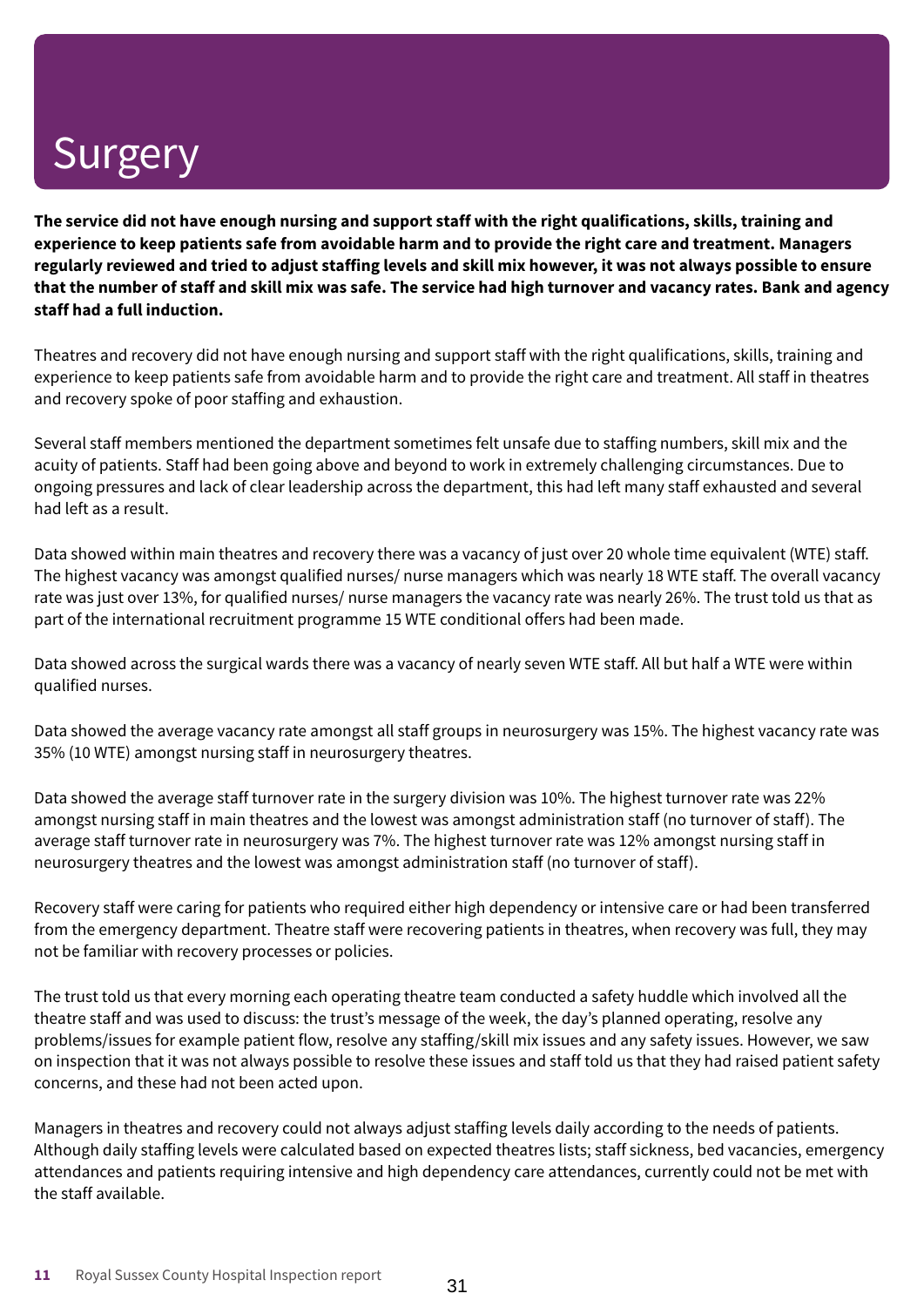The leadership team acknowledged significant challenges with staffing in theatres and this made it difficult to complete a rota which was balanced with staff who had the right skills and experience. The high vacancy rate also impacted for the flow of patients through theatres and recovery.

During August, September and up until the trust provide the data for October 2021, there were 56 incidents reported by staff regarding staff shortages in theatres and recovery.

Theatre staff told us that operating lists went ahead when staffing was below national guidelines, such as the Association of Perioperative Practice (AfPP) guidelines. Data provided to us by the trust showed that between April and September 2021 there were 406 theatre sessions that were undertaken with staffing below AfPP guidelines.

The directorate leadership team told us that a risk assessment was undertaken before allowing a theatre list to go ahead without staffing that was in line with national guidance. However, were not able to evidence that these risk assessments were undertaken and said it would be discussed at the World Health Organisation (WHO) five steps to safer surgery briefing, but audit data for WHO briefings showed low compliance, so this did not provide assurance that the risk assessments were completed

The directorate leadership team had reduced the theatre activity to try and ensure theatres were covered by a safe level of staff. However, the staffing was still insufficient to cover the planned theatres sessions safely. During the inspection an elective list was cancelled due to a lack of theatre staff, we saw that the chief of service made a clinical decision in consultation with their colleagues on which an operating list was cancelled.

Staff told us that a lack of staffing was particularly a problem during weekends and nights. Staff covering the evening shift for emergency operations were often used to take over from the day stay when elective procedures overran. This meant there was not adequate staffing to respond to patients requiring emergency surgery.

Staff told us that the leadership team had tried to mitigate the risk during nights by having staff on call from home, but staff felt this did not help and more staff on the shifts was needed. The trust told us that there was always either a qualified nurse of Operating Department Practitioner on call out of hours but there was not agreed response times from being called in and arriving in the department. Between April and September 2021 staff have been called in on 11 occasions. The trust told us that there was also a senior member of staff on call in the event of a major incident.

Staff working in the neurosurgery theatres told us that they often had to work a shift the following day when they had been resident on call and may have been working through the night. Data provided to us by the trust showed that between April 2021 and September 2021, 23 staff had worked a day shift after working in the night during whilst resident on call.

Data provided to us by the trust showed that between April 2021 and September 2021, 79% of planned day time emergency surgery operating lists were actually undertaken. In the same time period 96% of planned day time trauma operating lists were actually undertaken.

The directorate leadership team told us that a successful international recruitment programme meant that the staffing issues in theatres would be improved, this relied on there being enough suitable staff to provide training and a period of consolidation for the new staff.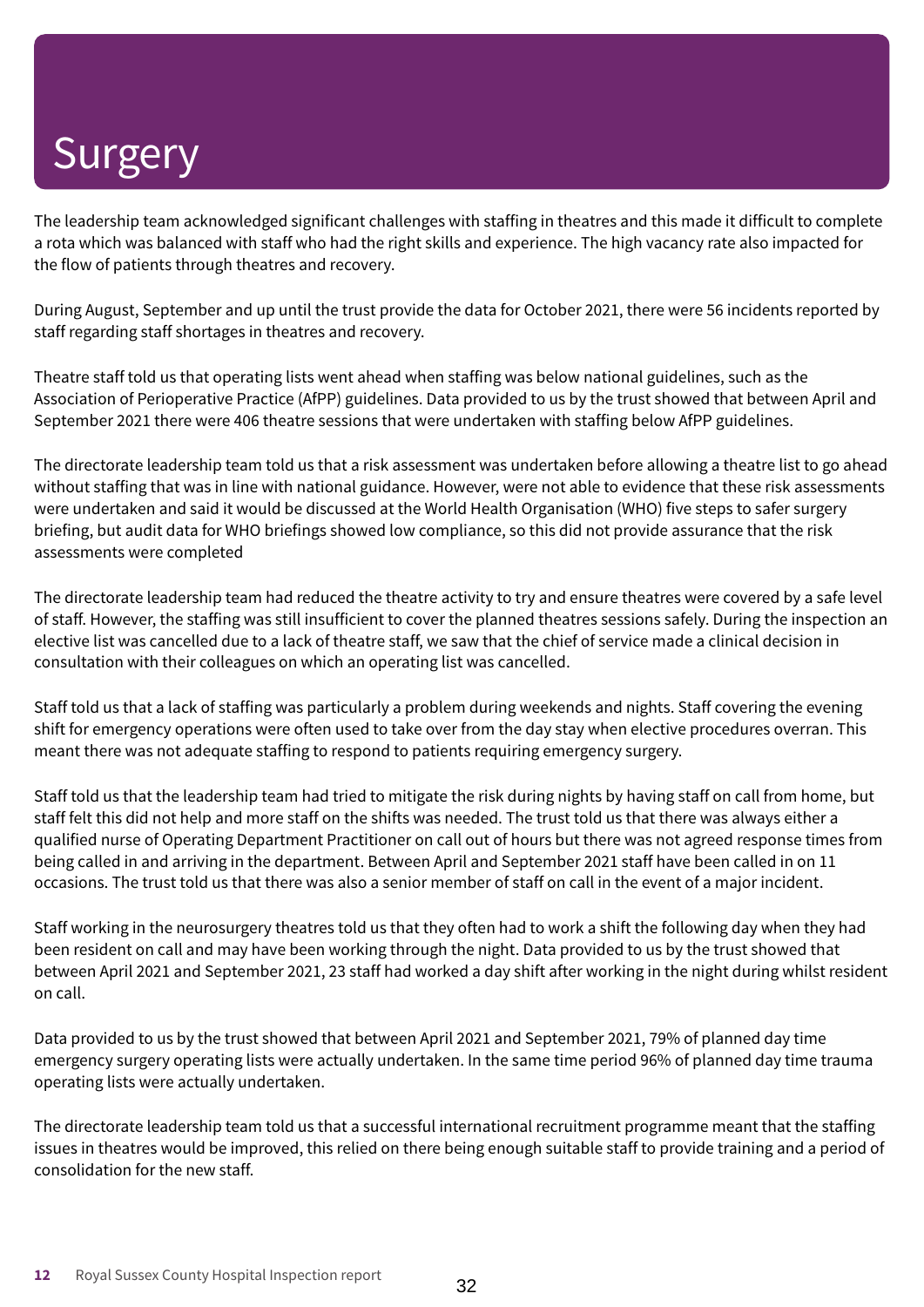The trust told us that safety was assessed and monitored when carrying out changes to the service or the staff. For example, a recent local consultation processes, involved the temporary redeployment of the day surgery staff, Hurstwood Park Ward and Sussex Orthopaedic Treatment Centre staff to support other areas within the perioperative directorate as a result of the Covid-19 pandemic. This involved group and team discussions and 1:1 sessions with staff involved. This consultation process aligned with the Trust Policy Managing Organisational Change.

The trust recruited new staff from overseas. We expect this to have a positive impact on the service delivery in the coming months.

### **Medical staffing**

### The service did not always have enough medical staff with the right qualifications, skills, training and experience **to keep patients safe from avoidable harm and to provide the right care and treatment.**

Data showed there were no consultant surgeon or anaesthetist vacancies. There were just over 14 WTE surgical trainee doctor vacancies, this was a vacancy rate of 30.5%. The highest vacancy rate was 25% within Specialty Registrar doctors who had completed three or more years of their specialist training.

Health Education England, had ongoing concerns regarding the supervision, support and workload of junior doctors on the general surgery rotation and were closely monitoring the action plan developed by the trust in response to the concerns raised.

Junior doctors told us that their workloads in the daytime were not achievable and they often stayed after their shift had finished to complete tasks.

We reviewed the Guardian of Safe Working Hours Quarterly Report covering October 2020 to December 2020 for general surgery at this hospital. The report showed there were 38 exception reports; all cited late finishes as the reason for submission. The common theme was ward was busy with lots of high acuity patients. Trauma and orthopaedics had 13 exception reports five were due to missed educational opportunities, particularly missing scheduled theatre lists or trauma theatre lists because of being re-allocated to ward cover. The other eight reports related to busy ward workload and reduced staffing leading to late stays.

The service did not always have a good skill mix of medical staff on each shift. Senior support during nights and weekends were of particular concern especially if the senior staff were in theatres, this left junior doctors in charge of patients when they may not have the experience or competence to care for patients if they deteriorated. The trust had a number of plans to address these concerns and Health Education England was monitoring this closely.

Data provided by the trust showed that between 04 August 2021 and 12 October 2021 there were 13-night shifts that did not have a foundation (junior doctor) surgery doctor. Of these 10 were covered by locum doctors, three were covered by the more senior doctors in training that were on the night shift. This meant if the two more senior doctors were busy in theatres or responding to emergencies, there may not be adequate support for patients on the surgical wards.

The trust had introduced some additional roles to reduce the burden on general surgical junior doctors and to increase support and supervision. A prescribing pharmacist had been employed to assist with prescribing medicines and to offer support and guidance to junior doctors involving medicines. Additional locum middle grade doctors had been employed to provide support and supervision for junior doctors at night and at weekends. The locum middle grade doctors were due to commence employment in November 2021.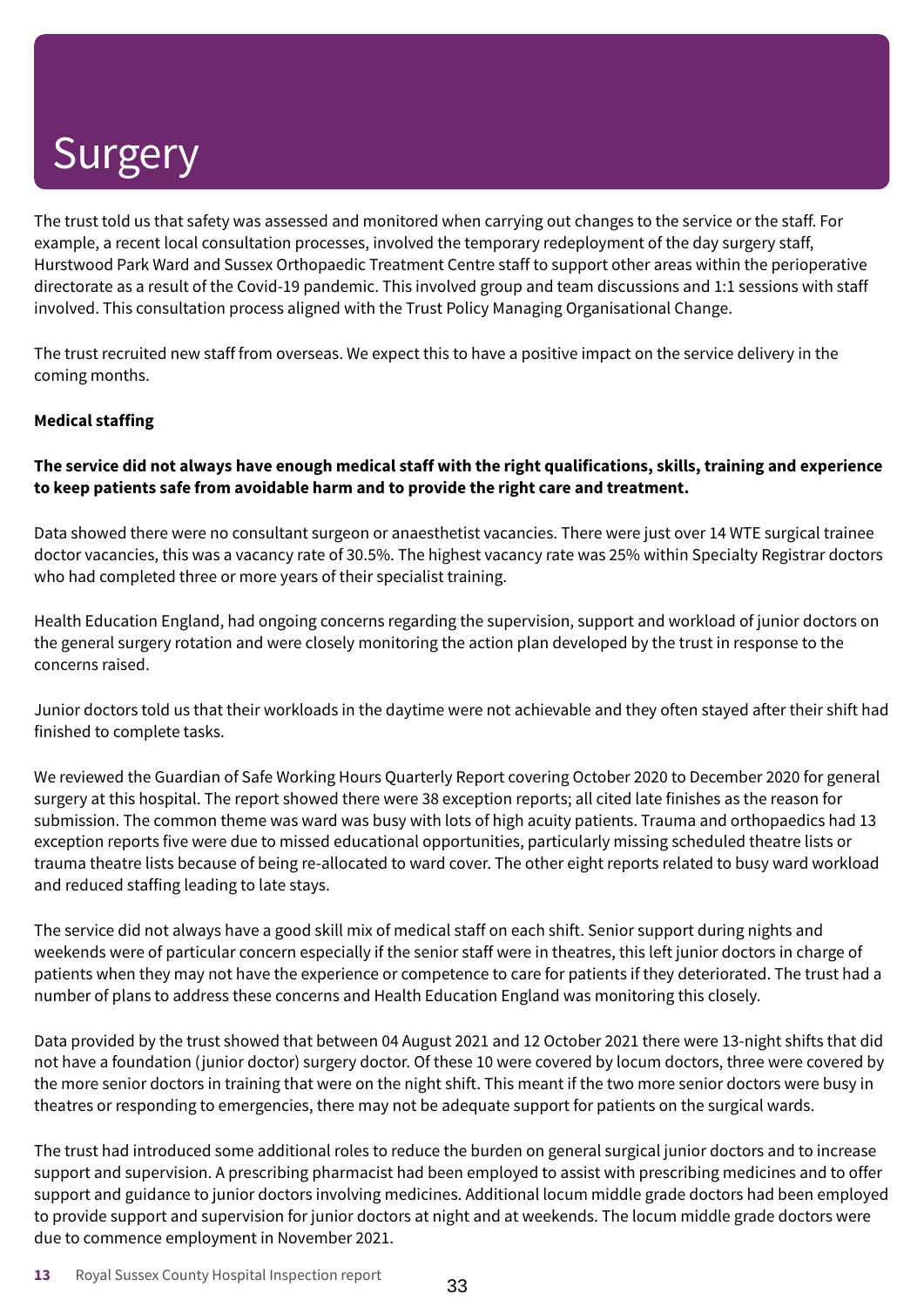To gain feedback from staff in a confidential way the CQC undertook an online staff survey. The online survey ran between 01 September and 15 September 2021. The survey received 63 responses from staff working in general surgery at the hospital and included 24 comments from staff. Some of these comments were from junior doctors and included "juniors are not valued", "consultant politics passed on to juniors" and "bad leadership, bullying, undermining".

### **Records**

### Staff kept detailed records of patients' care and treatment. Records were clear, up to date, stored securely and **easily available to all staff providing care. However, patient record audit findings showed mix compliance.**

Patient notes were comprehensive. Staff recorded the necessary information. We reviewed eight patient records, and all had dates, times or notes about patients' preferences or wishes. Staff could find the most up-to-date information about patients when they needed it.

Patient records were mainly paper based. Patient records were stored securely in locked trolleys. When patients transferred to a new team, there were no delays in staff accessing their records.

Patient records showed that nursing and clinical assessments were carried out before, during and after surgery and that these were documented correctly. Patient risk assessments were reviewed and updated on a regular basis in line with trust policy. Care plans were person-centred.

The service used a software system to collect data to measure compliance on a variety of different audits, including documentation. Between July and September 2021 documentation audits showed compliance between 97% (ophthalmology) and 74% (L9A ward). There were three different wards and departments when the audits were not completed.

### **Medicines**

### **The service used systems and processes to safely prescribe, administer, record and store medicines. However, medicines were not always accessible for patients in recovery.**

Recovery did not keep medicines that were needed to meet the needs of patients. Therefore, staff had to borrow them from wards. This may lead to a delay in patients receiving time essential and critical medicines. The service was working with the pharmacy team to improve the supply of medicines for patients who may have extended stays in the recovery area.

The service had systems to ensure staff knew about safety alerts and incidents, so patients received their medicines safely. We saw safety alerts were displayed throughout to inform staff of any medicine recalls.

Staff carried out daily checks on controlled drugs and medicine stocks to ensure that medicines were reconciled correctly. Controlled drugs stock levels were correct and the controlled drug registers were completed correctly.

The trust pharmacy department supplied medicines as stock to wards and departments. Medicines were stored securely and within their recommended temperature ranges.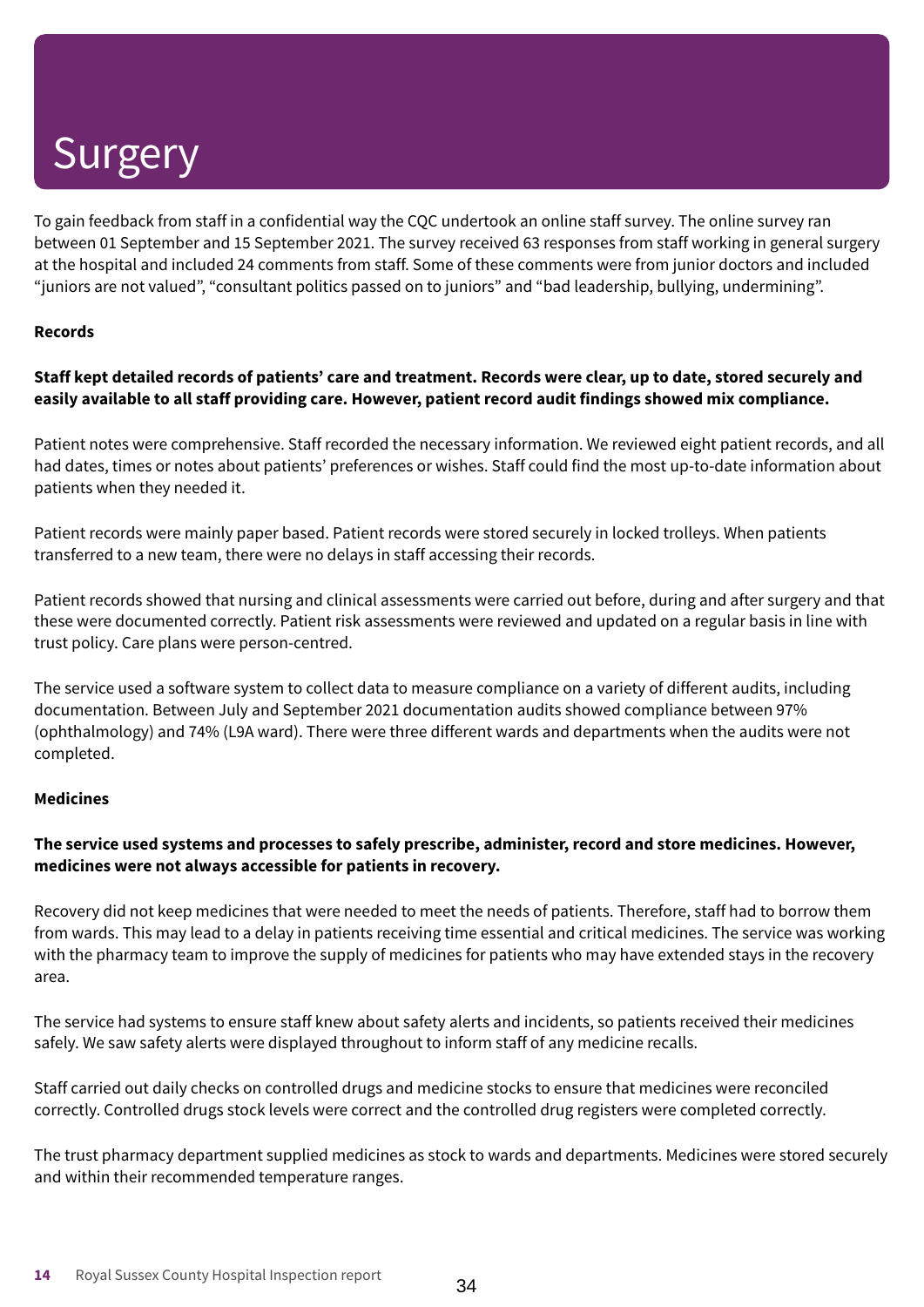Medicine administration records showed patients were given their medicines in a timely way, as prescribed, and records were fully completed including any allergies to medicines. However, medicine safety audits in theatres had only been completed for four months out of the last six and the average audit score was 75%. This meant that remedial action and a re-audit was meant to be undertaken and the service could not be assured that medicines were being handles safely in theatres.

Staff followed current national practice to check patients had the correct medicines. A pharmacist reviewed all medical prescriptions, including antibiotics to identify and minimise the incidence of prescribing errors.

### **Incidents**

**The service did not manage patient safety incidents well. Staff recognised and reported incidents and near misses. However, managers did not investigate incidents and therefore lessons learned were not shared with the whole team and the wider service. When things went wrong, staff apologised and gave patients honest information and suitable support. Managers ensured that actions from patient safety alerts were implemented and monitored.**

Staff knew what incidents to report and how to report them. Staff raised concerns and reported incidents and near misses in line with trust policy. However, staff said they did not always get feedback on incidents and did not feel listened to when they raised concerns. Information about incidents was not shared with others to promote learning, including those that have potential for harm. Investigation reports we reviewed showed that patients were invited to contribute to the investigation, were supported and apologised to.

Managers did not review and investigate incidents in a timely manner. At the time of the inspection there were 128 incidents within the service that had not been reviewed and investigated by managers. Of these, the majority were reported in theatres (62%) and recovery (22%). Forty four percent of all incidents reported related to short staffing in theatres and recovery.

To gain feedback from staff in a confidential way the CQC undertook an online staff survey. The online survey ran between 01 September and 15 September 2021. The survey received 63 responses from staff working in general surgery at the hospital and included 24 comments from staff. Comments from staff reflected a poor incident reporting culture and lack of feedback on incidents reported. Comments from staff included; that if staff report an incident, managers did not discuss it with them but then they receive an email to say they have been offered support when they had not.

The same online survey asked staff to rate and give feedback regarding how incidents were managed within the organisation.

In response to the question: I hear about incidents that happen in my part of the organisation and the learning from them, 17% strongly agreed,33% agreed,21% neither agreed or disagreed,16% disagreed and 13% strongly disagreed.

In response to the question: My organisation encourages us to report errors, near misses or incidents, 43% strongly agreed, 32% agreed, 6% neither agreed or disagreed,10% disagreed and 9% strongly disagreed.

In response to the question: When errors, near misses or incidents are reported, my organisation takes action to ensure that they do not happen again, 24% strongly agreed,30% agreed,16% neither agreed or disagreed,14% disagreed and 16% strongly disagreed.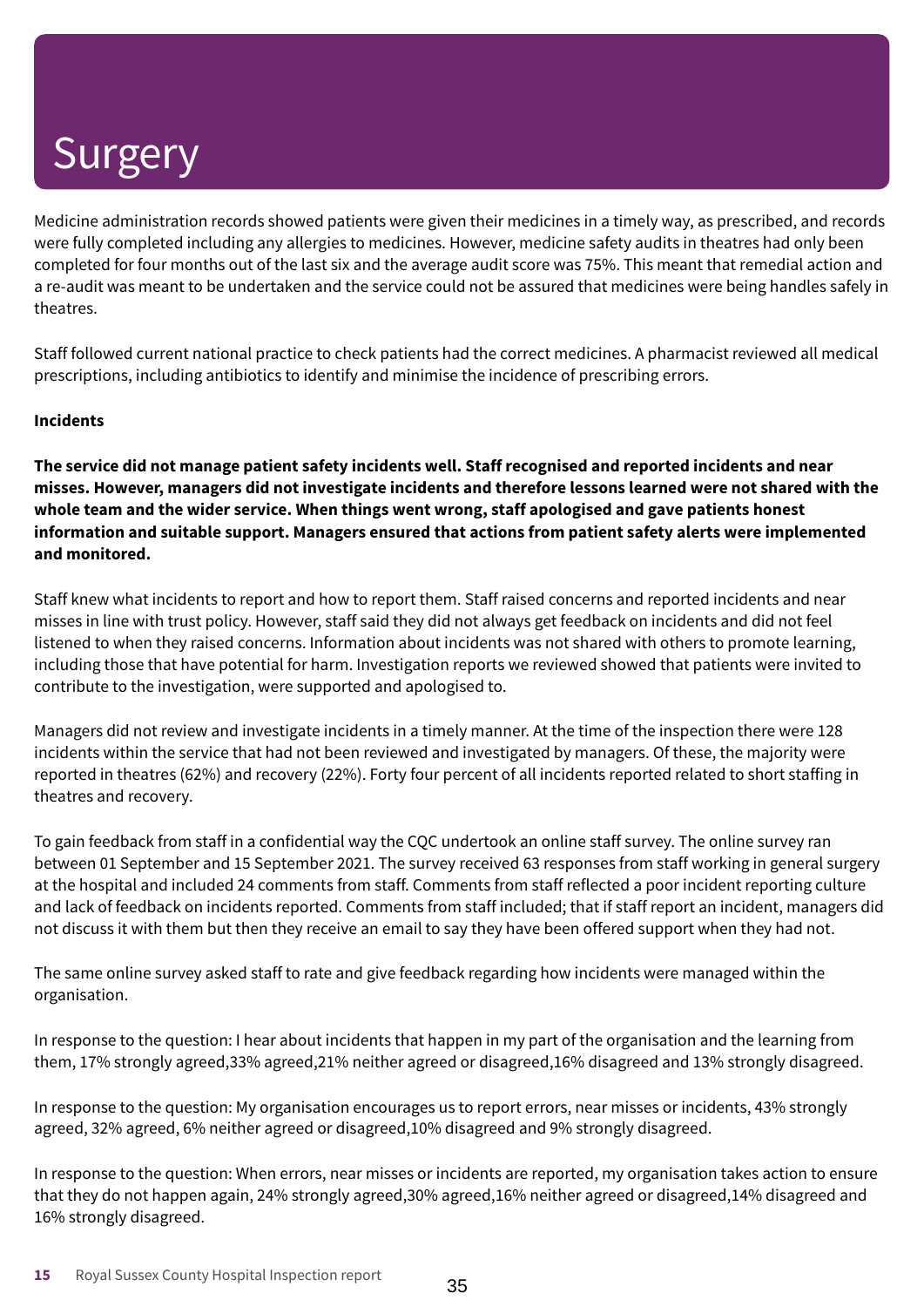The service had one never event in surgery at this hospital which happened in the Sussex Eye Hospital in April 2021.We were told that not all staff had undertaken training in how to investigate never events or incidents. However, the directorate risk and governance team were able to provide support and guidance.

We reviewed the patient safety incident investigation (PSII) report of the never event, which identified contributory factors. It could not be confirmed that staff had all received and read the most recently updated guidelines, and staff were unable to recall when they had last received training specifically on prosthesis verification. The investigation also revealed that staff working in the Sussex Eye Hospital were unable to attend quality and safety education sessions, not all staff were aware how to report an incident and did not follow national and trust guidelines. We were not assured that managers shared learning about never events with their staff and across the trust. The PSII report stated that action plans received oversight from the trust evidence of improvement panel and the trust patient safety group. However, it was not clear how learning from the never event would be shared with staff or how any changes of practice would be communicated to staff.

Staff mainly reported serious incidents clearly and in line with trust policy. The only exception of this was staff reporting the never event, they did not report it until five days after it occurred. The investigation found that staff were uncertain about whether the incident met the criteria for a never event and not all staff were comfortable with the incident reporting system.

The two investigation reports we reviewed did not assign individuals to actions or include time frames for when the actions should be completed, meaning actions may not be completed. Although the trust told us that action plans received oversight from the trust evidence of improvement panel and the trust patient safety group. It was not clear how actions were monitored at local level.

Staff did not always meet to discuss the feedback and look at improvements to patient care. Operational pressures and short staffing in theatres meant department meetings were not effective in supporting lessons learnt and improving patient care. However, surgical wards had daily safety huddles where incidents and learning were discussed. We saw an example which confirmed this occurred.

### **Safety thermometer**

### The service used monitoring results well to improve safety. Staff collected safety information and shared it with staff, patients and visitors. However, the service did not collect data on catheter acquired urinary tract infections.

Safety thermometer data was displayed on wards for staff and patients to see.

Between April and September 2021, there was 38 reported falls across wards and departments at the hospital. One fall resulted in moderate harm and occurred on Level 11 West (orthopaedics) in April, no other falls resulting in moderate harm have occurred since. The rolling average falls rate (per 1000 bed days) was 3.16 which was below the trust average of 3.60 falls per 100 bed days and the national average of 6.63.

In the same time frame, there was 55 acquired pressure damage and eight venous thromboembolisms recorded on the trust's incident reporting system.

In the same time frame, 55 reports of acquired pressure damage and eight venous thromboembolisms were recorded on the trust's incident reporting system.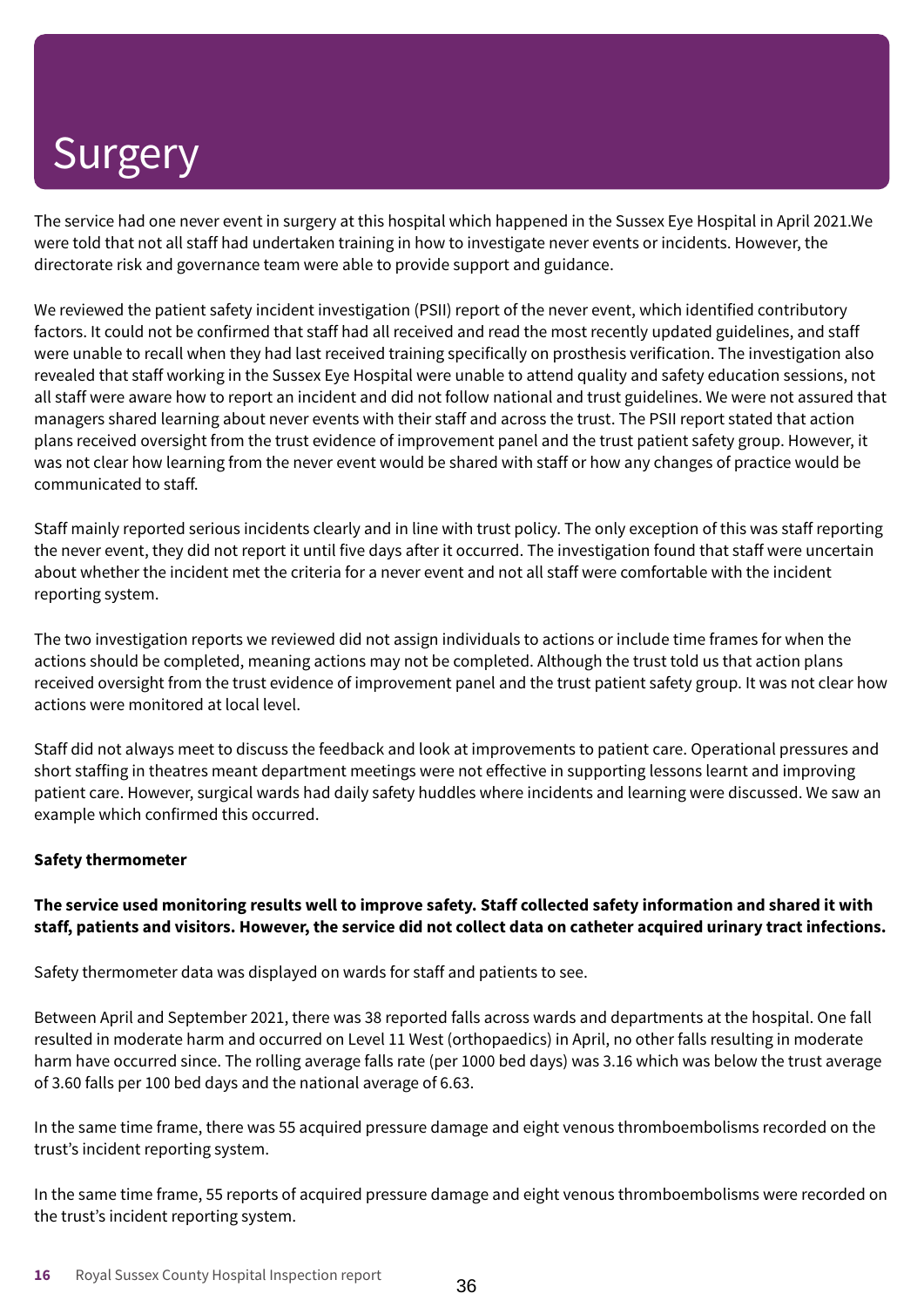Staff used the safety thermometer data to further improve services. For example, there was a focus on reducing patient falls.

| Is the service well-led? |  |
|--------------------------|--|
| Inadequate $\bigcup$     |  |

Our rating of well-led went down. We rated it as inadequate.

### **Leadership**

Not all leaders had the skills and ability to run the service. They did not fully understand and manage the priorities and issues the service faced. However, this was improving. Staff did not feel all leaders were visible and approachable in the service for patients and staff. Staff did not feel supported to develop their skills and take on **more senior roles.**

The perioperative directorate is part of the surgical division. The perioperative directorate was led by chief of service, divisional director of operations and divisional nurse lead (current post holder was acting). This leadership style is referred to as a triumvirate. The triumvirate were responsible for perioperative care at; theatres level five and Sussex Eye hospital at the Royal Sussex County hospital site, Princess Royal hospital, Lewes Victoria hospital and the Sussex Orthopaedic Treatment Centre. The triumvirate were supported by a clinical director, a directorate manager and directorate lead nurse (current post holder was acting). In addition, there were 14 band sevens and two theatre managers. Neurosurgery theatres sat within the specialist division which had a similar leadership structure. The surgical wards and departments sat within the surgery division and abdominal surgery and medicine directorate, which had the same triumvirate leadership structure.

Members of the perioperative triumvirate had clear roles and responsibilities, but we were not assured they had a clear oversight or understanding of challenges that staff faced, performance, risk, governance and culture especially within theatres and recovery. However, following the listening event held with theatre and recovery the triumvirate acknowledged that decisive and urgent action was needed and had developed an action plan which was achievable, with some actions to reduce the burden on staff were made and implemented quickly. Other aspects such as changing culture and re-establishing governance process would take longer to change and embed which they acknowledged.

Each surgical speciality had a clinical director and a matron who was supported by the ward managers.

There was disparity between what the executive team and the triumvirate leadership team were doing to engage with staff and how that was perceived by staff working in theatres and recovery. Ward staff said they considered local leadership and management teams to be accessible, responsive and supportive, most staff said they rarely saw senior staff above matron level. Leaders did not manage the priorities in a way which reduced pressure and assisted staff treating patients within theatres and recovery.

Staff had mixed views regarding the visibility, how approachable trust leaders were, and the transparency of processes followed by leaders. Theatre and recovery staff told us that they had not ever seen a member of the executive team in the department.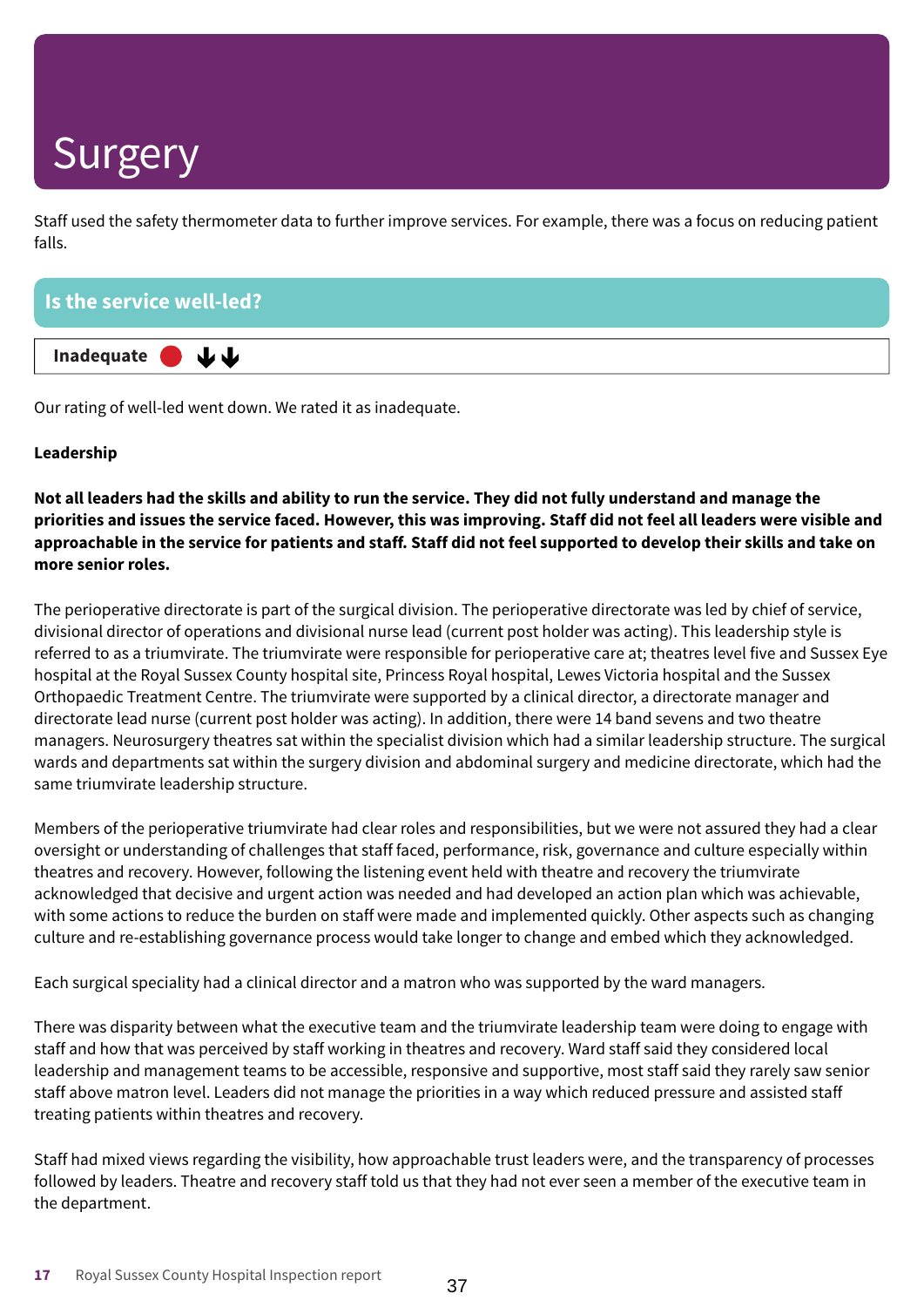Staff had raised concerns regarding the precarious staffing situation in theatres, managers had not acted on these concerns and had not reviewed incidents relating to patient safety raised by staff. There was no tangible evidence that managers understood until recently the risks, culture, leadership and morale in theatres and recovery.

Staff did not feel supported to develop their skills and take on more senior roles. Theatre and recovery staff told us that due to staff shortages there was no dedicated time to undertake aspects of their role and for teaching and learning. Band six and seven staff in theatres and recovery did not have time to perform appraisals for junior staff or line management responsibilities.

Theatres and recovery had a historical issue of interim leaders which did not provide the stability and oversight required. Leaders in theatres were not supported to run the department, due to the staffing shortages they spent the majority of their time firefighting to keep the service running. Not all theatre and recovery staff felt that leaders had the skills and ability to run the service.

The perioperative leadership team, supported by human resources and the trust's Patient First Improvement System team, held a listening event with recovery and theatre staff in September 2021. The leadership team told us the meeting had given them a better understanding into the risks, challenges and concerns that staff had. As a result, they had developed an action plan to address the issues raised.

The trust assured CQC the leadership and support concerns were being reviewed and monitored.

### **Vision and Strategy**

The service had a vision for what it wanted to achieve and a strategy to turn it into action but were not able to achieve it due to staff shortages and lack of high dependency and intensive care capacity. The vision and strategy **were focused on sustainability of services and aligned to local plans within the wider health economy.**

The vision and strategy for the surgical division, of which perioperative services form a significant part, is embedded in the trust's overall vision and strategy – Patient First. Patient First sets out the trust's overall vision and describes the trust's strategic framework across its strategic domains – patient, people, quality, sustainability, and systems and partnerships.

Staff told us they did not feel engaged with the Patient First Improvement System and felt there was a disconnect between local staff experience and the understanding of divisional leadership and above.

The trust's clinical strategy (Brighton and Sussex University Hospitals 2019 to 2024) set out the trust's overall approach. Within this, the key priorities and decisions for the surgical division, and more specifically for perioperative services. The clinical strategy highlighted the following priorities; development of capability for a surgical robot, centralising theatre management and improvements in efficiency, modernisation of preoperative services and the development of a urology investigation unit at Princess Royal Hospital.

In May 2020, the trust board approved a new clinical strategy framework for the merged organisation. The development and delivery of the new clinical strategy was overseen by the trust's quality committee. Within this, perioperative services were seen as critical to delivering the trust's overall clinical strategy. Alongside all other services within the trust, perioperative services will be developing its own 'Mission Statement' which will capture the key strategic issues and risks facing the service and set out the priorities for the next three years.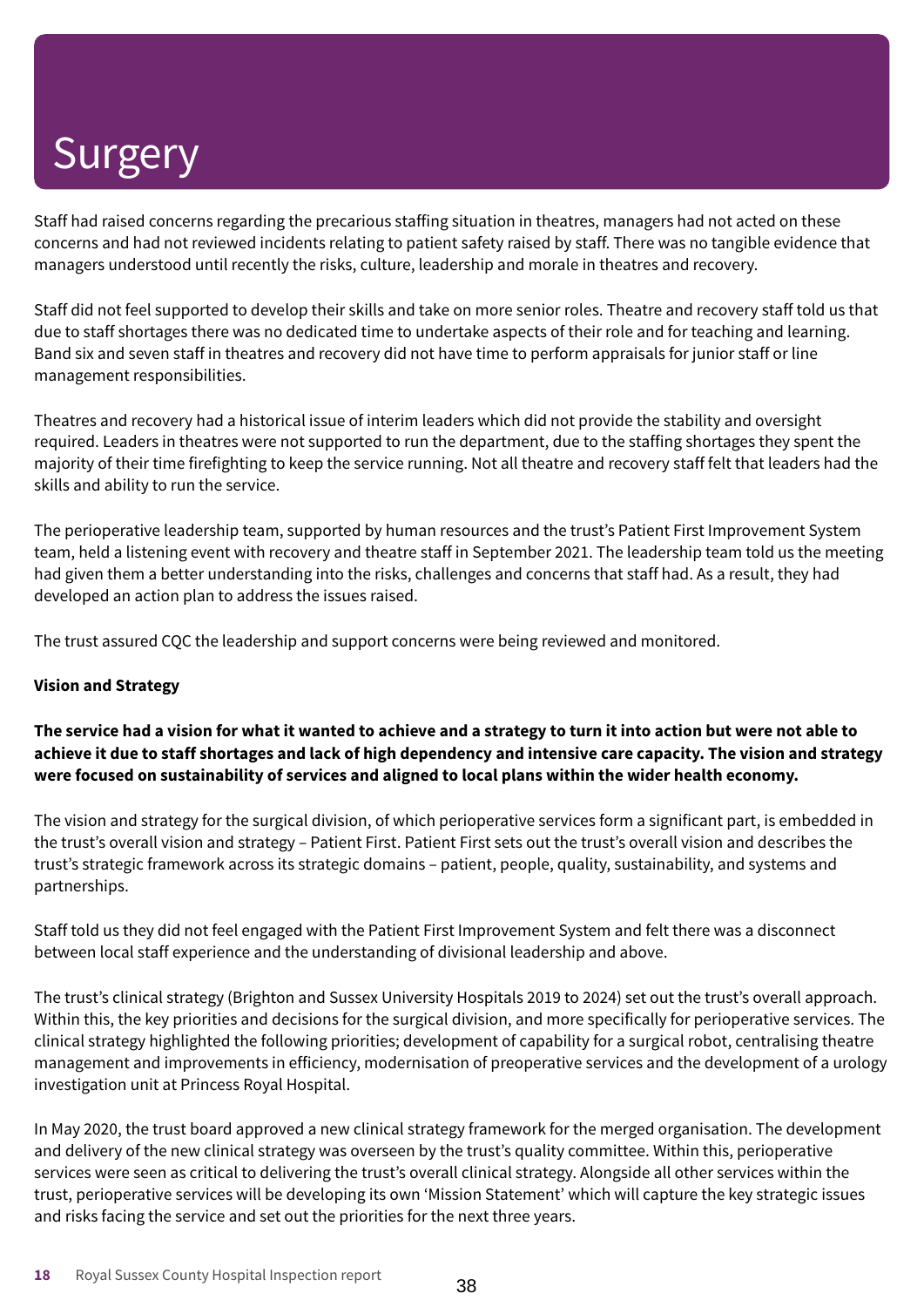### **Culture**

Not all staff felt respected, supported and valued. Staff were focused on the needs of patients receiving care but were not always able to deliver the level of care they needed. The service was not able to demonstrate that it **promoted equality and diversity in daily work and provided opportunities for career development.** Staff did not feel the service had an open culture where patients, their families and staff could raise concerns without fear.

Low morale and perceived bullying and harassment was reported from some groups in theatres and recovery including at managerial level. Staff did not always recognise the leadership team as dealing with their concerns around these matters. There were some staff who did not feel able to express their concerns or speak up for fear of reprisal.

There was a mixed perspective from staff regarding feeling respected, supported and valued, including the actions taken as a result of raising concerns.

After listening to staff about their experiences working in main theatres and recovery, we had concerns about the culture amongst colleagues. We were given an examples of inappropriate behaviour between colleagues which indicated a toxic culture.

In the same CQC survey mentioned previously in the report. Of all the 24 comments received, there was only one positive comment about the service. Comments from staff on culture included: "A very hostile department to work in", "problems are resolved in a disciplinary manner rather than an opportunity for change" and "improvement, bullying complaints are dismissed, juniors are not valued" and "a toxic culture of intimidation and bullying has been created". Of the 24 comments 10 mentioned a poor reporting culture, failure of leaders to follow up on concerns raised or bullying and harassment.

Theatre and recovery staff felt the executive team did not understand the pressures they experienced in the department. We found evidence of strained relationships between theatre and recovery staff and local leaders.

Whilst the trust undertook a variety of events and initiatives to support the well-being of staff, theatre staff and recovery staff were not able to access these. The triumvirate leadership team recognised that they needed to find alternative ways of supporting this staff group's welfare.

Patients having to wait longer for emergency operations, cancelling patients and staff shortages had a negative effect on staff morale. Staff in theatres and recovery told us that staff morale had never been as low.

The trust had a part time Freedom to Speak Up Guardian, there were no Freedom to Speak Up champions. Staff told us they didn't know who the Freedom to Speak Up Guardian was or how to contact them, as there was no information available. We did not see any information informing staff of who the Freedom to Speak Up Guardian was or how to contact them.

The hospital had a Workforce Race Equality Standard action plan which was developed in 2018 and was due to cover the time period between 2018 until 2021. The plan had 12 actions, of these six had been completed, the rest had not been updated to indicate if they had been completed or were still in progress.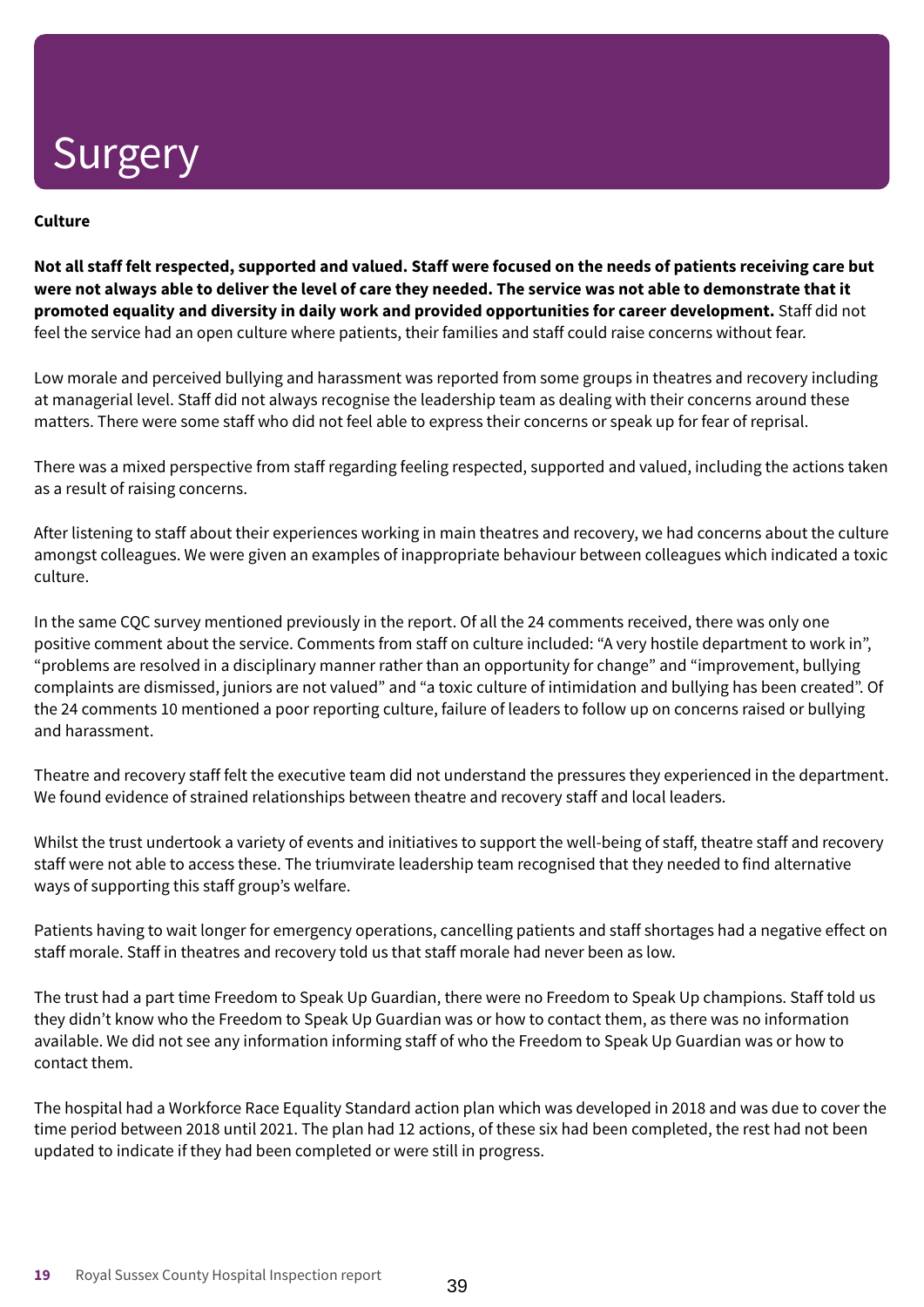The trust's Workforce Race Equality Standard 2021 data suggested that white candidates were more likely than black minority and ethnic candidates to be appointed from shortlisting. The data also suggests that black minority and ethnic staff members were less likely than white staff to enter into a formal disciplinary process. Compared to the previous year, trust staff saw an increase (and white staff a slight decrease) in stating they have experienced discrimination from their manager/team leader or other colleagues.

The trust assured CQC it was addressing the culture concerns raised during the inspection.

#### **Governance**

### Local, triumvirate and trust wide governance was not clear. Not all staff were clear about their roles and **accountabilities. Due to staffing issues within recovery and theatres staff were undertaking additional roles.**

Each surgical speciality undertook monthly mortality and morbidity meetings. We reviewed a selection of the presentations and meeting minutes from these which showed good attendance and any actions to take forward. All had any learning identified and actions had a person assigned to them. This was in line with the Royal College of Surgeons guidelines.

We reviewed three theatre and recovery audit meeting minutes, these did not follow a set agenda, include risks, learning from incidents and didn't always record who attended the session. This did not provide assurance that these meetings were effective and kept staff informed.

The trust told us that monthly quality and safety meetings for the surgery division were undertaken whereby representatives from all specialities and areas within division would meet. We requested minutes for these meetings from the trust, but we were provided with different meeting minutes. We also requested governance meeting minutes, but these were not provided.

The trust told us that the issues we found in recovery and theatres were discussed at monthly quality and safety meetings, but we were unable to confirm this. Therefore, we were not assured the local departmental risks and concerns were effectively escalated up to and including board level.

The trust was preparing to launch a new governance strategy in the months after the inspection.

### **Management of risk, issues and performance**

**Leaders and teams did not use systems to manage performance effectively. They did not always identify and** escalate relevant risks and issues and identify effective actions to reduce their impact. They had no plans to cope **with unexpected events. Staff reported a lack of oversight and collaborative working from trust wide leadership.**

The system to manage, identify, document and understand risk did not capture clinical and patient risks.

We reviewed the risk register which included eight risks across surgery, five risks had the same risk score which was the highest and all related to equipment. The delays in patients leaving recovery leading to poor patient experience was also on the risk register but with a lower risk rating.

The description of the risk included; inappropriately skilled staff dangerous staffing ratios for critical care patients and reduction in productivity through theatres, leading to delays and cancellations of patients' surgery. This risk had been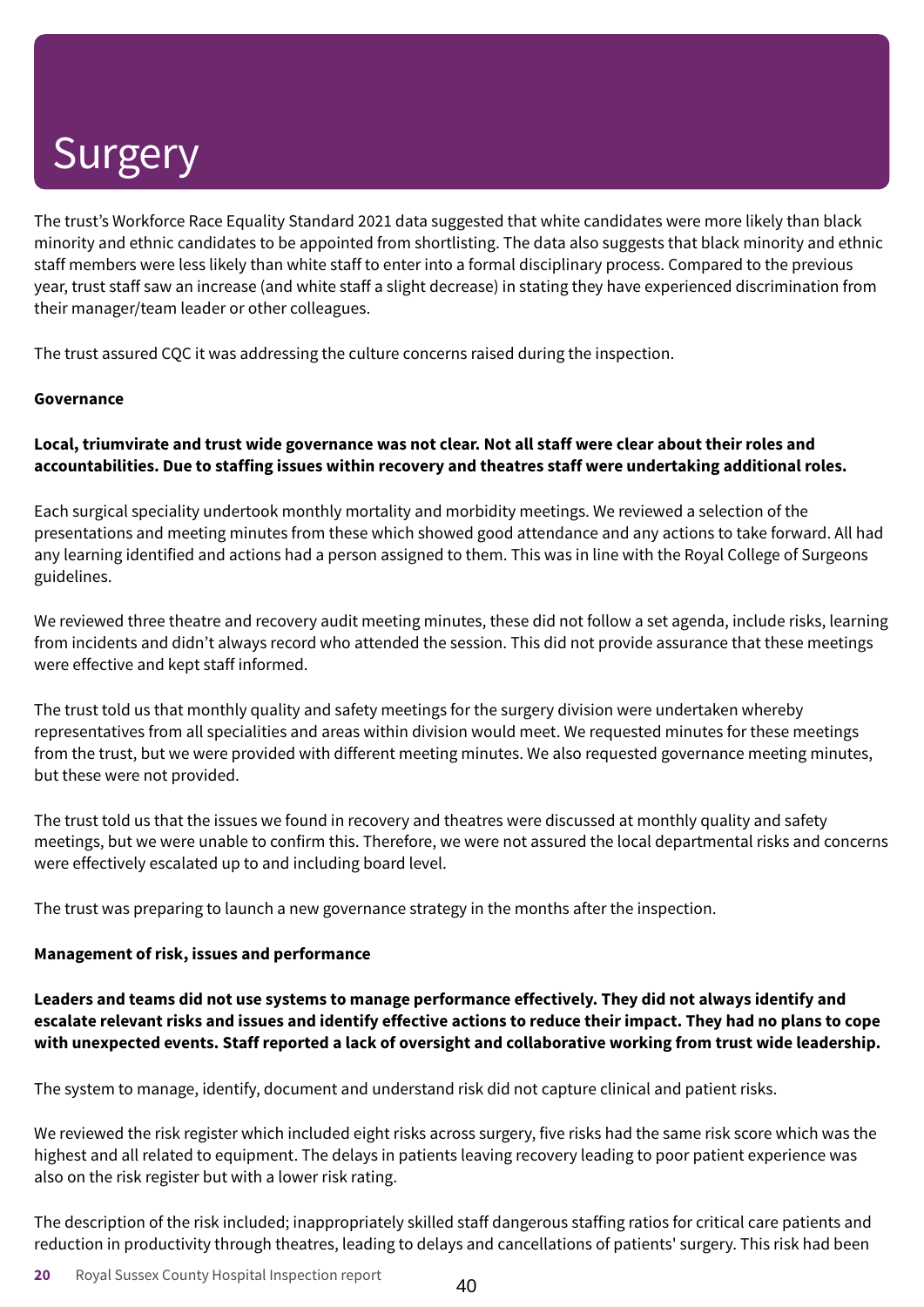reviewed twice, in April 2021 and on the 30 September 2021 (two days after our inspection) The most recent update stated the use of recovery continues to be monitored and reported upon, however no overall improvement. The control measures in place were not effective in reducing the risk and this was recorded on the risk register. The leadership team told us that there was an arrangement for support to be provided by anaesthetists and staff from the intensive care unit, however, this was not included as a control measure. Control measures and risks had staff assigned to them.

The risk register included comments that risks were discussed at quality and safety meetings, however we were unable to confirm this as the meeting minutes were not provided to us, meaning we had limited assurance that the risks we identified were known by the division leaders and the executive team.

Leaders did not always identify and escalate relevant risks and issues. The short staffing in theatres was not on the risk register at the time of our inspection. A manager told us that they had recently added it, although they had not received training in the process for adding risks to the register. Since our inspection the risk of delayed emergency and cancelled elective surgery due to staffing had been approved and added to the risk register. The adequacy of control measures were recorded as inadequate on the risk register.

We found some local risks were not recognised outside of the department. For example, poor infection prevention and control practices in theatres had not been identified and action taken.

Staff told us they felt pressured into caring for patients in recovery who had higher dependency care needs. Staff felt this would heighten patient safety risks and promote unsafe practice.

The trust told us that the recovery area was an escalation area within the hospital as this was a safer place for patients requiring a higher level of care. However, staff were not aware that this was an escalation area. We requested a copy of the hospital escalation policy however, an escalation policy for junior doctors was supplied. The trust later provided a copy of the full capacity protocol however, this did not mention theatres or recovery and was focussed on the emergency departments.

After the inspection, the trust told us to support the pressures on recovery one of the key actions in the theatre improvement plan was to construct and agree a robust standard operating procedure for the use of recovery and escalation about concerns with patients remaining in recovery. This was to provide the team with a clear process for escalation of concerns, and a policy which provided support when there were intensive care patients or ward patients remaining in recovery post-operation that were unable to be moved in a timely fashion. The timeline for completion was 15 November and involved agreement across the organisation, including theatres, intensive care, and the site management team who were all engaged in the process.

The trust said all the recovery team had either completed recovery competencies or were in the process of completing them. Not all staff had undertaken critical care courses, and they did not all have relevant intensive care experience. Trust data showed 25% of recovery staff had undertaken the relevant care of the critically ill training. Staffing allocations were reviewed as part of normal daily processes to try and ensure the skill mix was balanced and appropriate on each shift. Daytime shifts had a co-ordinator who supported junior staff in training. Recovery staff told us that they felt unsupported and at times had to prioritise the sickest patients, which meant they may not identify a patient who was at risk of deterioration.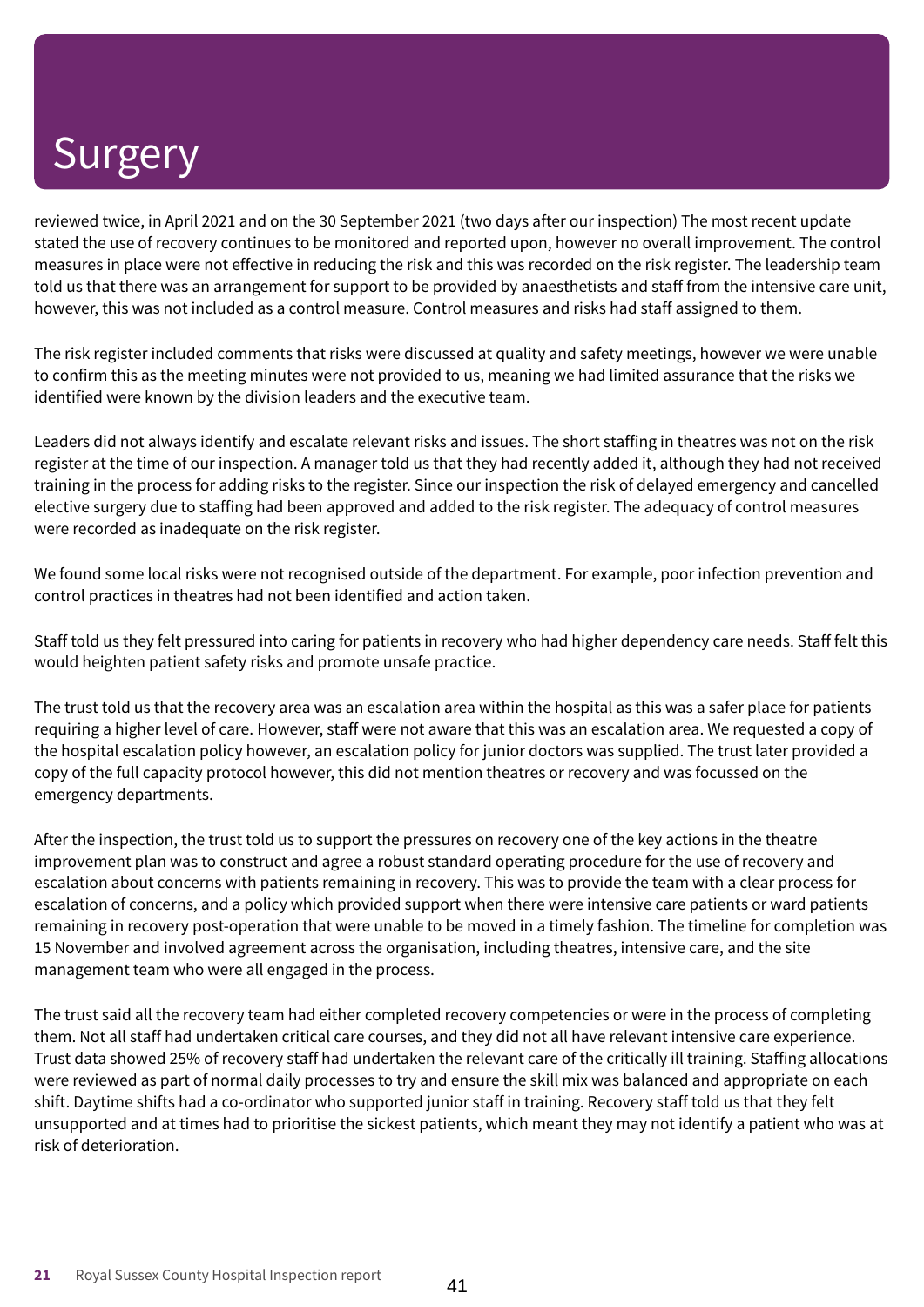The trust said to support the staffing shortages theatre sessions had been reduced by seven theatre sessions per week to free up skilled staff for redeployment and support. Staff did not think this was sufficient to be able to meet the needs of patients and be able to provide an emergency and trauma service. Elective lists were routinely cancelled and patients requiring emergency or trauma surgery experienced delays.

The trust told us that the anaesthetic rota had been amended to ensure more doctors were on call each day to offer additional support to the intensive care unit and recovery if needed. Recovery staff told us that if they required support from the intensive care unit on a particular aspect of a patient's care then intensive care nurses would support them, but they would not routinely be present in recovery providing support as they were also challenged staffing wise.

The trust told us that surgical cases were prioritised on the basis of the nationally recognised 'P' rating system and all emergency cases rated more highly on this system than elective cases. The current situation was more difficult than at the height of the Covid-19 surge and had resulted in the postponement of elective cancer cases recently because of intensive care bed availability and theatre staff shortages.

Consultants had raised concerns regarding the ability to be able to treat patients requiring emergency surgery and felt they were not listened to or their concerns were not taken seriously.

Staff did not contribute to decision-making to help avoid financial pressures compromising the quality of care. Theatre and recovery staff felt there was no collaborative working to optimise flow, which would lead to major, improvements in patient and service user experience and outcomes.

The service regularly reviewed the Covid-19 recovery dashboard at divisional safety and quality committees. Progress against a variety of metrics were reviewed monthly which included; cancer referrals, day surgery cases performed, elective cases performed and new referrals against the service's recovery plan.

Theatres and recovery were not able to demonstrate how it was performing in key audits as the majority had not been undertaken in the last six months, audits that had been completed showed a requirement for remedial action and re audit but this had not been undertaken.

### **Information Management**

The service collected data and but did not always analyse and act on it. Staff could find the data they needed, in **easily accessible formats, to understand performance, make decisions and improvements. The information systems were integrated and secure. Data or notifications were consistently submitted to external organisations as required.**

The hospital used a cloud based real time inspection and reporting tool for healthcare quality inspections. This eliminated administration by capturing inspection results directly onto mobile electronic devices which provided automated reporting.

It was launched in October 2020 and initially focussed on five inspections undertaken across all wards and departments on a five-weekly rotation. It included inspections on documentation, medicine safety, patient experience, staff and environment. In Spring 2021, two further inspections were added which were weekly infection prevention and control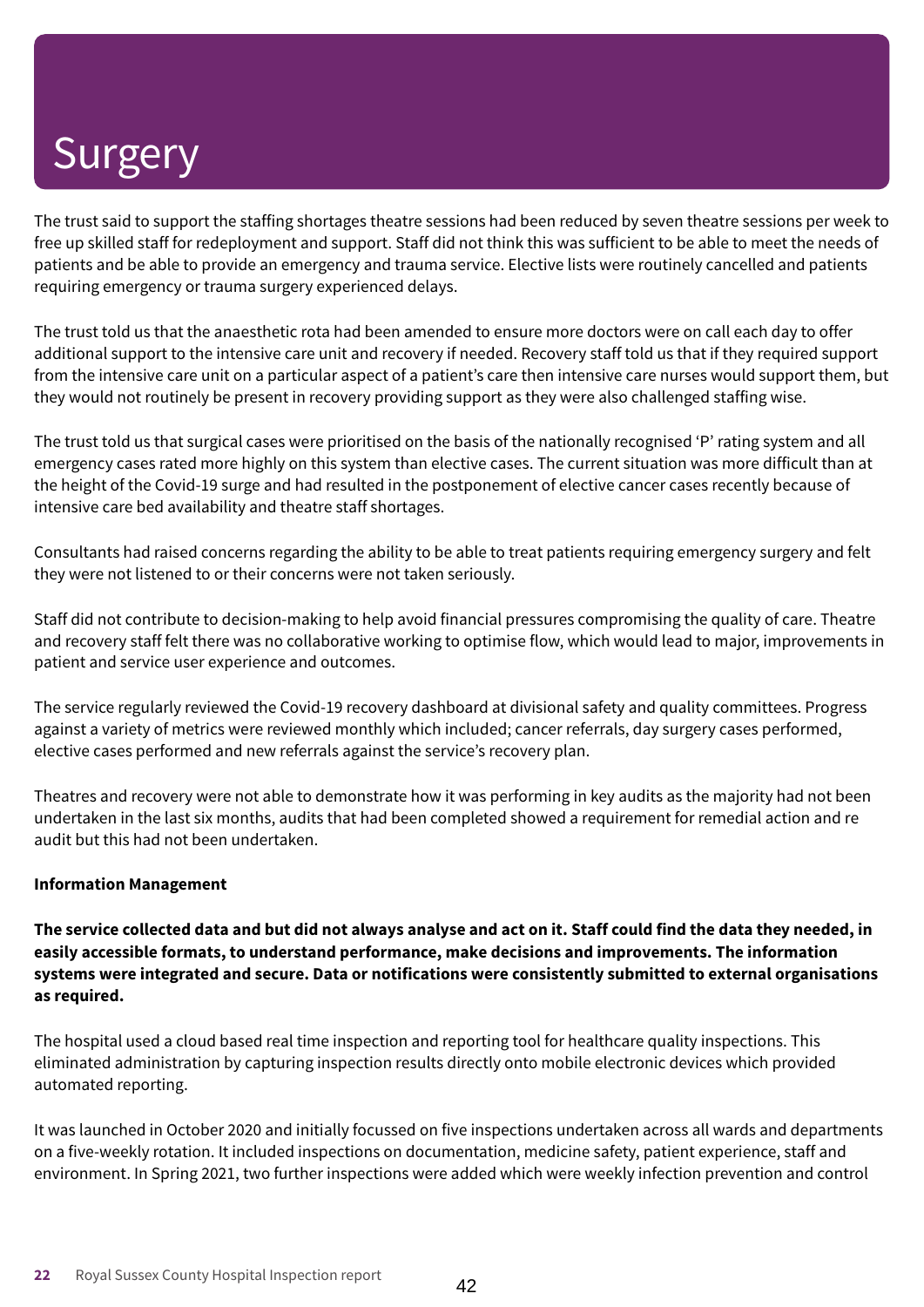assurance (weekly) and hand hygiene (monthly). In addition, at the same time theatres also added some inspections and audits to provide assurance on a number of specific theatre standards. These included; perioperative care metrics (monthly), prosthesis verification (monthly), count policy (monthly) and World Health Organisation 5 steps to safer surgery observation (monthly).

Between April 2021 and September 2021 main theatre and recovery had an overall compliance rate of 62% in terms of undertaking the audits as per agreed schedule of submission.

### **Engagement**

### **Leaders and staff engaged with patients to plan and manage services. Public engagement was hospital wide,** rather than locally facilitated. Staff did not feel included or engaged with decisions made by senior leadership.

Staff used a closed social media platform to share information and make requests such as shift swaps.

Not all staff received good support and regular communication from their line managers. Department and team meetings had been impacted by the pandemic and operational pressures particularly in theatres and recovery. Ward staff told us there was good support and regular communication with line managers.

The trust engaged with staff through newsletters and staff briefings from the trust's executive team. Other general information and correspondence was displayed on notice boards.

As part of the pandemic responses to the first and second wave Covid-19 surges, all internal business meetings were stood down. This included staff meeting in theatres and recovery and therefore opportunities for managers to engage with staff and to fully understand their concerns may have been missed.

The perioperative leadership team spoke clearly about compassion for the wellbeing of staff and the need to be inclusive, empathic and compassionate. The wellbeing of staff in theatres and recovery was a focus in the action plan to address concerns raised by theatre and recovery staff.

The senior leadership team had developed an action plan to address concerns raised by recovery and theatre staff following a recent listening event. The action plan focussed on workforce, wellbeing, values, behaviours, safety, skill mix, theatre utilisation and flow. There were 28 actions and 20 of these had been completed or started, each action had a person responsible for the action and time frames for completion. The actions reflected many areas that we found that needed improvement, which provided some assurance that our concerns had started to be addressed.

The trust undertook stakeholder engagement with service users to gain their feedback on what was important to service users.

The trust used a variety of approaches which included surveys, interviews and focus groups to help understand what was most important to patients.

#### **Learning, continuous improvement and innovation**

**All staff were committed to continually learning and improving services however, due to operational pressures** this had not been a priority within the service. Previously the service had a number of staff trained in quality **improvement methods and the skills to use them however, many had left the service.**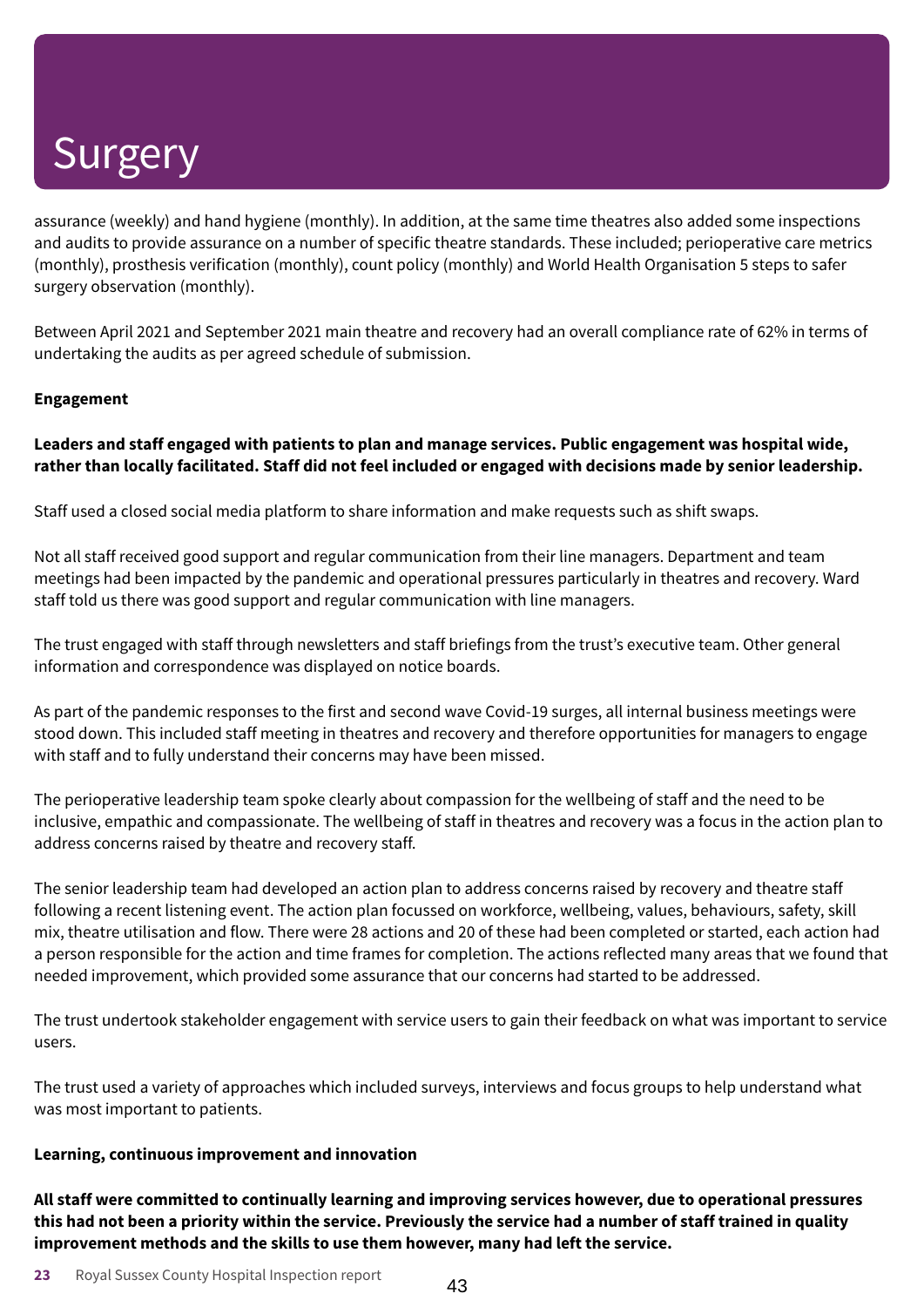The Patient First Improvement System had been implemented across the trust. Patient First is a continuous process of improvement within existing processes and pathways that leads to measurable improvements for patients and staff. The focus of the system is on empowering front-line staff to make improvements themselves. Staff were given training in the tools to work out where opportunities for improvement are in their daily work and to develop the skills to make sustainable change happen.

Staff in theatres and recovery told us that they were disengaged from the Patient First Improvement System as many of those trained in using the system had left. The leadership team told us that they wanted to reinstate the Patient First Improvement System and use it as a method to drive change and tackle many of the concerns and challenges within the service.

In September 2021, the Patient First Improvement System team worked with a consultant anaesthetist and lecturer to develop training and coaching for junior doctors to help them to work on their own quality improvement projects. A further session will take place in November with an estimated 35 doctors planning to attend.

### Areas forimprovement

### **Action the trust MUST take to improve:**

The trust must operate effective governance systems to ensure compliance with all relevant sections as set out in Regulation 17 Health and Social Care Act 2008 (Regulated Activities) Regulations 2014. Regulation 17(1)

The trust must ensure staff complete their mandatory training and each module meets their compliance targets. Regulation 12 (2)(c)

The trust must ensure it improves its management of risk and issues and ensure they can plan effectively to tackle patient safety issues. Regulation 17(1)

The trust must ensure leaders at all levels are supported and leadership improves at all levels across the hospital. Regulation 18 (2)

The trust must improve staffing levels to maintain safe staffing levels. Regulation 18 (1)

The trust must improve the culture and ensure all staff are actively encouraged to raise concerns and in particular clinicians are engaged and encouraged to collaborate in improving the quality of care. Regulation 12 (1) (2i)

The trust must ensure regular checks on lifesaving equipment are undertaken. Regulation 12 (2) (b, e)

The trust must ensure all staff follow the trust's infection control policy and national guidelines in relation to infection prevention and control. Regulation 12 (2)(h)

The trust must ensure that all incidents investigations are completed in a timely way to allow opportunity for action on learning to be shared and action taken swiftly. Regulation 17 (2) (b)

The trust must ensure that managers have the required skills, knowledge experience to lead the service. Regulation 18 (b)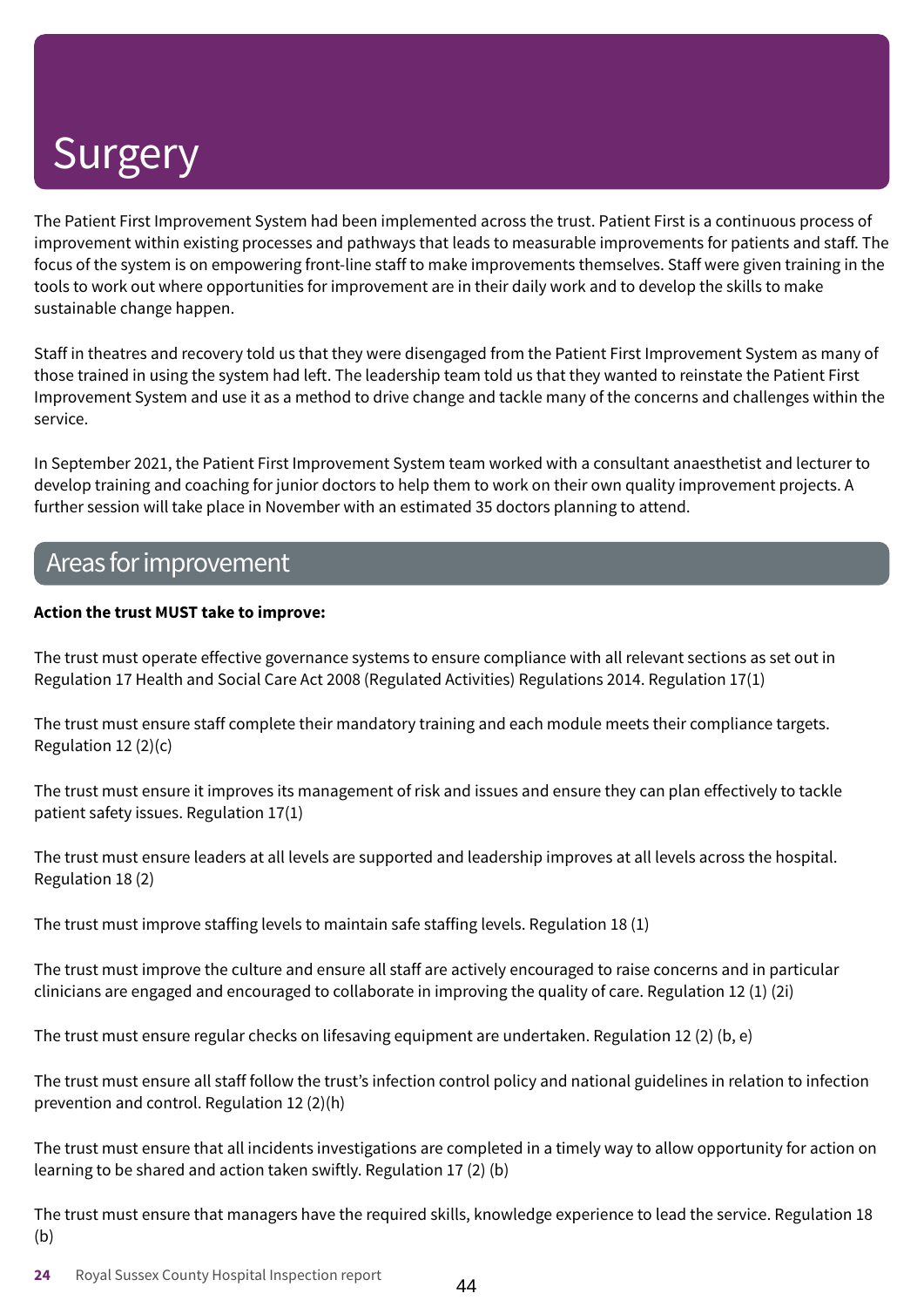### **SHOULDS**

#### **The trust should ensure that:**

The trust should considerrestarting regular formal staff meetings to improve staff engagement.

#### **Surgery core service**

#### **Action the service MUST take to improve:**

The service must ensure staff complete their mandatory training and each module meets their compliance targets. Regulation 12 (2)(c)

The service must ensure that staff working in theatres have the qualifications, competence, skills and experience to keep patients safe. Regulation 12 (2)(c)

The service must ensure all staff follow the trust's infection control policy. Regulation 12 (2)(h)

The service must ensure that patients receive surgery when they need it and do not experience delays, placing patients at the risk of deterioration and harm. Regulation 12 (2)(a) and Regulation 12 (2)(b)

The service must ensure that all incidents investigations are completed in a timely way to allow opportunity for action on learning to be shared and action taken swiftly. Regulation 17 (2) (b) (e)

The service must ensure all risks are escalated as appropriate and documented on the relevant risk register. Regulation 17 (2)(b)

The service must ensure it takes staff's concerns seriously and takes demonstrable action to address their concerns. Regulation 17 (2)(b)

The service must undertake scheduled audits and take action to address poor performance in order to monitor the safety and quality of the service. Regulation 17 (2)(b)

The service must ensure it improves flow in the hospital and theatres to reduce the time patients spend in the recovery unit waiting for a bed in the hospital. Regulation 12(1)

The service must ensure it has suitable facilities to care for patients requiring high dependency or intensive care. Regulation 12 (2)(b)

The service must ensure nurse staffing levels meets the needs of patients and national guidelines. Regulation 18 (1)

The service must not care for patients with high dependency needs in recovery without an appropriate standard operating procedure and risk assessments. Regulation 17(2)(b)

The service must ensure that all rooms display the maximum safe occupancy. Regulation 12  $(2)(h)$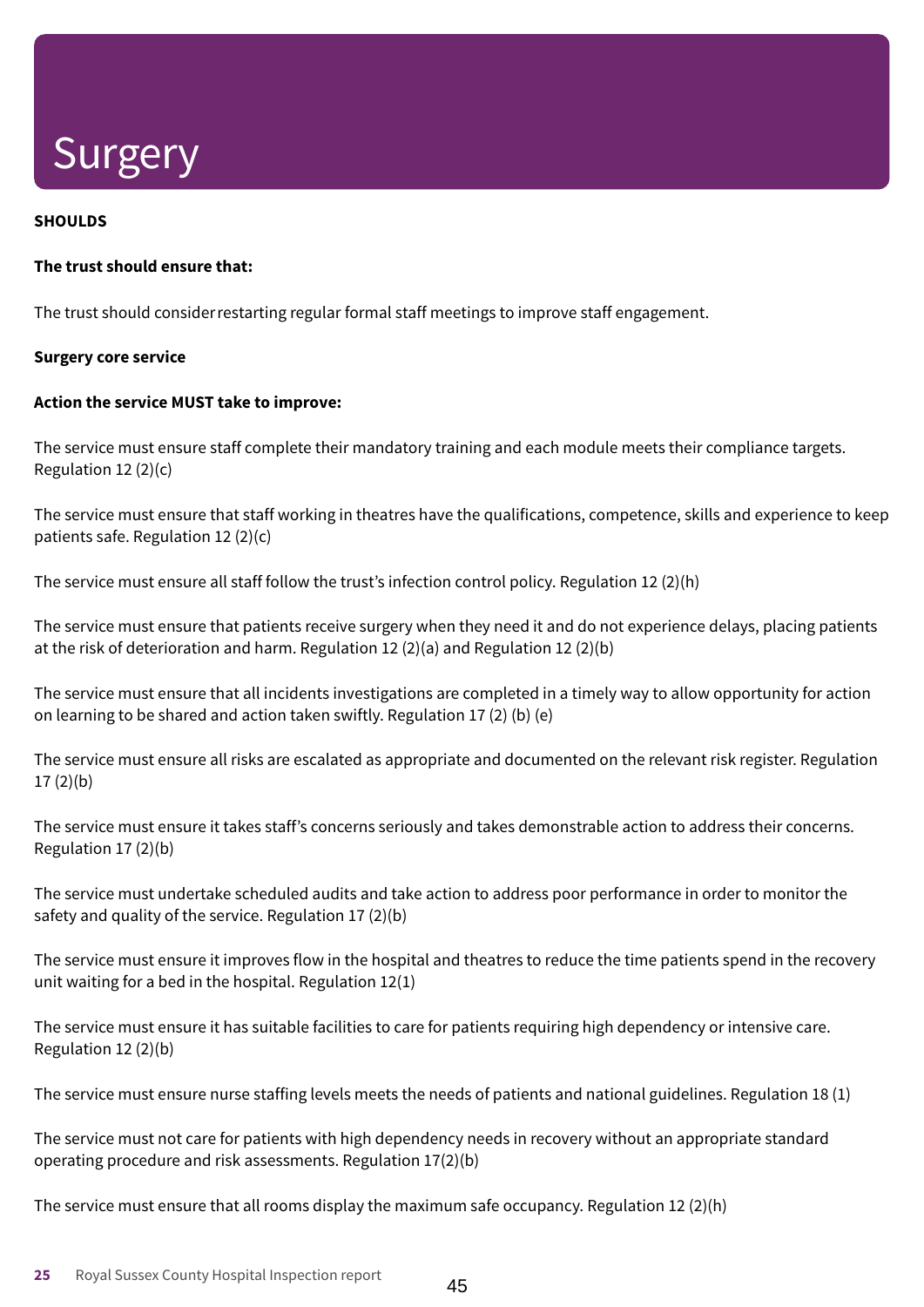The service must ensure their governance processes link with all staff to provide a safe service. Regulation 17

The service must ensure patients experiencing prolonged periods of time in recover have their privacy and dignity maintained. Regulation 17(2) (a)

#### **Action the service SHOULD take to improve:**

#### **Surgery core service**

The service should ensure action is taken regarding identified themes to resolve concerns. Regulation 17 (2)(e)

The service should ensure it provides continuous professional development to all staff. Regulation 18 (2)(b)

The service should continue to complete and review the action plan developed for theatres and recovery.

The service should consider the views of staff with regards to culture and take appropriate action.

The service should consider how it improves the storage space and facilities within main theatres.

The service should consider how it improves communication and decision making between the senior executive team and clinical leaders within the surgery division.

The service should consider reviewing the strategy and vision of the service to ensure it still fits the service needs.

The service should consider how to ringfence time for teaching and training for theatre and recovery staff.

The service should consider how to recommence theatre and recovery unit meetings and ensure these follow a set format, include who has attended and discuss key issues.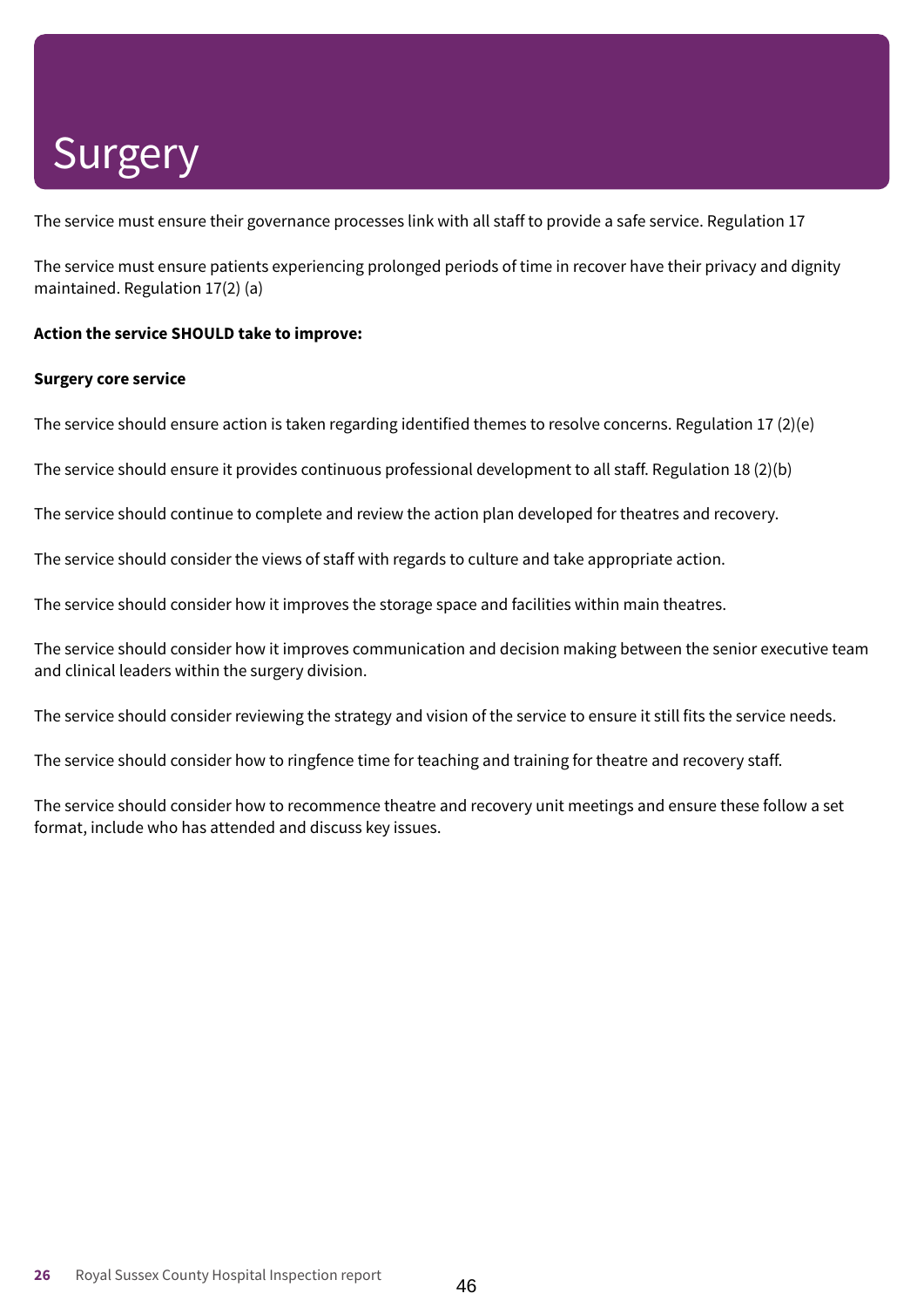### **Inadequate –––**

We carried out this unannounced focused safety inspection of maternity services, provided by the University Hospitals Sussex NHS Trust (UHS), because we received information of concern about the safety and quality of the service.

Information of concern had been received from several sources about the maternity services across the trust. This included staff whistleblowing, patient complaints and information from other regulatory bodies.

University Hospitals Sussex NHS trust provide maternity services at the Princess Royal Hospital, Royal Sussex County Hospital, St Richards Hospital and Worthing Hospital. This report focuses on our findings at the Royal Sussex County Hospital.

We also asked the trust to send an anonymous staff survey to give all maternity staff the opportunity to share their experience of working at UHS and raise and share concerns in a safe and confidential manner. The survey was open to staff between 1 September and 15 September and at the Royal Sussex County Hospital there were 80 responses. The anonymous results related to the Royal Sussex County Hospital have been used as evidence to support our report.

This inspection has not changed the ratings of the location overall. However, our rating of maternity services went down. Overall, we rated safe and well-led as 'inadequate' we did not have enough evidence to re-rate the effective domain.

Our rating of this location went down. We rated it as requires improvement because:

The service did not have enough staff to care for women and keep them safe. Staff did have training in key skills. The service did not always control infection risk well. Staff did not always keep good care records. The service did not manage safety incidents well and did not always learn lessons from them. Staff did not use nationally recognised tools to triage women for treatment.

Leaders did not run services well or support staff to develop their skills. Staff did not understand the service's vision and values or how to apply them in their work. Staff did not feel respected, supported and valued. Staff were not always clear about their roles and accountabilities. Staff collected safety information, but this was not always accurate.

However:

Staff understood how to protect women from abuse.

They managed medicines well.

Staff assessed risks to women and acted on them

They were focused on the needs of women receiving care.

The service engaged well with women and the community to plan and manage services.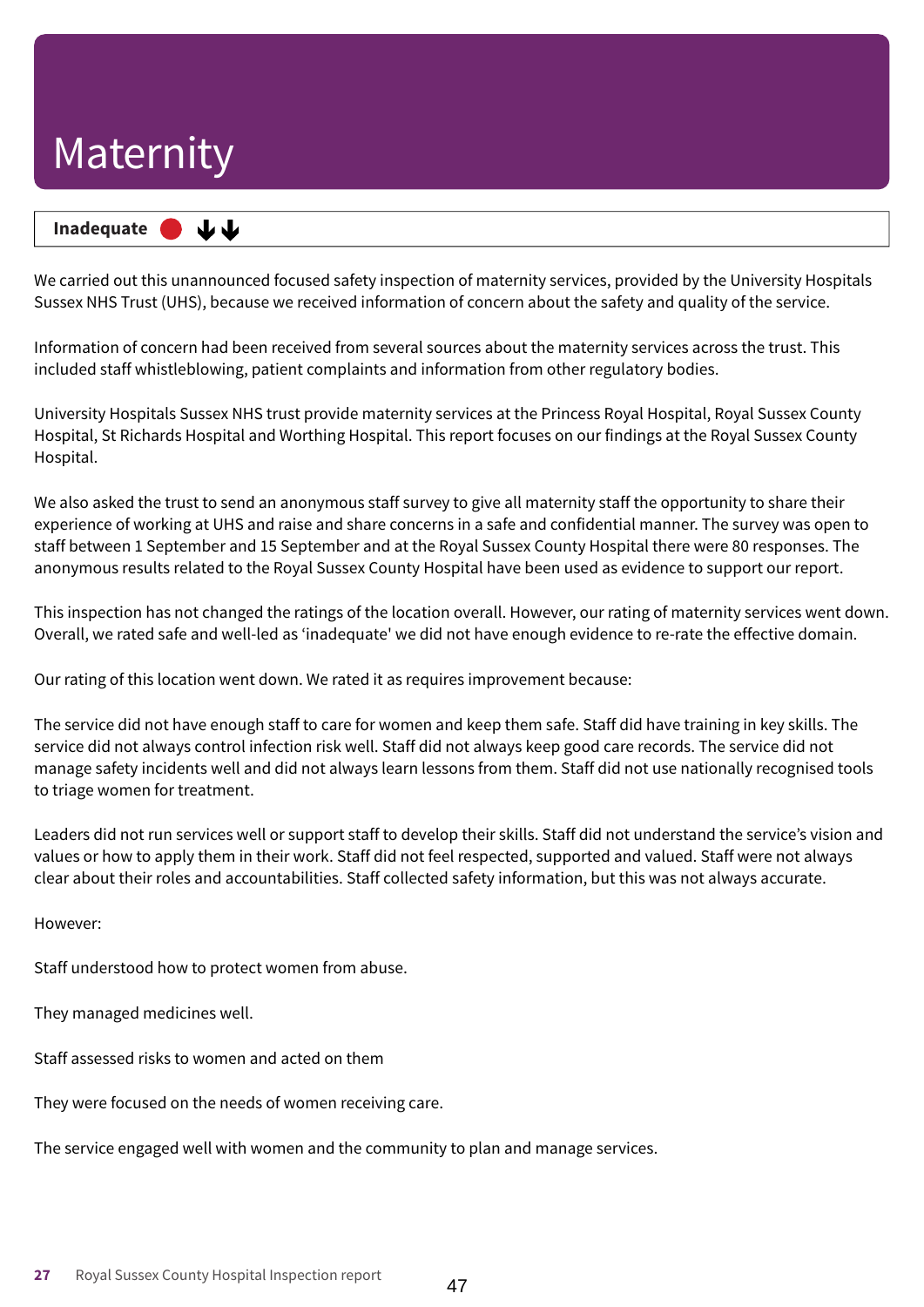### **Is the service safe? Inadequate –––** 山山

Our rating of safe went down. We rated it as inadequate.

### **Mandatory training**

### The service provided mandatory training in key skills to all staff but did not ensure everyone completed it.

Staff did not always receive or keep up to date with their mandatory training. Some staff told us that although annual mandatory training was provided by the trust they could not attend because they were needed to work in clinical areas of the department. The service had a target of 90 % staff attendance at mandatory training. Records showed that average attendance for nursing and midwifery was 81.27% and for medical staff it was 70.28%. This was worse than the trust target of 90%.

The mandatory training provided was comprehensive and met the needs of women and staff. The mandatory training met the standards required to meet Health and Patient Safety standards for clinical and non-clinical staff.

Managers monitored mandatory training and alerted staff when they needed to update their training. Staff told us they would receive an email to notify them when they needed to attend mandatory training.

### **Safeguarding**

### Staff understood how to protect women from abuse and the service worked well with other agencies to do so. Staff did not all have training on how to recognise and report abuse however they knew how to apply it.

Nursing and midwifery staff received training specific for their role on how to recognise and report abuse. The service had a training attendance target of 90%. Records showed 73.3% of nursing and midwifery staff had attended safeguarding training specific for their role. This was worse than the trust target of 90%.

Medical staff received training specific for their role on how to recognise and report abuse. The service had a training attendance target of 90%. Records showed 45.5% of medical staff had attended safeguarding training specific for their role. This was much worse than the trust target of 90%.

Staff knew how to identify adults and children at risk of, or suffering, significant harm and worked with other agencies to protect them. During the inspection we observed staff discussing safeguarding risks and clearly identifying adults and children who may be at risk of harm. During handover the staff noted a patient's family members had been verbally aggressive to staff and ensured they had time alone with the patient to explore the situation in more detail.

Staff knew how to make a safeguarding referral and who to inform if they had concerns. During the inspection we reviewed the Safeguarding Children and Child Protection – Maternity Protocol. This document was seven months overdue for review and referred to out of date intercollegiate guidance. However, staff of all grades could describe how to make a safeguarding referral and who to inform. The department had two safeguarding midwives who visited the clinical area daily during the week to support staff.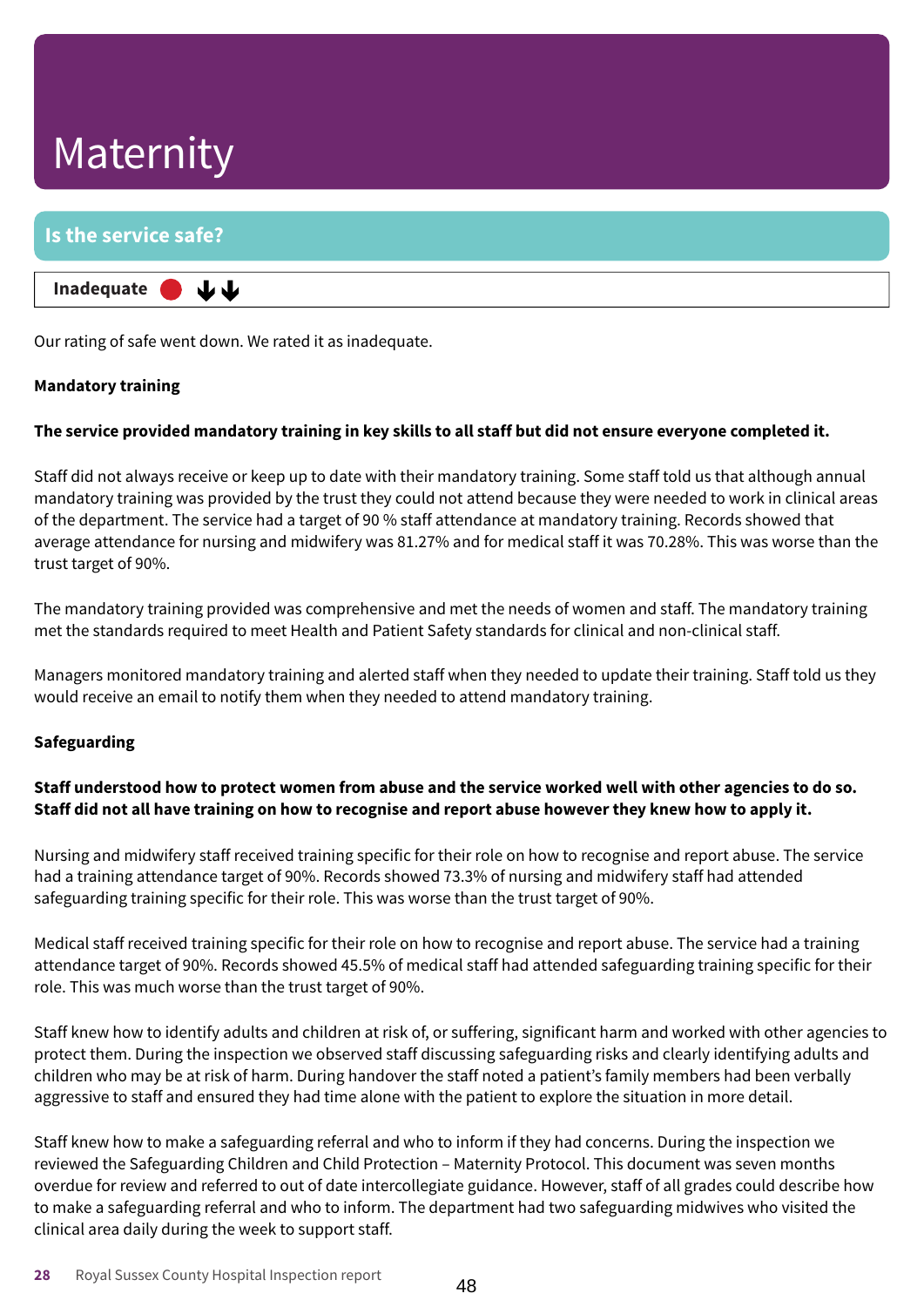Staff followed the baby abduction policy but had not undertaken recent baby abduction drills. The trust had a baby abduction policy which was seven months overdue for review. During the inspection staff told us they had not recently undertaken baby abduction drills. Records showed that 46% of midwives had attended skills drills training in the 12 months before inspection. This was much worse than the training target of 90%.

### **Cleanliness, infection control and hygiene**

The service generally controlled infection risk well. Staff did not always use infection control measures to protect **women, themselves and others from infection. They did not always keep equipment and the premises visibly clean.**

Staff did not always follow infection control principles including the use of personal protective equipment (PPE). Although the majority of staff were bare below the elbows, we observed some staff wearing long sleeved cardigans over their uniforms. We observed most staff washed or decontaminated their hands before giving care. All clinical areas had supplies of PPE including gloves, aprons and antibacterial hand gel.

Staff did not always clean equipment after patient contact or label equipment to show when it was last cleaned. We observed staff using equipment after patient contact and not cleaning it afterwards. For example, when taking patients observations with a blood pressure monitor and thermometer. There was no labelling of equipment to show when it was last cleaned. We observed a trolley in the nursery nurses' room on the post-natal ward was dusty.

Ward areas were clean and had suitable furnishings which were clean and well-maintained. During the inspection we observed domestic staff regularly cleaning the floors and the clinical areas. Staff cleaned bed areas after the patient was discharged to make the area clean for the next patient.

The service generally performed well for cleanliness. In the last Patient-Led Assessments of the Care Environment (PLACE) 2019 – England the Royal Sussex County Hospital scored 98.55% for cleanliness of the environment. This assessment has not been repeated since 2019 due to the Covid pandemic.

Cleaning records were up-to-date and demonstrated that all areas were cleaned regularly. We reviewed records for three months before the inspection and found them to be fully completed.

### **Environment and equipment**

### The design, maintenance and use of facilities, premises and equipment did not always keep people safe. Staff **were trained to use the equipment. Staff managed clinical waste well.**

Staff did not always carry out daily safety checks of specialist equipment. In all clinical area's records showed that specialist equipment was not checked on a daily basis. Every month for the previous three months records showed checks had not been completed on two to seven days over the month. On the post-natal ward, the inspection team found a paediatric defibrillation pad that had expired a year before the inspection on the resuscitation trolley. This meant staff could not be assured the checks completed were identifying expired pieces of equipment. The midwife in charge of the ward was informed at the time and removed the item immediately.

After the inspection the trust provided CQC with assurance all equipment was checked in line with trust policy.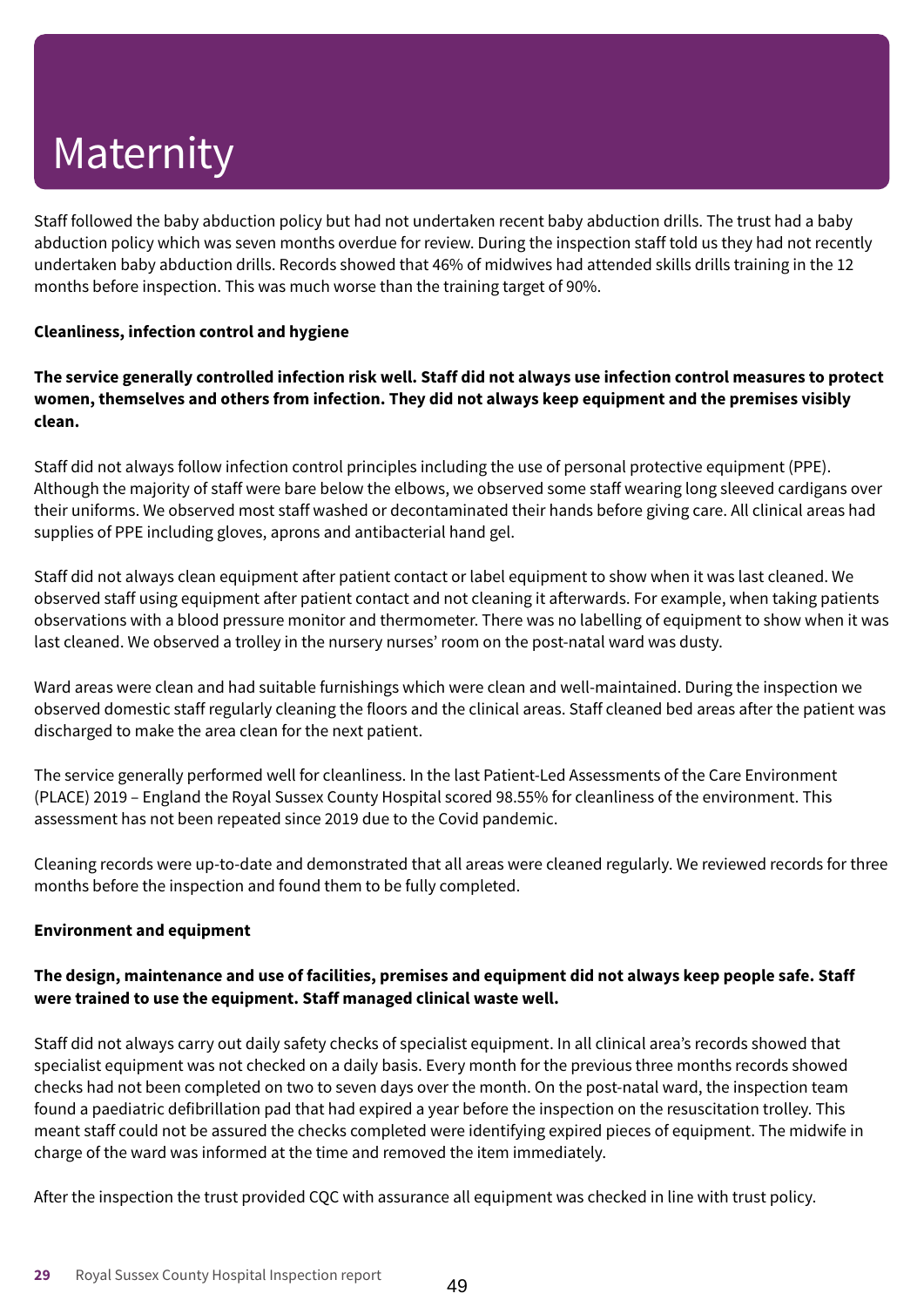Women could reach call bells, but staff did not always respond quickly when called. We observed call bells ringing for more than ten minutes before a staff member was available to answer the call bell. Women often came to the ward office to get the attention of staff if they needed assistance. Nursery nurses told us they would answer bells even when it was not part of their role and become caught up trying to find a midwife for the women. This was time consuming and taking them away from their role.

The design of the environment in most clinical areas followed national guidance. Mothers and babies were kept secure on the maternity unit. There was secure access to the central delivery suite, ante-natal and post-natal wards. Maternity unit staff could access the unit with a swipe card, and patients and visitors were required to ring a buzzer and advise who they were visiting to be granted access. We observed staff preventing people from 'tailgating' onto the unit.

Staff told us the second maternity theatre could only be accessed via a lift that had a history of breaking down. This lift was not for public use and was generally used to remove clinical waste from the ward areas. The lift required a key to access it. The staff planned their workday to avoid using the second theatre as they considered the delay in accessing the theatre a risk in an emergency situation. Records showed this risk was recorded on the maternity risk register.

Staff on the labour ward were concerned that the emergency bell could not be heard from the office. We were given an example of when a midwife had pulled the emergency buzzer and no doctor had attended as they could not hear the emergency buzzer in the office.

The rooms on the labour ward were small and if specialist equipment was needed during the labour the furnishings in the room needed to be rearranged to accommodate the equipment.

The service had suitable facilities to meet the needs of women's families. The birth partners of women were supported to attend the birth and provide support. The clinical areas currently had limited visiting due to the pandemic restrictions.

There was a bereavement area called The Willow Suite. It was situated away from the labour ward and had a delivery room, bedroom area and facilities to make tea and coffee. It was a very relaxed and homely area. This area had been developed with support from the Stillbirth and Neonatal Charity (SANDS).

Staff generally disposed of clinical waste safely. We reviewed sharps bins in all clinical areas and found one that had not been assembled correctly as the labelling on the outside had not been completed. Clinical waste was separated and placed in the correct bins. Waste was stored in locked bins while waiting to be removed from the hospital site.

### **Assessing and responding to patient risk**

### Staff did not always complete and update risk assessments for each woman or take action to remove or minimise **risks. Staff did not always identify and quickly acted upon women at risk of deterioration.**

Staff did not use a nationally recognised tool to identify women at risk of deterioration and escalated them appropriately. Staff in the maternity triage department told us they did not use a tool such as the Birmingham symptomspecific obstetric triage system (BSOTS) but relied on their clinical experience to assess women attending the department. As midwives with little clinical experience were staffing the triage department this was a significant risk for women attending. The Royal Society of Obstetricians and Gynaecology guidelines recommend that an initial standardised assessment of each woman which identifies her presenting condition, key clinical symptoms and physiological indicators should be undertaken on admission.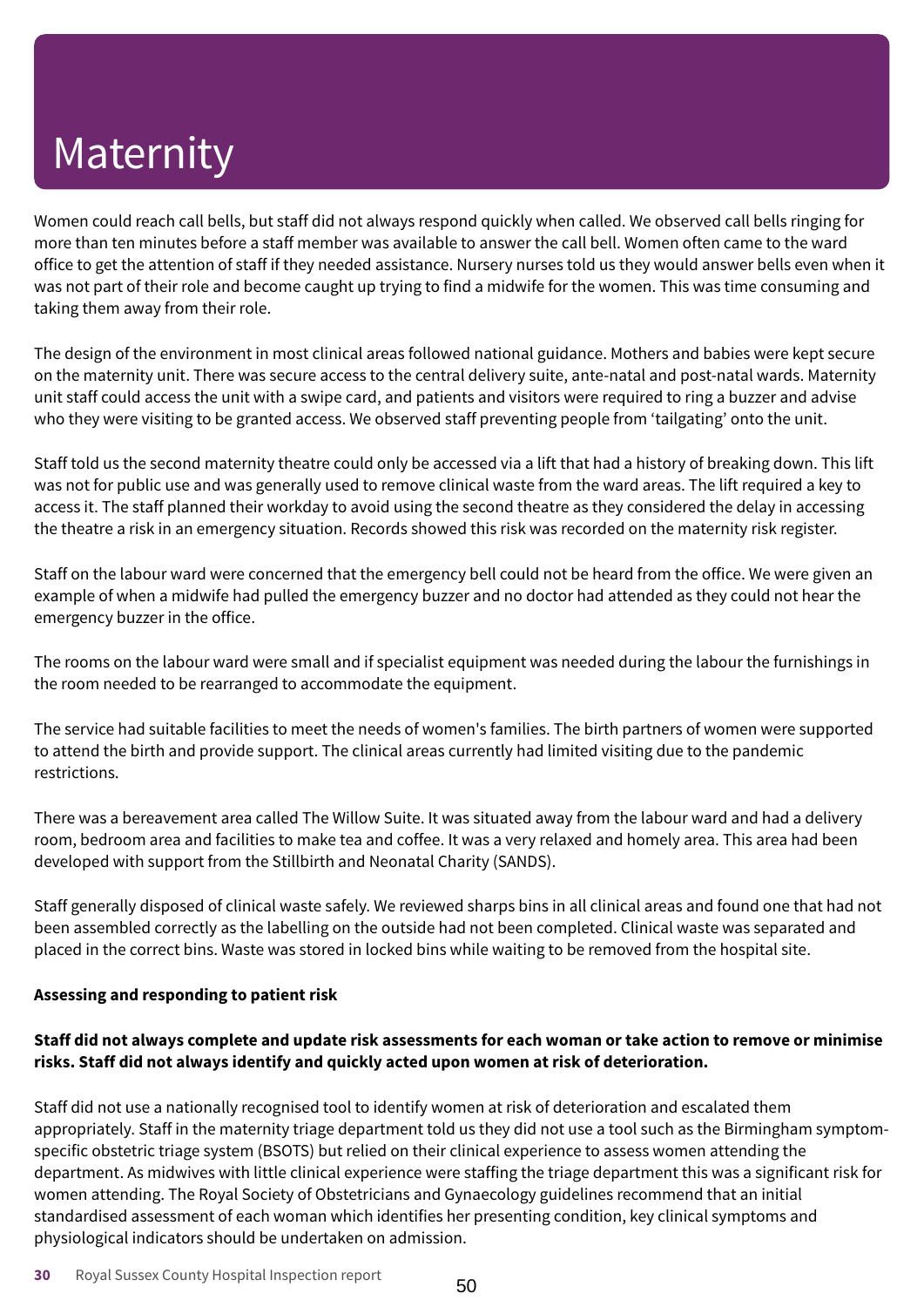Staff told us women in the maternity assessment unit were reviewed by a midwife within one hour of arrival but waited up to six hours to be reviewed by a doctor. The National Institute for Health and Care Excellence guidelines for safe midwifery staffing (2015) defined a delay of 30 minutes or more between presentation and triage as a 'red flag event'. This long wait for clinical assessment was a significant risk for women attending the department.

Staff completed risk assessments for each woman on admission, using a recognised tool, and reviewed this regularly, including after any incident. Staff told us they used national tools such as the Modified Early Obstetric Warning Score (MEOWS) for each woman. We reviewed five MEOWS charts during the inspection and found them to be correctly completed and concerns had been escalated to senior staff.

Staff knew about and dealt with any specific risk issues. Each woman had a patient care record which contained a variety of risk assessments. We reviewed ten sets of patient care records and found all risk assessments to be completed fully.

Staff shared key information to keep women safe when handing over their care to others. The patient care record was on a secure electronic patient record system which was used by all staff involved in the pregnant woman's care. Each episode of care was recorded by health professionals and was used to share information between care givers.

Shift changes and handovers included all necessary key information to keep women and babies safe. During the inspection we attended a number of staff handovers in the clinical area and found all the key information needed to keep women and babies safe was shared. Staff told us that although they planned safety huddles during the shift to update the team with any changes this had not been happening due to lack of time. Staff told us that they used to have two safety huddles a shift to ensure all staff were up to date with key information but due to staff shortages a safety huddle occurred once a week if staffing allowed. Each member of staff had an up to date handover sheet with key information about the patients. The handover shared information using a format which described the situation, background, assessment, recommendation (SBAR) for each patient.

### **Staffing**

### The service did not have enough maternity staff with the right qualifications, skills, training and experience to keep women safe from avoidable harm and to provide the right care and treatment. Managers regularly reviewed **and adjusted staffing levels, and gave bank and agency staff a full induction.**

The service did not have enough midwifery staff to keep women and babies safe. All staff we spoke to before, during and after the inspection told us that low numbers of staff made them feel unsafe. Staff were allocated to areas they were unfamiliar with at short notice to cover gaps in the rota. For example, a midwife told us they had been sent to work on the labour ward when they were employed to work on the antenatal ward. They felt out of their depth on the labour ward but felt obliged to work there due to low numbers of staff.

All staff we spoke to put low staffing numbers as their biggest concern. Comments we recorded from staff included "staff are exhausted and on their knees", "I feel it is only a matter of time before something bad happens", "Staff are reduced to tears every day because it is so short staffed", "I have a constant sense of dread that something awful will happen", "I cannot even relax on my day off worrying if I might have made a mistake", and "I am looking for another job I just do not want to work here anymore".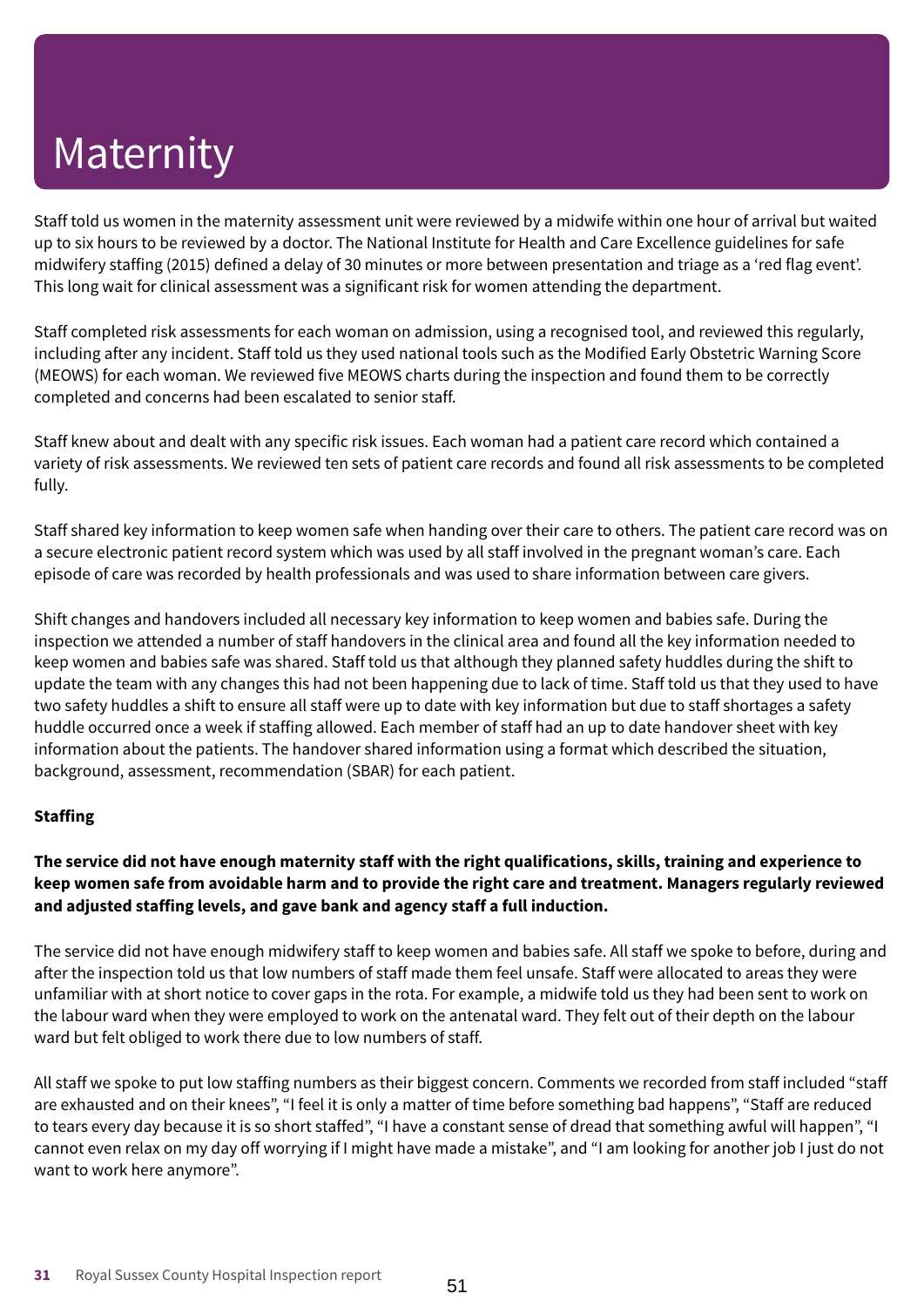Staff told us that low numbers of trained staff delayed women being discharged home. In particular new mothers were waiting up to six hours to have a midwife assessment before being discharged. Staff of all grades told us in was unusual to get a break while on duty and often went home feeling dehydrated and exhausted.

All staff told us that they were unable to provide the standard of care they wanted to. For example, the midwives told us they had too many women to care for at one time in the antenatal, postal natal and triage area they were frightened of missing a deteriorating woman or baby.

Midwives were often doing baby transitional care, normally completed by nursery nurses, as well as looking after the women who had recently given birth. This was because there were not enough nursery nurses on duty.

A home birthing service was available to patients who were assessed as suitable. There was a home birth midwife on duty who worked as a supernumerary member of staff. The safety of providing the home birthing service was assessed by the labour ward coordinator at the change of each shift. It would be suspended if there were not enough midwives to ensure the service could be provided safely.

The labour ward coordinator should work as a supernumerary member of staff to lead the shift, coordinate the care and provide senior clinical support to the midwives caring for women in labour. Staff told us this rarely happened due to the shortage of midwives. This meant the coordinator had their own patient to care for as well as being responsible for the rest of the labour ward.

Managers calculated and reviewed the number and grade of staff needed for each shift in accordance with national guidance. However, when we reviewed the staffing rotas we saw there were gaps in the planned number of midwives, nursery nurses and maternity healthcare assistants in the majority of shifts. Staffing on the labour ward the night before the inspection should have been 13 members of staff but they only had nine until 2 am and then reduced even further to seven staff for the rest of the shift. This staffing level was not unusual.

The ward manager could adjust staffing levels daily according to the needs of women. Managers moved staff according to the number of women in clinical areas however staff told us this was at short notice and they were often expected to work in areas that were unfamiliar to them.

The service had high vacancy rates, turnover rates, sickness rates and high use of bank nurses. Twelve midwives had left the service in the six months prior to the inspection. Staff told us sickness rates were increasing as staff became more stressed. The head of midwifery told us exit interviews were conducted by the line manager and was unable to provide any themes or trends from recent exit interviews. Records showed there was a 51% vacancy rate for Band 5 midwives. The inspection team also noted the trust had over the establishment of band 6 and band 7 midwives but this had no impact on the staffing levels because of the high number of vacancy levels in the band 5 group.

Managers made sure all bank staff had a full induction and understood the service. Bank staff were usually sourced from the normal workforce and were familiar with the service. Managers had not given permission to source staff from agencies.

The trust recruited new staff from overseas. We expect this to have a positive impact on the service in the coming months.

### **Records**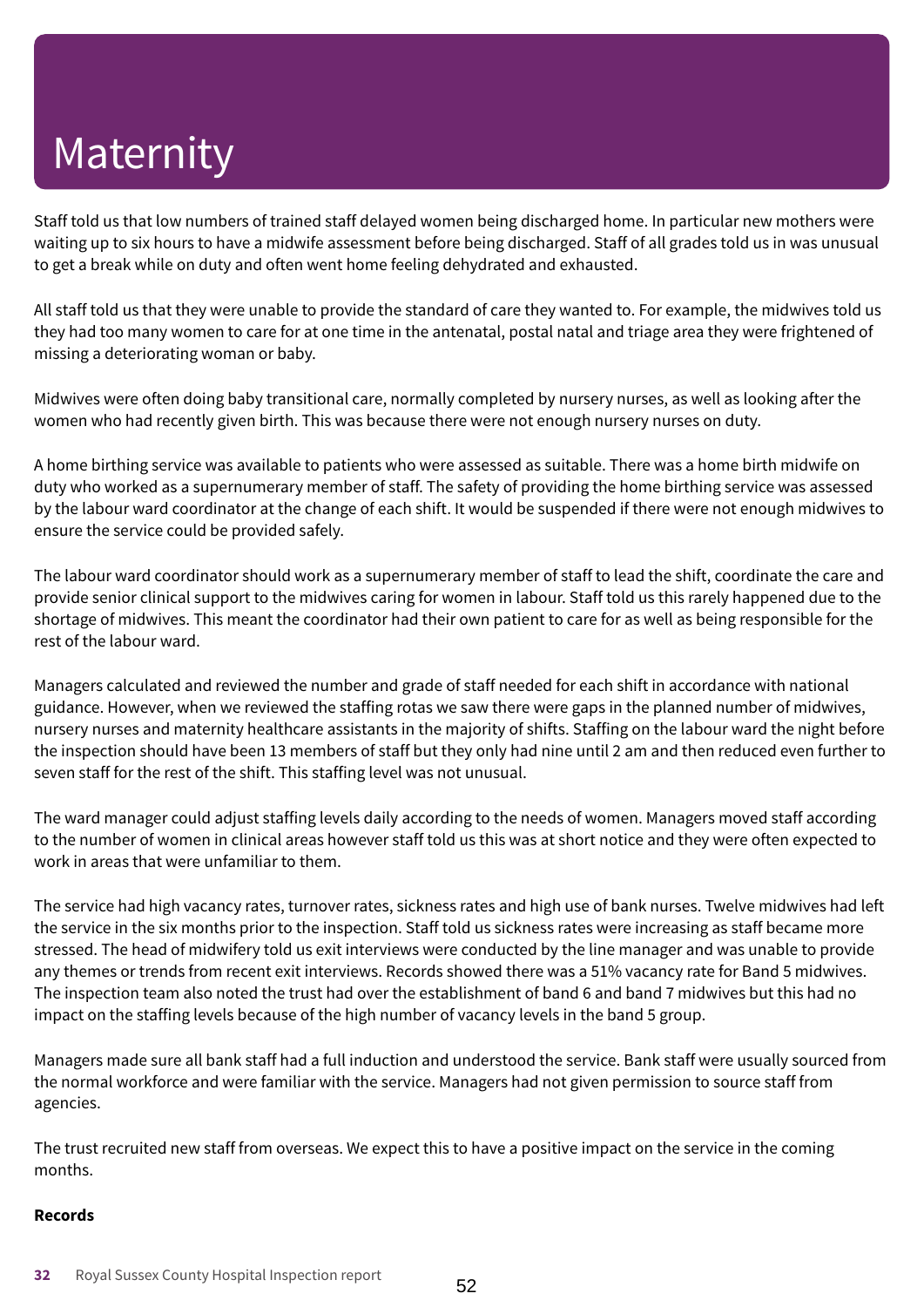### Staff kept detailed records of women's care and treatment. Records were not always clear, up to date, stored **securely or easily available to all staff providing care.**

Women's notes were comprehensive, but all staff could not access them easily. The majority of women's notes were stored on an electronic patient record and the rest were paper notes. Each healthcare professional who had contact with the women recorded their care in the electronic patient record.

We reviewed ten electronic patient records during the inspection and found all the electronic patient records to be fully completed. Staff told us there were areas in the hospital with poor access to wireless internet and women's records could not be accessed in these areas. This meant staff could not always access patient records easily.

We reviewed five paper notes and found them to be hard to follow as they were not always fully completed. In two sets of notes we found documents belonging to other patients on the ward. We informed the staff, and this was corrected on the day of inspection.

When women transferred to a new team, there were no delays in staff accessing their records. Both the community and hospital team caring for the women had access to the electronic patient record which contained the most recent information about the women's care.

Records were not stored securely. In all clinical areas we visited the women had a secondary set of paper notes which contained details of their inpatient care episode. These were stored in notes trollies with electronic digital combination locks. All of the note's trollies were unlocked on the day of inspection. This meant the notes could be accessed by people without the authority to do so.

### **Medicines**

### **The service used systems and processes to safely prescribe, administer, record and store medicines.**

Staff followed systems and processes when safely prescribing, administering, recording and storing medicines. The women had paper prescription charts for medicines that needed to be administered during their admission. We reviewed 10 prescription charts and found them to be correctly completed.

Staff reviewed women's medicines regularly and provided specific advice to patients and carers about their medicines. A pharmacist visited the ward daily and reviewed the medicines prescribed to each woman. Evidence of these checks was visible in the prescription charts we checked on the day of inspection.

Staff generally stored and managed medicines and prescribing documents in line with the provider's policy. The clinical rooms where the medicines were stored on the antenatal, post-natal ward and labour ward was locked and could only be accessed using a swipe card issued to authorised staff. Controlled drugs were stored in a lockable cupboard attached to the wall. Records showed controlled drug stocks were checked daily except on one occasion on 25 August 2021. Records showed that controlled drugs had been received from pharmacy and stored in the controlled drug cupboard without a witness signing to confirm they had been received.

The refrigerator that stored medicines was checked daily to ensure the temperature was within the correct levels. Records showed that these checks were missed on eight occasions in August and September 2021. On the day of the inspection the fridge contained influenza vaccines that had expired in July 2021. We notified the midwife in charge and they were removed.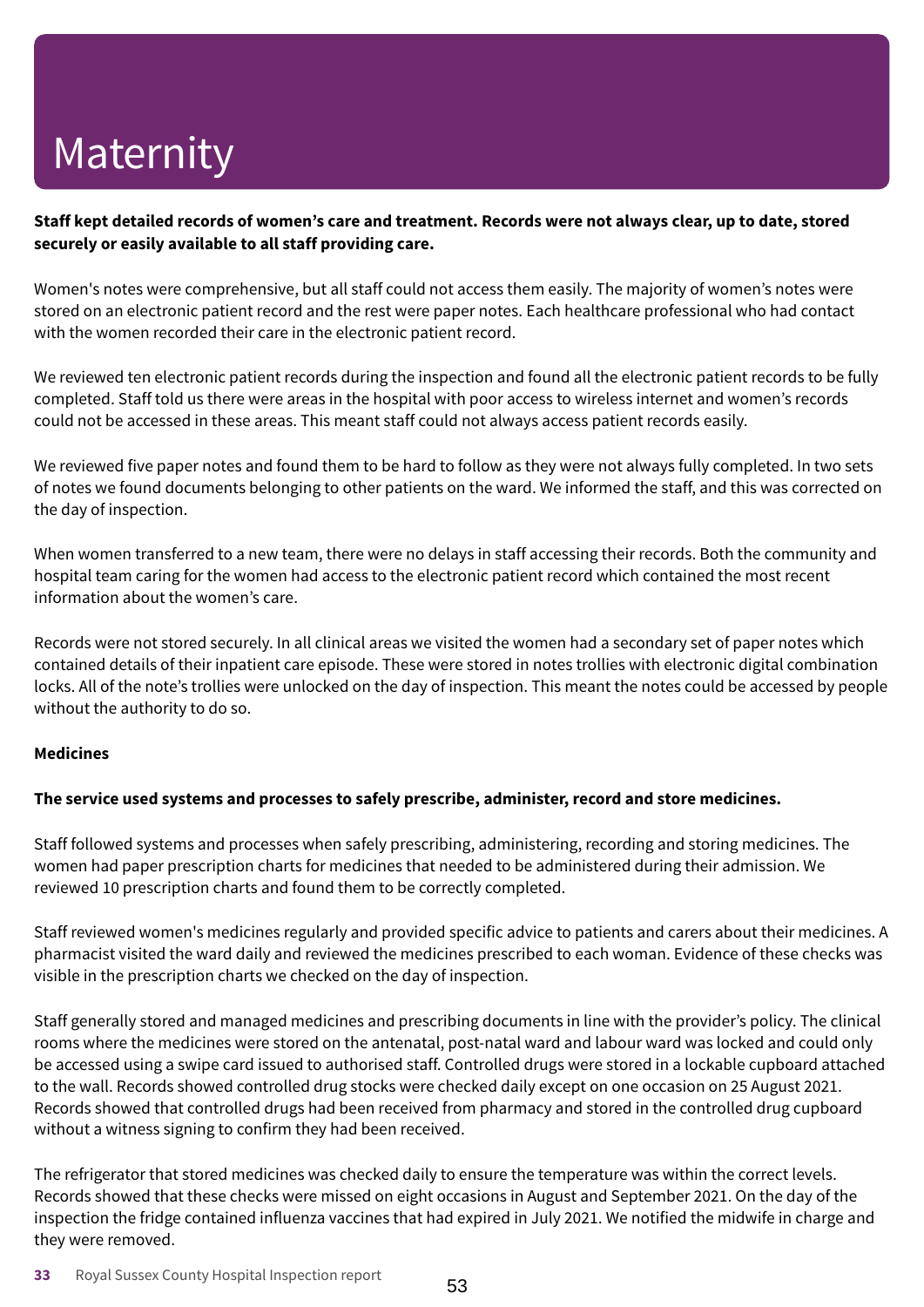Staff followed current national practice to check women had the correct medicines. We observed staff following current national practice when administering medicines.

### **Incidents**

The service did not manage safety incidents well. Staff recognised but did not have time to report incidents and near misses. Managers did not always share lessons learned with the whole team and the wider service. When **things went wrong, staff apologised and gave patients honest information and suitable support.**

Staff knew what incidents to report and how to report them. All staff we spoke to were clear on what incidents were reportable and how to use the electronic reporting system. We reviewed ten incidents reported in the three months before inspection and found them to be reported correctly.

Incidents were reviewed at a monthly incident review meeting. Once the incident had been reviewed the outcome was shared with the staff member who reported the incident but not with the wider team.

Staff did not raise concerns or report incidents and near misses in line with trust policy. Staff told us they often did not have time during the shift to report incidents and only reported what they considered to be a serious incident after their shift had finished. This meant all reportable incidents were not being regularly reported. Staff told us they had been instructed to stop reporting low staffing as an incident as it was a known risk.

The service had no never events on any wards. In the 12 months before the inspection the service had not reported a never event.

Managers did not share learning with their staff about never events that happened elsewhere. Staff told us that due to a shortage of staff they had not been meeting to discuss learning from never events occurring elsewhere within the trust. This meant staff did not have an opportunity to learn and change their practice or improve the service through learning. Staff were aware of a system called 'message of the week'. This was a paper bulletin with a safety message and was displayed in the office. However, staff told us they were too busy to read this message and no one asked could recall a recent safety message that had been shared.

Staff reported serious incidents clearly and in line with trust policy. If a serious incident had occurred during the shift staff would remain on after the shift to report the incident in their own time.

Staff did not all understand the duty of candour. Although each clinical area had leaflets on display explaining duty of candour not all staff we spoke to could tell us what it was. Duty of candour is a legal obligation to be open and transparent with patients when something had gone wrong.

Staff did not receive feedback from investigation of incidents, both internal and external to the service. Staff told us they only received feedback on incidents they had reported and were unaware of any wider learning either internal or external to the service.

Staff did not meet to discuss the feedback and look at improvements to patient care. Staff were aware of a system called 'message of the week'. This was a paper bulletin with a safety message and was displayed in the office. However, staff told us they were too busy to read this message and non could recall a recent safety message that had been shared.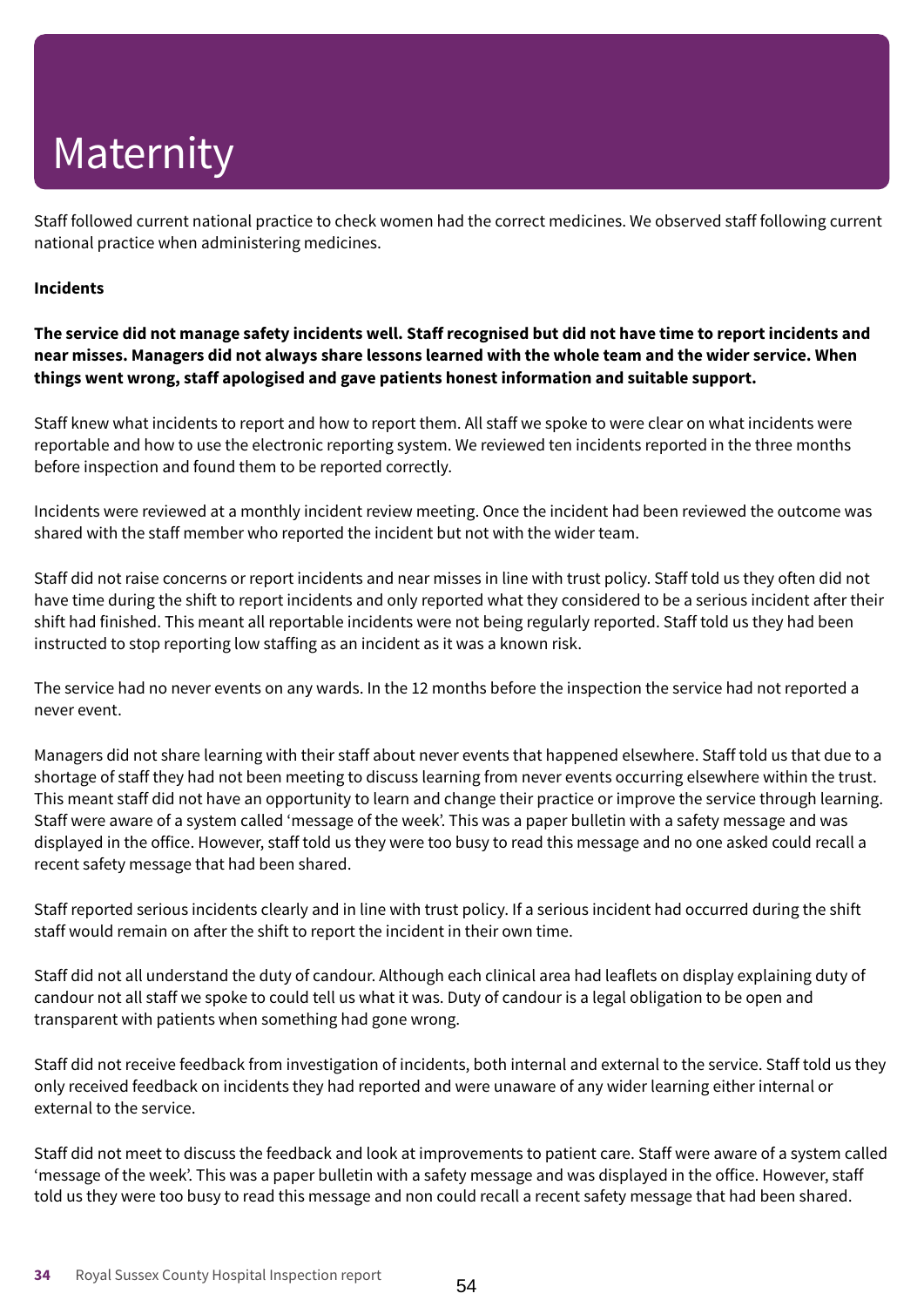Managers investigated incidents thoroughly. Women and their families were involved in these investigations. We reviewed three serious incident investigations and found they involved women and their families. All three had evidence of duty of candour and draft reports being shared with the families for comment.

Managers debriefed and supported staff after any serious incident. We reviewed three serious incident investigations and found they contained a list of staff who would be offered debriefing and support following the serious incident.

### **Safety Data**

### The service used monitoring results to improve safety. Staff collected safety information but did not shared it **with staff, women and visitors.**

Safety data was not displayed on wards for staff and patients to see. Although safety data was monitored it was not displayed for staff and patients to see. Records showed the maternity dashboard reviewed data for the organisation, activity, workforce and clinical indicators. Clinical indicators that were outliers were denoted in red. Improvement or decline in performance could be tracked over time.

# **Is the service effective? Inspected but not rated –––**

### **Staff monitored the effectiveness of care and treatment. They used the findings to make improvements and achieved good outcomes for women.**

The service participated in relevant national clinical audits. Records showed the service participated in relevant national audits which included recent recommended audits by the maternity Ockenden Report.

Outcomes for women were positive, consistent and met expectations, such as national standards. We reviewed the Regional External Panel Review Assurance and Action Plan for maternity which showed assurance that they were not an outlier for the number of neonatal deaths and 3rd and 4th degree tears.

Managers and staff used the results to improve women's outcomes. We reviewed the Regional External Panel Review Assurance and Action Plan for maternity which showed clear actions to improve women's outcomes.

Managers and staff carried out a comprehensive programme of repeated audits to check improvement over time. Managers shared and made sure staff understood information from the audits. Records showed that audit results were discussed in monthly audit meetings. These meetings were minuted and the minutes distributed to staff electronically.

### **Competent staff**

**The service did not make sure staff were competent for their roles. Managers did appraise staff's work performance and hold supervision meetings with them to provide support and development.**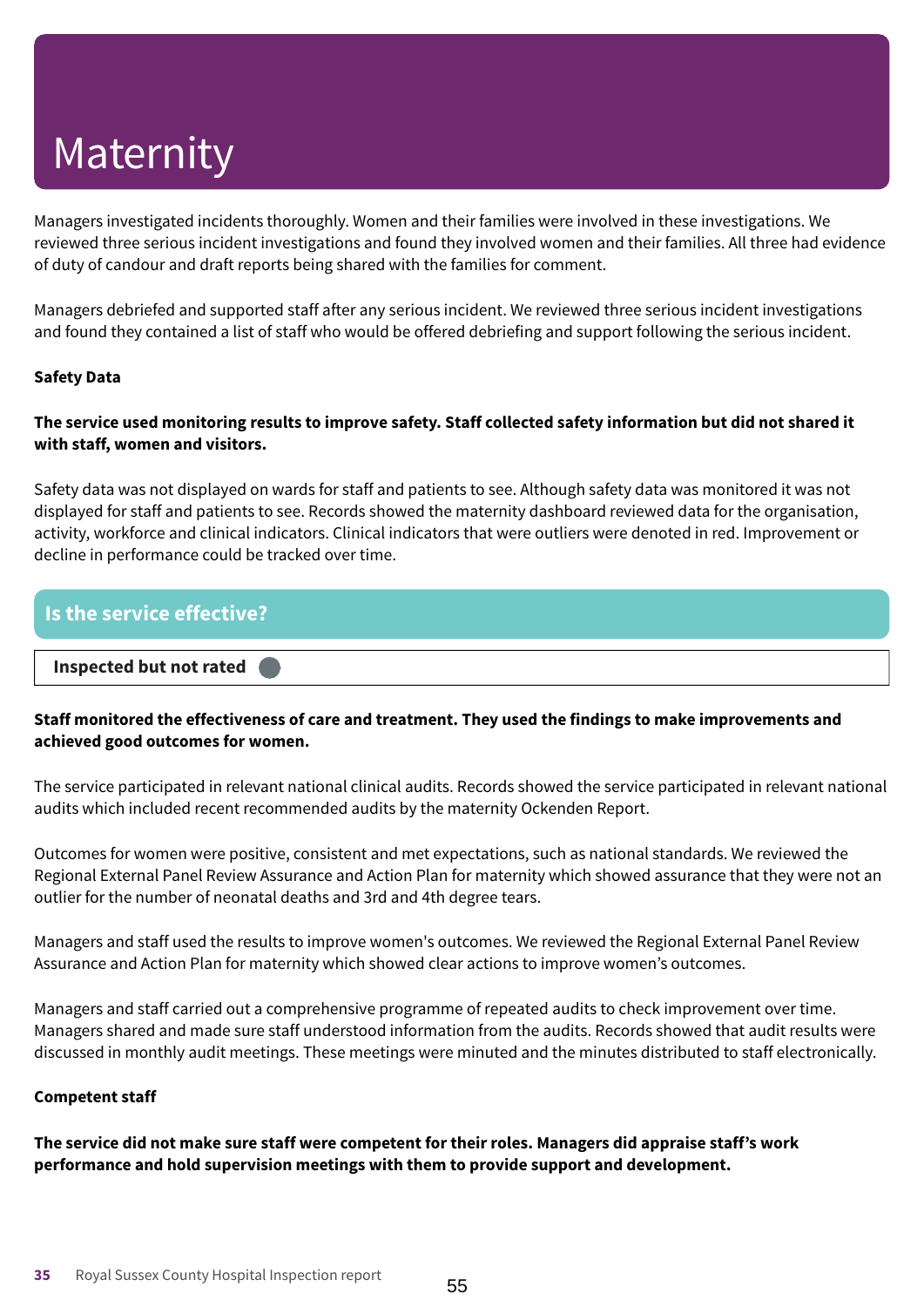Staff were not experienced, qualified or have the right skills and knowledge to meet the needs of women. Staff told us they had been unable to practice live drills, pool evacuation and Cardiotocography (CTG) training recently as they were so short of staff. The service had a training attendance target of 90%. Records showed that 51% of midwives had attended CTG training in the 12 months before inspection. Records showed that 46% of midwives had attended skills drills training in the 12 months before inspection. This was much worse that the training target of 90%.

Managers did not always give all new staff a full induction tailored to their role before they started work. Staff told us it was not always possible to complete a full supernumerary induction due to the shortage of staff. The inspection team were given examples of staff of all grades who worked as part of the team before their induction programme had been completed.

Managers supported staff to develop through regular, constructive clinical supervision of their work. A team of twelve Professional Midwives Advocates (PMA) were shared between the Royal Sussex County Hospital and Princess Royal Hospital and provided restorative clinical supervision for midwives. Staff told us they received a tremendous amount of support from the PMA team. Staff told us they were concerned that two PMAs had left and had not been replaced.

The clinical educators supported the learning and development needs of staff. Staff told us the clinical skills facilitators were very supportive and worked clinically alongside the midwives to maintain their clinical skills.

Managers did not ensure staff attended team meetings or had access to full notes when they could not attend. When staff meetings took place, minutes were recorded and shared with staff who could not attend due to staffing shortages

Staff did not have the opportunity to discuss training needs with their line manager and were not supported to develop their skills and knowledge. Staff told us there were few opportunities to complete additional training.

### **Multidisciplinary Working**

### **Doctors, nurses and other healthcare professionals worked together as a team to benefit women. They supported each other to provide good care.**

Staff held regular and effective multidisciplinary meetings to discuss patients and improve their care. The inspection team observed four multidisciplinary meetings during the inspection. Three meetings were end of shift handover meetings and one was a ward round. They were attended by midwives, midwifery care assistants, nursery nurses and doctors.

Staff described good working relationships with all members of the clinical team including midwives, nursery nurses, midwifery care assistants, obstetricians and anaesthetists. During the inspection we observed positive and supportive interactions within the multidisciplinary team.

Obstetricians were on the hospital site until 8.30 pm every day. After that time there was an on-call rota and clinical advice could be sought over the telephone or the obstetrician would come to the hospital in person.

| $\blacksquare$ Is the service well-led? $\blacksquare$ |  |
|--------------------------------------------------------|--|
| Inadequate $\bigcup$ $\bigcup$                         |  |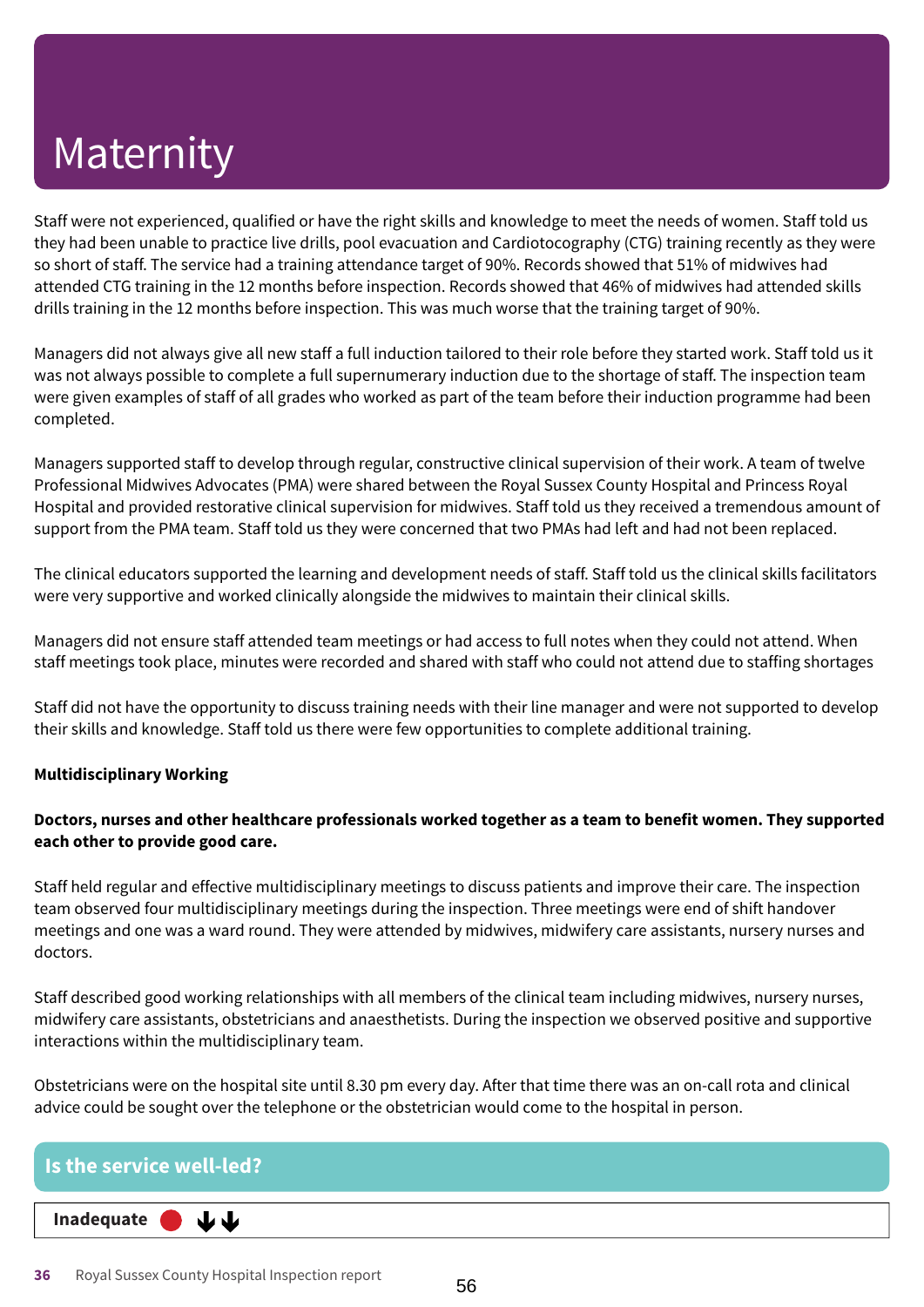Our rating of well-led went down. We rated it as inadequate.

### **Leadership**

Leaders did not have the necessary experience or capacity to lead effectively and abilities to run the service. They did not manage the priorities and issues the service faced. They were not visible or approachable enough in the service for women, and staff. They did not support staff to develop their skills and take on more senior roles.

Maternity was part of the Women and Children's Division which covered the Royal Sussex County Hospital in Brighton and the Princess Royal Hospital in Haywards Heath. The director of midwifery post was vacant at the time of inspection. The head of midwifery was cross-site and covered both the Princess Royal Hospital site and the Royal Sussex County Hospital site and in the absence of the director of midwifery post, reported directly to the Chief Nurse who represented the service at trust board level and was the maternity safety champion for the trust. There was an inpatient matron and a community matron, and a governance and safety lead who reported into the head of midwifery.

The Children and Women's East Divisional Board met monthly. We reviewed the minutes of the meetings held between June and September 2021. Records showed the meeting ran to a standard agenda but did not record attendance.

Staff told us they did not always feel supported during a shift. For example, they found some managers were not approachable and were reluctant to raise concerns with them. They would either not raise a concern or wait until an alternative manager was on duty. Staff told us their effort was not recognised or praised by managers.

Staff starting leadership roles told us they felt unsupported and did not have a clear development plan. They felt obliged to work clinically due to the shortage of midwives and were not able to focus on their leadership objectives.

Staff told us they felt pressurised by the senior leaders to work extra shifts even though they were exhausted, and this showed a lack of understanding of the current situation on the ward areas. Managers verbally acknowledged that low staffing was a problem but did not have a plan to improve the situation.

The trust had twelve Patient Advocate Midwives who covered the east side of the trust. Their role was to supervise and support midwives. They continued to deliver this role to the midwives even though they felt unsupported by the senior leaders.

The trust assured CQC the leadership and support concerns were being reviewed and monitored.

### **Vision and Strategy**

### Staff were not aware if the service had a vision for what it wanted to achieve and a strategy to turn it into action.

The trust had a vision and strategy that was displayed on the trust's website. Their mission was 'excellent care every time'. They describe all their efforts to do this put the interests of their patients first and foremost, and are underpinned by their values:

Compassion, Communication, Teamwork, Respect, Professionalism, Inclusion. The trust state "These values were selected by our staff, patients and public when we were talking about the merger and the sort of organisation we want University Hospitals Sussex to be. They combine the values of both Western Sussex Hospitals and Brighton & Sussex University Hospitals and added an important new focus on inclusion."

**37** Royal Sussex County Hospital Inspection report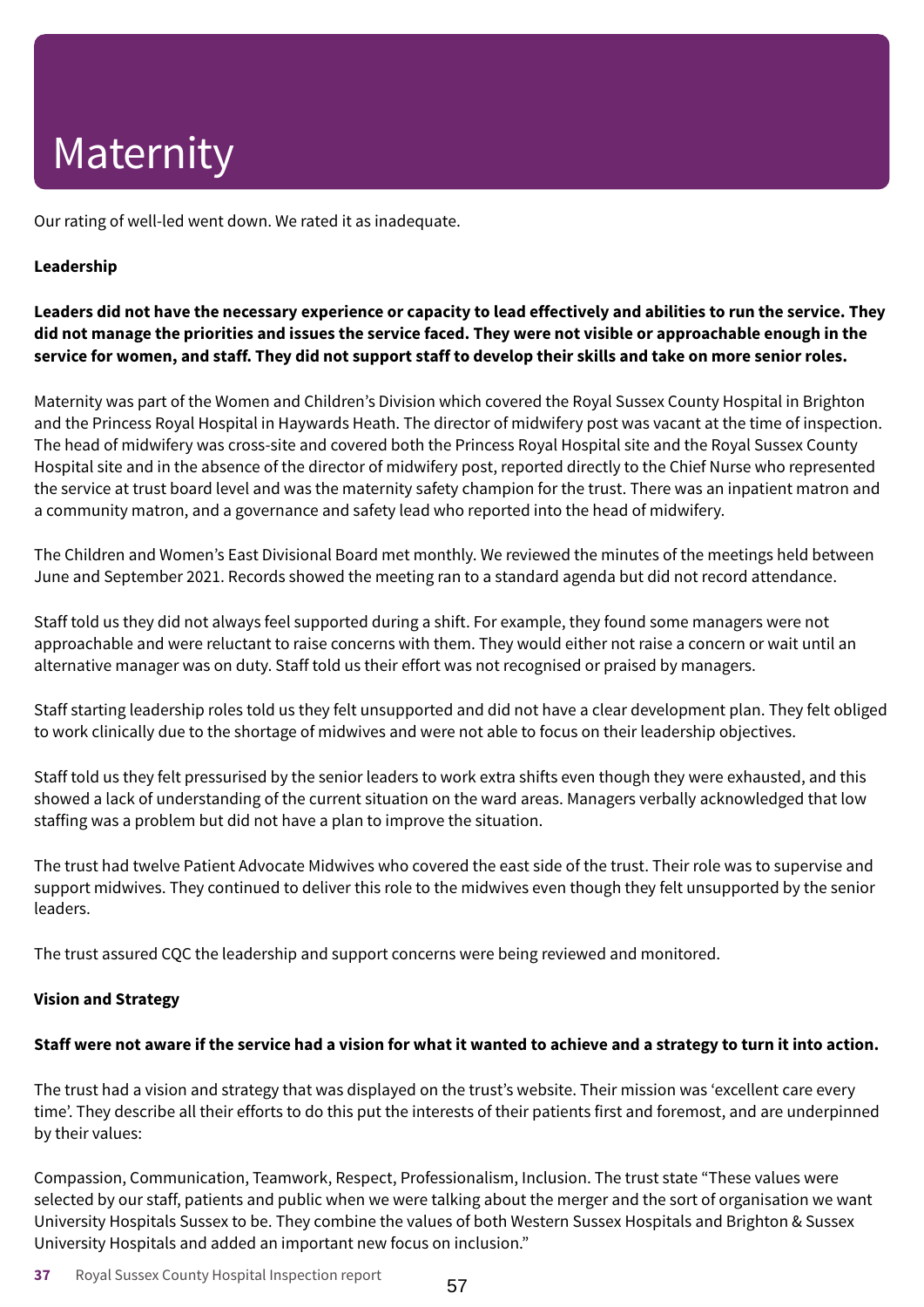Staff were not able to describe the vision and strategy. Their main concern was supporting their colleagues and ensuring the women and babies in their care were safe. They felt disconnected from the trust vision or strategy for the future.

### **Culture**

### Staff did not feel respected, supported and valued by leaders. The staff were focused on the needs of patients **receiving care.**

All staff we met during our inspection were welcoming, friendly and helpful. They felt pride in the peer support they provided each other and having worked together to provide the best service they could to patients in their care.

The Care Quality Commission surveyed maternity staff between 1 September and 15 September 2021, to explore how staff felt about the culture of their department. Combining the survey responses and staff feedback during and after the inspection told us staff felt disrespected, unsupported and undervalued by the leadership team. Quotes from the survey included "There is inadequate leadership, staffing, and an inability to address a culture which is failing families" and "Staff morale is exceptionally low at the moment".

Staff told us of incidents of bullying and intimidation amongst their colleagues.

Staff had raised concerns about the safety and culture of the service on multiple occasions and told us nothing had been done to improve the situation. Staff who had worked for the service for many years were taking early retirement or seeking employment elsewhere. Staff told us this unit ran on the loyalty and hard work of the staff and this was "coming to an end".

The trust assured CQC the leadership and support concerns were being reviewed and monitored.

### **Governance**

### **Leaders did not operate an effective governance process, throughout the service and with partner organisations.** Some staff were not clear about their roles and accountabilities and did not have regular opportunities to meet, **discuss and learn from the performance of the service**.

Senior leaders described the ward to board communication as good. The triumvirate leadership team consisted of the chief of service, obstetric lead and head of midwifery and reported to the chief nurse for the trust as the post of director of midwifery was vacant at the time of inspection.

The triumvirate leadership team used the governance structure to inform the maternity board about the current risks within the service. The governance structure included the patient safety group, patient experience group and finance group. These groups met monthly and discussed issues using a standard agenda template. The governance team membership included the education team, fetal wellbeing midwife, audit midwife, practice education midwife, risk midwife, bereavement team and complaints manager.

The governance processes in place did not alert the senior leaders to the concerns of the workforce in the clinical areas. Staff told us they had given up reporting staffing issues as nothing was changing.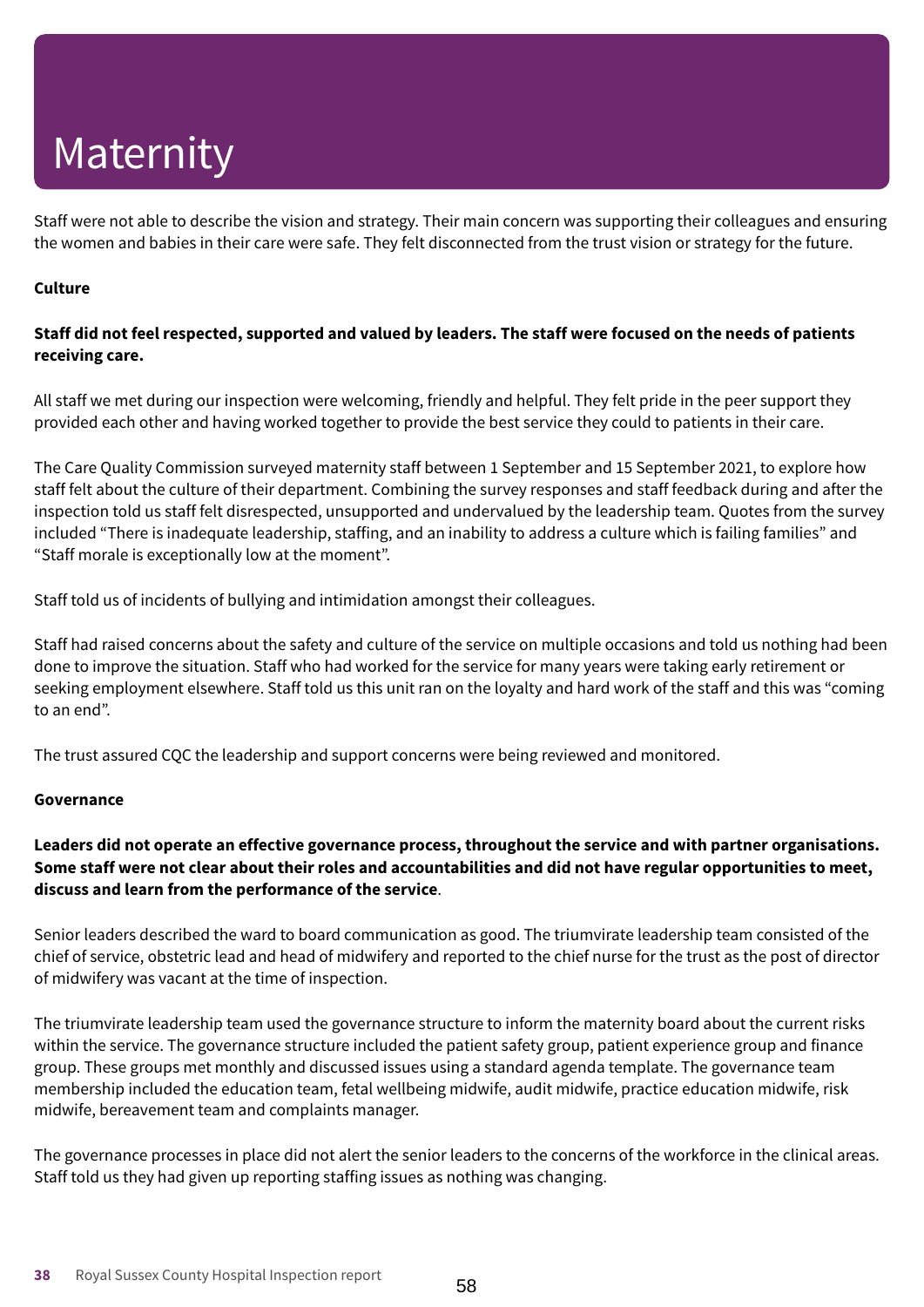Clinical areas had posters with the monthly dates for audit meetings, governance meetings and mortality and morbidity reviews. Most staff told us they did not have time to attend meetings or discuss and learn from the performance of the service. An out of date audit strategy document covering 2017 to 2020 was on display for information.

The trust was preparing to launch a new governance strategy in the months after the inspection.

### **Management of risk, issues and performance**

### **Leaders and teams did not always use systems accurately to manage performance effectively. They did not** identify or escalate all relevant risks and issues to take action to reduce their impact in a timely way.

The service had a women's and children division specific risk register. The risk register included a description of each risk, controls in place, and a summary of actions taken. The initial and current risk rating was included and any updates since the previous review.

Risks were discussed at the monthly maternity Quality and Safety Meeting and were measured against the risk reckoner which was used by the trust to determine risk to patients, staff and the organisation. All recorded risks were reviewed by the divisional leadership team and reported by exception through the governance meeting structure. However, staff told us not all risks were recorded as were often repeated or ongoing without resolution.

The triumvirate leaders told us the top three risks for the service was staffing, only having one maternity theatre and the temperature on the wards. The risk register showed the top three recorded risks for the service were unsafe staffing levels, community temporary premises and delays in care due to antenatal capacity. Staff were not given the time to be able to undertake required training or practice for emergency situations impacting on effective performance.

The themes from serious incidents and lessons learned included managing induction of birth, ruptured membranes and escalation of concerns. These cases were reviewed by the Healthcare Safety Investigation Branch. The maternity service had referred 19 cases to the Healthcare Safety Investigation Branch since 2018.

Maternity performance was discussed at the trust board meetings. The last public board meeting occurred on the 5 August 2021. Minutes from the meeting showed the board the data in relation to serious Incidents, maternity dashboards and Ockenden recommendations was very reassuring. However, the information used in reporting, performance management and delivering quality care was not always accurate, valid, reliable, timely or relevant.

### **Information Management**

### The service did not always collect reliable data for analysis. The information systems were integrated and secure. **Data or notifications were consistently submitted to external organisations as required.**

The information used in reporting, performance management and delivering quality care was not always accurate, valid, reliable, timely or relevant. Leaders and staff do not always receive information to enable them to challenge and improve performance. Information was used mainly for assurance and rarely for improvement.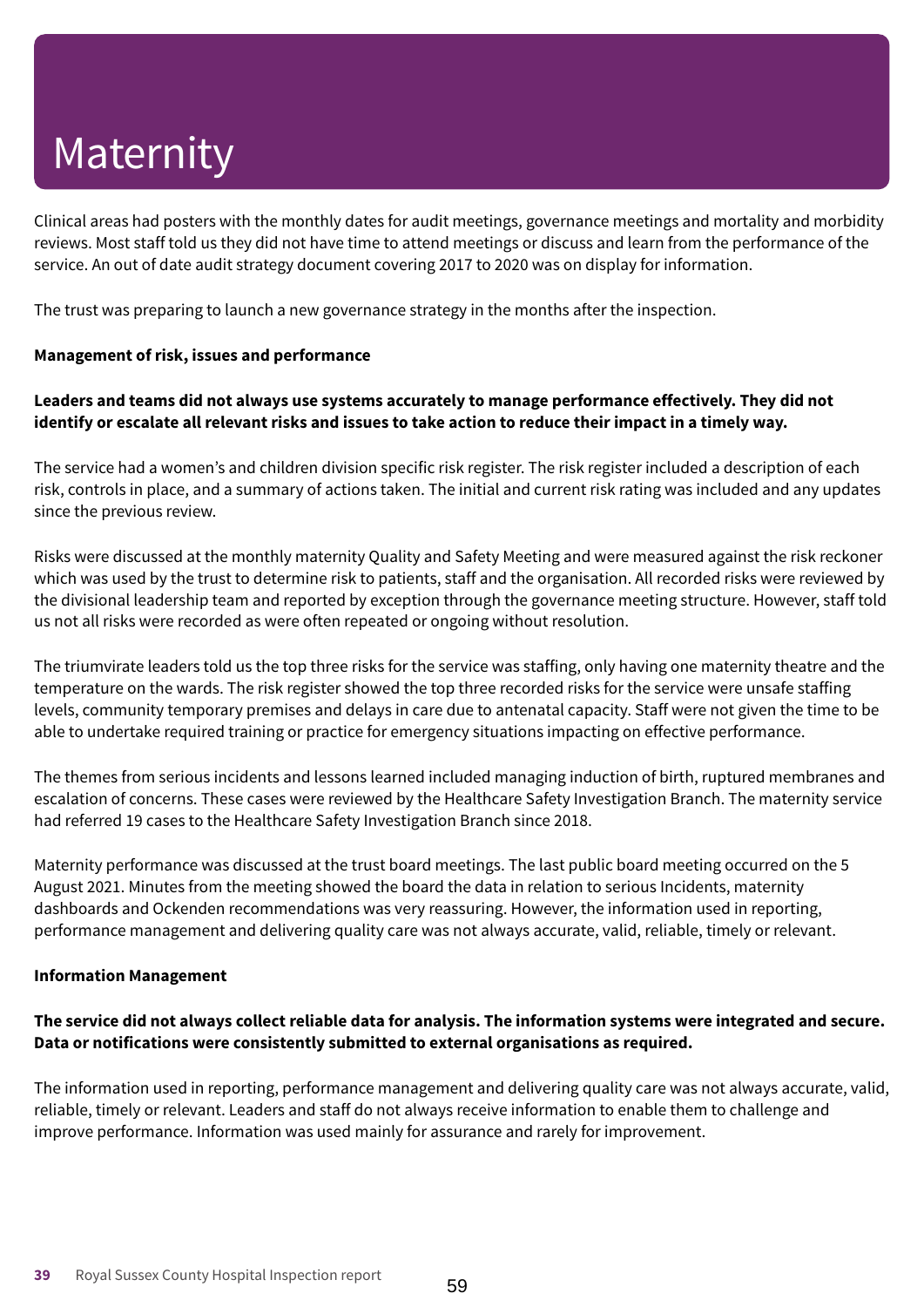The service had electronic systems for collecting and analysing data. Electronic service user record systems in Maternity did not always support staff to maintain contemporaneous care records because of connectivity or system glitches. For example, the poor internet connection on level 5 in the Royal Sussex County Hospital meant staff could not access the electronic service user record. All areas had password protected computer terminals for staff to access information. All computer terminals were password protected when not in use.

Data was not used to assess and improve performance. Staff told us they were not reporting all reportable incidents as they did not have time. The used their judgement to decide what incidents were worth reporting. This resulted in incomplete data and it was not possible to assess and improve performance. In addition, staff did not complete required incident reports where it was considered to be repeat information such as for staffing levels therefore reducing the reliability of the information for analysis.

Information was not always managed well enough for reliable analysis, for example the maternity triage service was not using a standardised system for data recording to reduce the risk of unnecessary harm and was a subjective risk assessment.

The parameters had been set in agreement with local and national thresholds, which allowed the service to benchmark themselves against other NHS acute trusts. The service submitted data to external bodies as required, such as the National Neonatal Audit Programme and MBRRACE-UK.

### **Engagement**

### **Leaders and staff actively and openly engaged with patients, equality groups, the public and local organisations to plan and manage services. They collaborated with partner organisations to help improve services for patients.**

The service had developed the post of a communications midwife during the pandemic. The remit of this role was to use innovative ways to communicate with women and their families about the maternity service. They used a variety of social media platforms such as Facebook, Instagram, WhatsApp, and email to keep women updated.

The bereavement leads had established working links with the local Stillbirth and Neonatal Charity group and had developed a bereavement suite.

The maternity matters website signposted women to local groups such as National Childbirth Trust and support groups for vulnerable women. The service collaborated with partner organisations to help improve services for women. The service took account of the views of women through the Maternity Voices Partnership.

### **Learning, continuous improvement and innovation**

Staff were not always able to commit to continually learning and improving services. They did have a good understanding of quality improvement methods and the skills to use them but not the time to focus on quality **improvement.**

The trust relied on the Patient First programme as a service improvement tool. However, staff told us that service improvement and engagement with the Patient First programme was difficult due to the current pressures.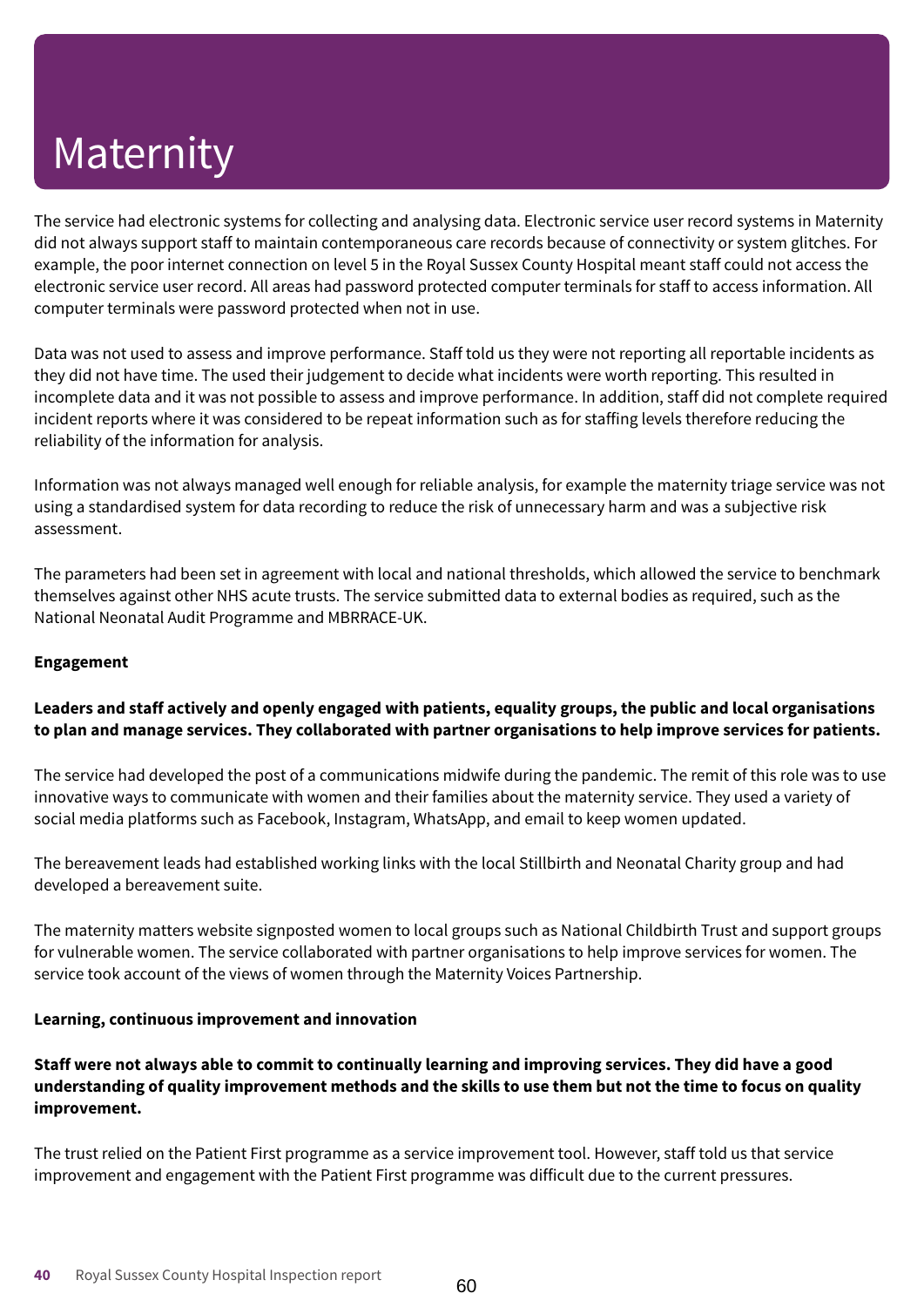Although staff were committed to and going above and beyond to deliver a high standard of care, and were passionate about innovation and improvement, they felt they had no capacity to do anything other than clinical care due to the low staffing levels.

### Areas for improvement

### **MUSTS**

### **Royal Sussex County Hospital Maternity**

Action the trust MUST take to comply with its legal obligations

The trust must ensure staff complete mandatory, safeguarding and any additional role specific training in line with the trust target. (Regulation 18 (2) (a)).

The trust must ensure leaders a. receive such appropriate support, training, professional development, supervision, and appraisal as is necessary to enable them to carry out the duties they are employed to perform. (Regulation 18 (2)).

The trust must ensure safe staffing levels at all times. (Regulation 18 (1))

The trust must ensure the maternity triage services are delivered in line with national guidance. (Regulation 12 (1) (2) (a, b))

The trust must improve the culture and ensure all staff are actively encouraged to raise concerns and in particular clinicians collaborate in improving the quality of care. (Regulation 12 (1) (2i)).

The trust must ensure regular checks on lifesaving equipment are undertaken. (Regulation 12: (2) (b, e)).

### **SHOULDS**

### **Royal Sussex County Hospital Maternity**

The trust should ensure that

The trustshouldensure all clean equipment is labelled in line with trust policy.

The trust should ensure that cleaning records are kept up to date in all areas.

The trust should ensure that all incident investigation reports record the learning outcomes or whether feedback had been given to the reporter.